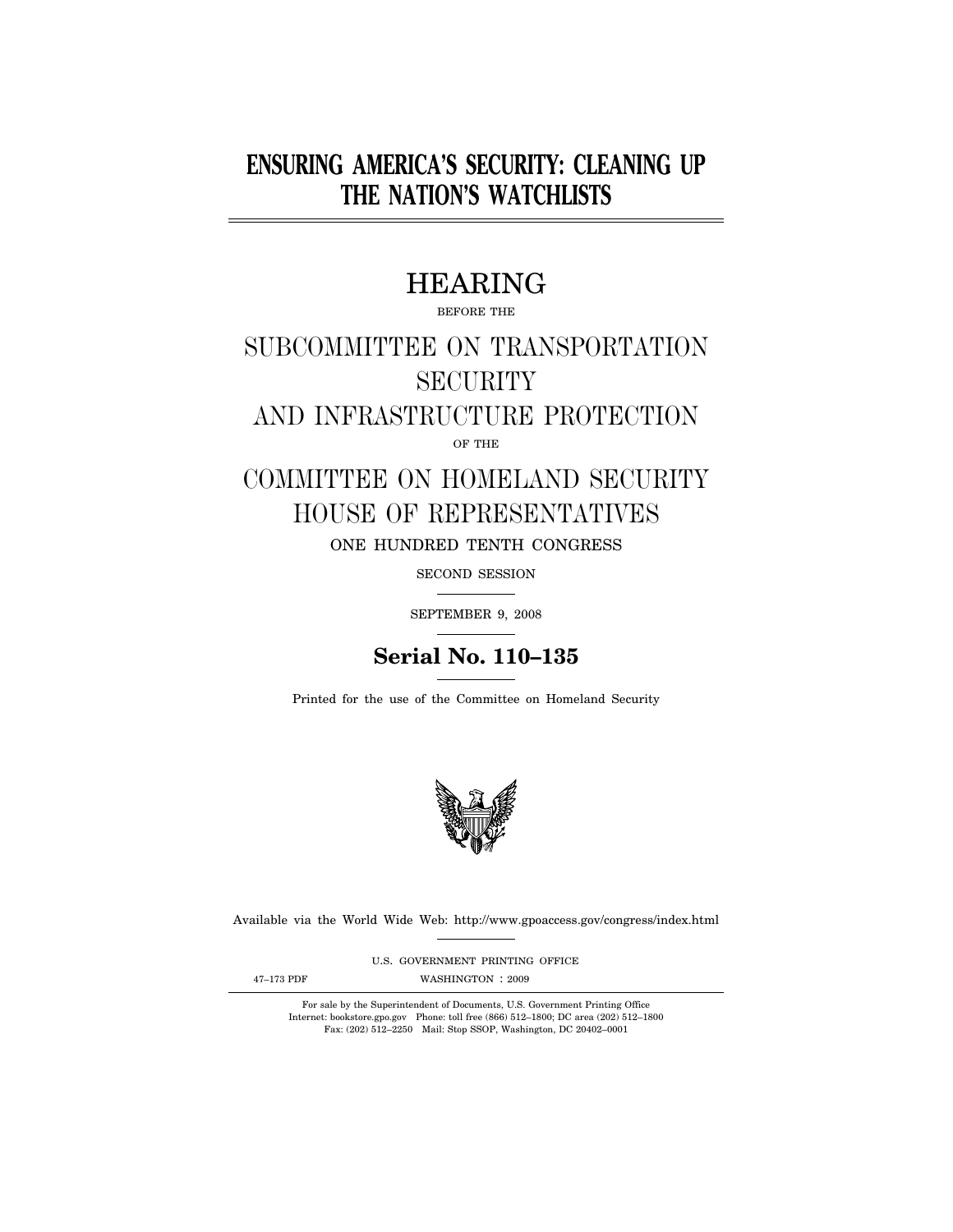#### COMMITTEE ON HOMELAND SECURITY

BENNIE G. THOMPSON, Mississippi, *Chairman* 

LORETTA SANCHEZ, California EDWARD J. MARKEY, Massachusetts NORMAN D. DICKS, Washington JANE HARMAN, California PETER A. DEFAZIO, Oregon NITA M. LOWEY, New York ELEANOR HOLMES NORTON, District of Columbia ZOE LOFGREN, California SHEILA JACKSON LEE, Texas DONNA M. CHRISTENSEN, U.S. Virgin Islands BOB ETHERIDGE, North Carolina JAMES R. LANGEVIN, Rhode Island HENRY CUELLAR, Texas CHRISTOPHER P. CARNEY, Pennsylvania YVETTE D. CLARKE, New York AL GREEN, Texas ED PERLMUTTER, Colorado BILL PASCRELL, JR., New Jersey

PETER T. KING, New York LAMAR SMITH, Texas CHRISTOPHER SHAYS, Connecticut MARK E. SOUDER, Indiana TOM DAVIS, Virginia DANIEL E. LUNGREN, California MIKE ROGERS, Alabama DAVID G. REICHERT, Washington MICHAEL T. MCCAUL, Texas CHARLES W. DENT, Pennsylvania GINNY BROWN-WAITE, Florida GUS M. BILIRAKIS, Florida DAVID DAVIS, Tennessee PAUL C. BROUN, Georgia CANDICE S. MILLER, Michigan

I. LANIER LAVANT, *Staff Director*  ROSALINE COHEN, *Chief Counsel*  MICHAEL TWINCHEK, *Chief Clerk*  ROBERT O'CONNOR, *Minority Staff Director* 

#### SUBCOMMITTEE ON TRANSPORTATION SECURITY AND INFRASTRUCTURE PROTECTION

SHEILA JACKSON LEE, Texas, *Chairwoman* 

EDWARD J. MARKEY, Massachusetts PETER A. DEFAZIO, Oregon ELEANOR HOLMES NORTON, District of Columbia YVETTE D. CLARKE, New York ED PERLMUTTER, Colorado BENNIE G. THOMPSON, Mississippi *(Ex Officio)*  DANIEL E. LUNGREN, California GINNY BROWN-WAITE, Florida GUS M. BILIRAKIS, Florida PAUL C. BROUN, Georgia PETER T. KING, NEW YORK *(Ex Officio)* 

MICHAEL BELAND, *Director & Counsel*  NATALIE NIXON, *Deputy Chief Clerk*  COLEY O'BRIEN, *Minority Senior Counsel* 

(II)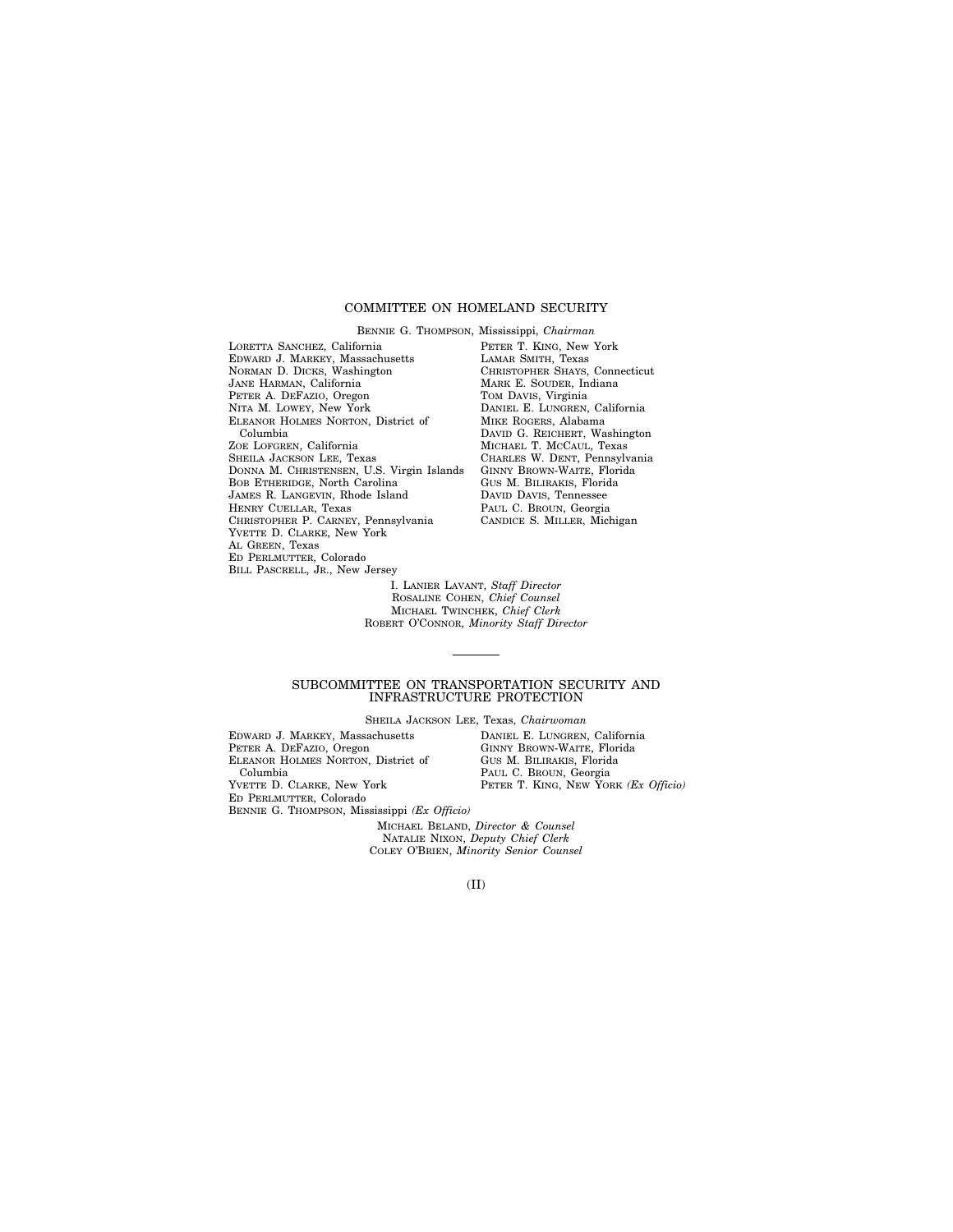## C O N T E N T S

### **STATEMENTS**

| The Honorable Sheila Jackson Lee, a Representative in Congress From the |                |
|-------------------------------------------------------------------------|----------------|
| State of Texas, and Chairwoman, Subcommittee on Transportation Security |                |
|                                                                         | 1.             |
| The Honorable Daniel E. Lungren, a Representative in Congress From the  |                |
|                                                                         | $\overline{4}$ |
| The Honorable Bennie G. Thompson, a Representative in Congress From     |                |
| the State of Mississippi, and Chairman, Committee on Homeland Security  | 6              |
|                                                                         |                |
|                                                                         |                |

## **WITNESSES**

## PANEL I

| Mr. Edmund "Kip" Hawley, Assistant Secretary, Transportation Security Ad-<br>ministration, Accompanied by Mr. Greg Wellen, Assistant Administrator, |    |
|-----------------------------------------------------------------------------------------------------------------------------------------------------|----|
| Transportation Threat Assessment, Transportation Security Administra-                                                                               |    |
| tion:                                                                                                                                               |    |
|                                                                                                                                                     | 8  |
|                                                                                                                                                     | 9  |
|                                                                                                                                                     | 10 |
| Mr. Richard S. Kopel, Principal Deputy Director, Terrorist Screening Center:                                                                        |    |
|                                                                                                                                                     | 14 |
|                                                                                                                                                     | 15 |
| Ms. Cathleen A. Berrick, Director, Homeland Security and Justice Issues,                                                                            |    |
| Government Accountability Office:                                                                                                                   |    |
|                                                                                                                                                     | 18 |
|                                                                                                                                                     | 19 |

## PANEL II

| Ms. Denise Robinson, Private Citizen:                                        |    |
|------------------------------------------------------------------------------|----|
|                                                                              | 41 |
|                                                                              | 43 |
| Mr. John M. Meenan, Executive Vice President and Chief Operating Officer,    |    |
| Air Transport Association:                                                   |    |
|                                                                              | 45 |
|                                                                              | 46 |
| Ms. Lillie Coney, Associate Director, Electronic Privacy Information Center: |    |
|                                                                              | 47 |
|                                                                              | 49 |

Page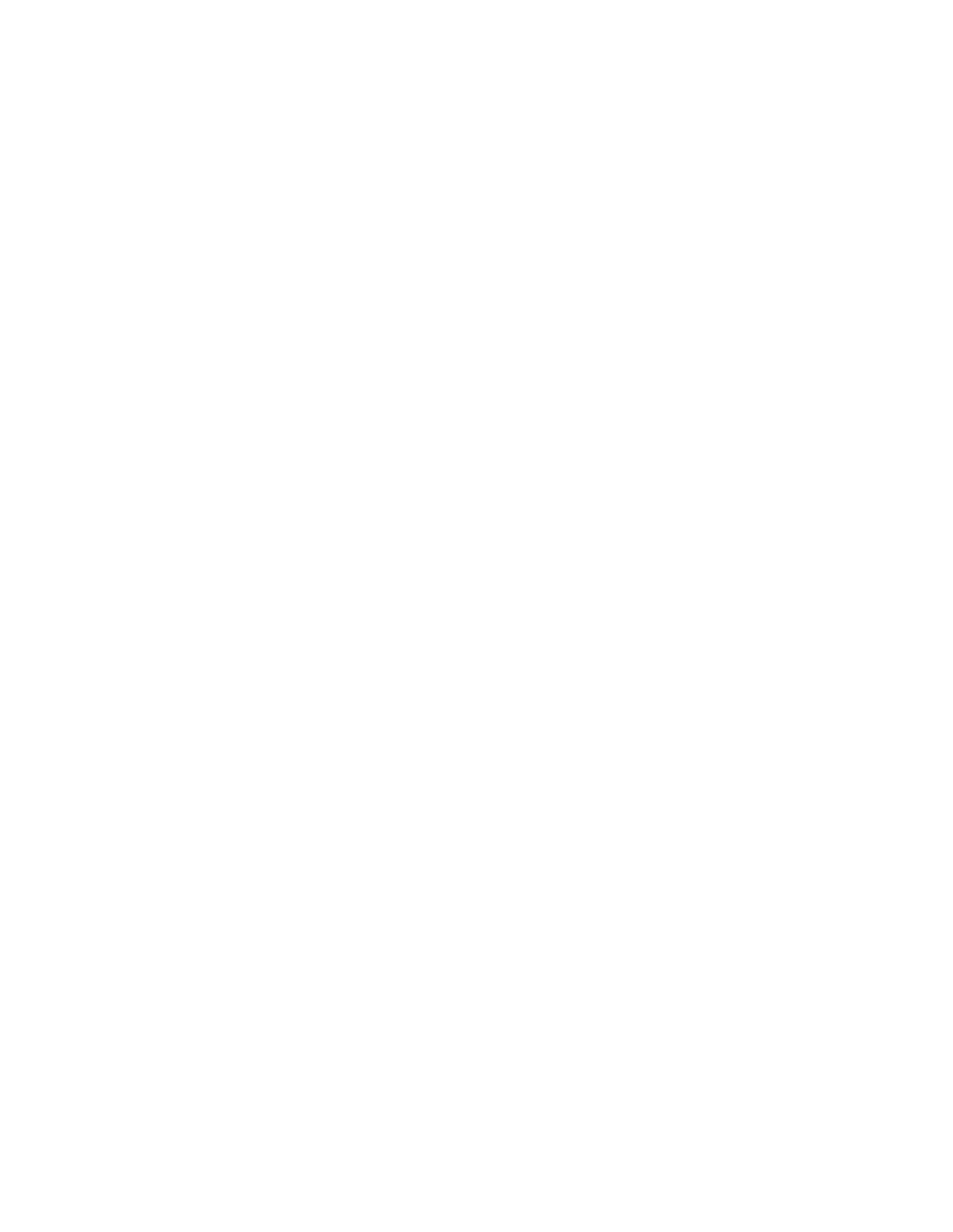## **ENSURING AMERICA'S SECURITY: CLEANING UP THE NATION'S WATCHLISTS**

#### **Tuesday, September 9, 2008**

U.S. HOUSE OF REPRESENTATIVES, COMMITTEE ON HOMELAND SECURITY, SUBCOMMITTEE ON TRANSPORTATION SECURITY AND INFRASTRUCTURE PROTECTION,

*Washington, DC.* 

The subcommittee met, pursuant to notice, at 2:17 p.m., in Room 311, Cannon House Office Building, Hon. Sheila Jackson Lee [Chairwoman of the subcommittee] presiding.

Present: Representatives Thompson, Jackson Lee, DeFazio, Norton, Clarke, Lungren, and Brown-Waite.

Ms. JACKSON LEE [presiding]. The subcommittee will come to order. The subcommittee is meeting today to receive testimony on ''Ensuring America's Security: Cleaning up the Nation's Watchlists''.

It is appropriate, as we are joined by the Chairman of the full committee, who has been noted as one of the Nation's leading champions of securing this Nation, that we hold this hearing on the day of the issuance of a report by an organization that includes the membership of Lee Hamilton, a member of the 9/11 Commission, that indicates that America is in the line of a terrorist incident involving bioterrorism and, certainly, nuclear products.

The reason why I make mention of this is the importance of a secure, reliable watchlist for those who are destined to do us wrong is necessary so that we can provide for the protection of Americans. This should be a primary concern not only of this committee, of this Congress, but also of this Nation.

Our witnesses today will testify about the so-called terrorist watchlists and about the steps TSA is taking to improve how passengers are checked against that list.

Good afternoon. I am eager to convene today's hearing to evaluate the progress made by the Department of Homeland Security on one of the most important recommendations made by the 9/11 Commission regarding aviation security.

Two days from now we will mark the seventh anniversary of the attack on the United States by terrorists using our own commercial airplanes. The 9/11 terrorist hijacking not only scarred the American public by killing thousands of innocent citizens, but also dawned a new era in Government.

The policymakers must endeavor to keep the American safe without eroding democratic values and principles.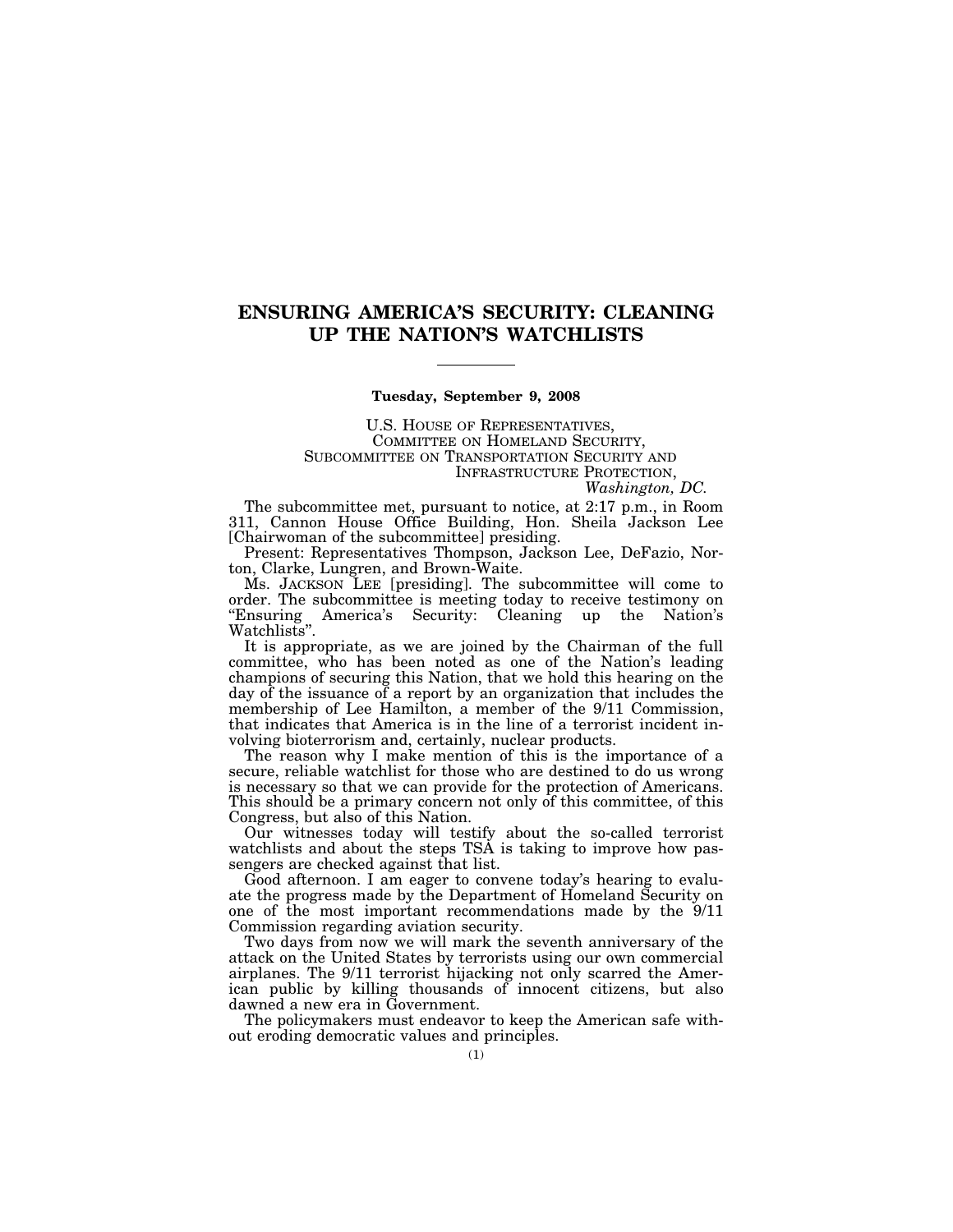Today's hearing will take a closer look at what the Federal Government is doing to improve intelligence-driven security programs as highlighted in the 9/11 Commission report.

Certainly, the practice of watchlisting individuals plays an important role in identifying possible terrorist suspects. It is important to keep in mind that the watchlist is only as good as the information on it.

Without accurate or complete and reliable information, the purpose of the watchlist is frustrated, the database becomes unreliable, and misidentifications persist.

Just last year the Government Accountability Office and the Department's screening coordination office expressed concerns to the full committee regarding the margin of error that exists in information gathering related to the database that feeds the watchlist.

Today I am determined to learn from our witnesses about to what extent these concerns have been addressed. Getting the watchlist fixed and reducing misidentifications is a particularly difficult challenge, but as I started out, it is the underpinnings of the security of this Nation. Get the bad guys; release the innocent.

In order to do so, all of the intelligence and law enforcement components that populate the list must come together and work collectively to clean it up. This subcommittee has been advocating such coordination for some time, and I encourage the TSA to move quickly down this path.

Let me thank Congresswoman Yvette Clarke for her very thoughtful legislation that added an additional form of relief for those who have been subjected to misidentification on the watchlist.

In addition to the watchlist, I remain highly concerned about the TSA's lack of demonstrated progress in implementing the Secure Flight program.

Earlier this year Assistant Secretary Hawley told the subcommittee that TSA is approaching its final planning stages for Secure Flight, notwithstanding the troubled history of Secure Flight's \$200 million program.

Let me suggest that the administrator, Assistant Secretary Hawley, is here today in spite of some difficult security issues and challenges that he is facing. We are glad that he is here.

He is also well aware of the concern of this committee, and I am very gratified to indicate that he is willing to work with this committee, recognizing that we have been focusing on Secure Flight and recognizing that there is no final rule.

I believe it is important that we legislate this process and work with all of those concerned to ensure that we might move this along effectively, inasmuch as I believe that TSA will be able to move quickly with a legislative initiative that I intend to offer to this committee.

We are finding out that the TSA—and I hope it will be affirmed by Assistant Secretary Hawley—has in fact met the criteria to move forward on Secure Flight. I hope that he will affirm that, and that we will be able to address our concerns, our urgent concerns, with the legislative initiative from this committee.

Until Secure Flight is operational, redress is the only real recourse for an American who is repeatedly stopped or delayed at air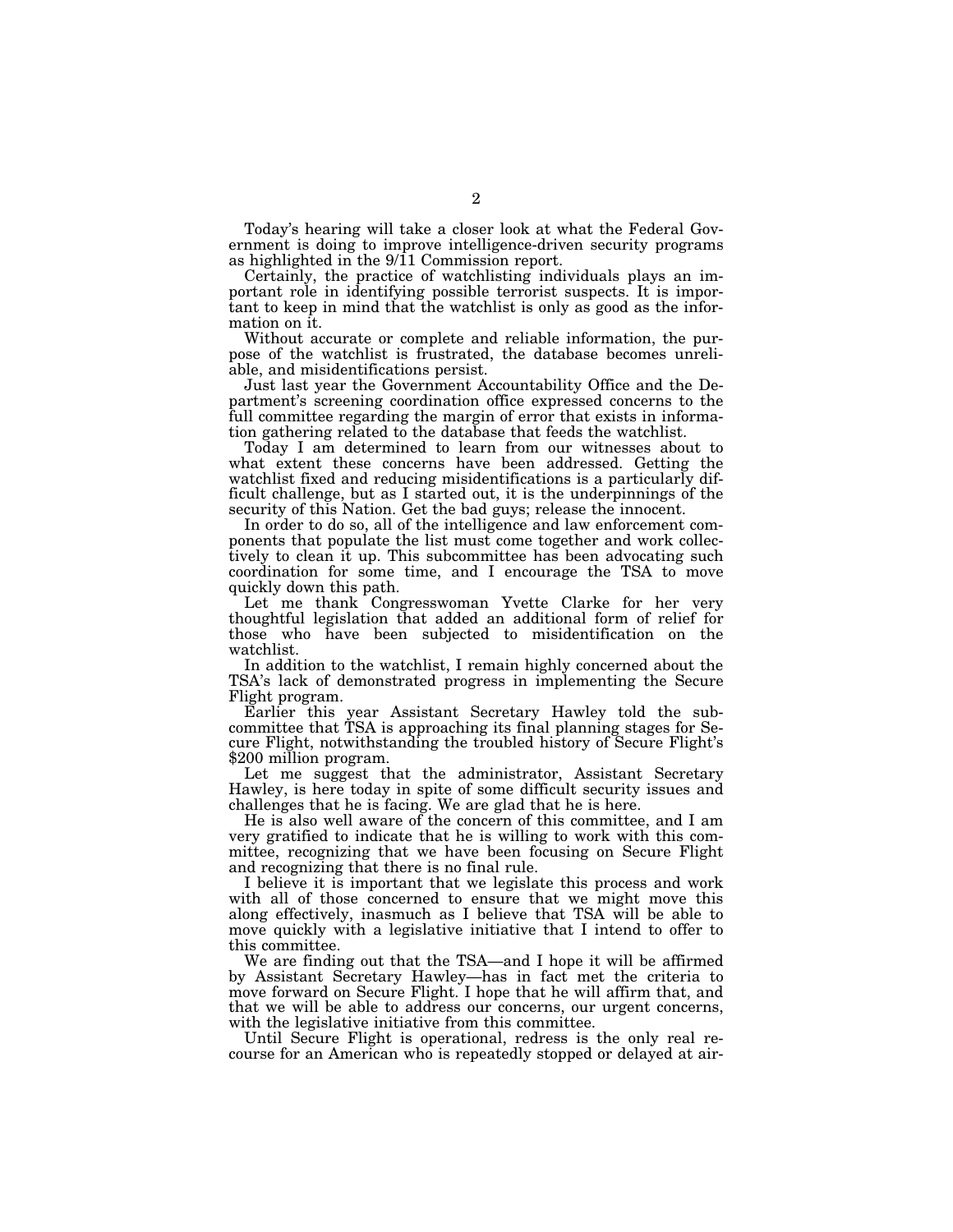ports and border crossings because he or she is misidentified as a terrorist threat.

Since April 2008, over 32,000 Americans have sought redress through the DHS Travel and Redress Inquiry Program, also known as DHS TRIP. If we can get a legislative fix of Secure Flight, that will be an answer to many of the concerns we will hear today. That will answer the questions of thousands of Americans and others who are unfairly or misidentified on the watchlist.

Unfortunately, the effectiveness of DHS TRIP remains questionable, as individuals who have gone through the redress process continue to experience problems when traveling.

Today we will look at TSA's policies and administration of the cleared list, which contains the names of individuals who have completed the redress process and have been subsequently cleared.

The use of the cleared list by air carriers when screening the passengers again against the watchlist match must also be thoughtfully reviewed. Again, I reiterate it may be an important time for a legislative initiative on Secure Flight.

Again, as I mentioned, I want to thank Congresswoman Yvette Clarke, because on June 18, 2008, the House unanimously passed H.R. 4179, the Fair, Accurate, Secure and Timely Redress Act introduced by my colleague from New York, Congresswoman Yvette Clarke.

Under the FAST Redress Act, the cleared list would be shared throughout DHS and with other Federal agencies that use the terrorist watchlist or database.

I commend my colleague for her effort to address this issue expeditiously.

At this time I would like to acknowledge the presence of two people who flew here from California at their own expense to attend today's hearing. Ms. Denise Robinson and her son, James, came here today so that Ms. Robinson could describe the troubles her 8 year-old son and the rest of her family have encountered because of the watchlist.

Every time young James travels, he has to deal with the delays and hassles of being consistently misidentified. Wouldn't it be wonderful if in today's hearing there could be a coming together of the TSA and this committee and the full committee for a legislative fix that would assist in this particular set of circumstances?

Remember, our job is to secure America and to protect democracy.

Regrettably, James' story is one among many about which we have heard recently. It is imperative that the watchlist is accurate and narrowly tailored so that it only includes individuals who may wish to do our country harm.

I cannot imagine that this administration, working with this committee, with both equally concerned about integrity and about the honesty and fairness of the watchlist, cannot find a solution to this issue.

As a member of our second panel, it is my hope that Ms. Robinson's testimony will provide some real world perspective to the problems associated with the watchlist.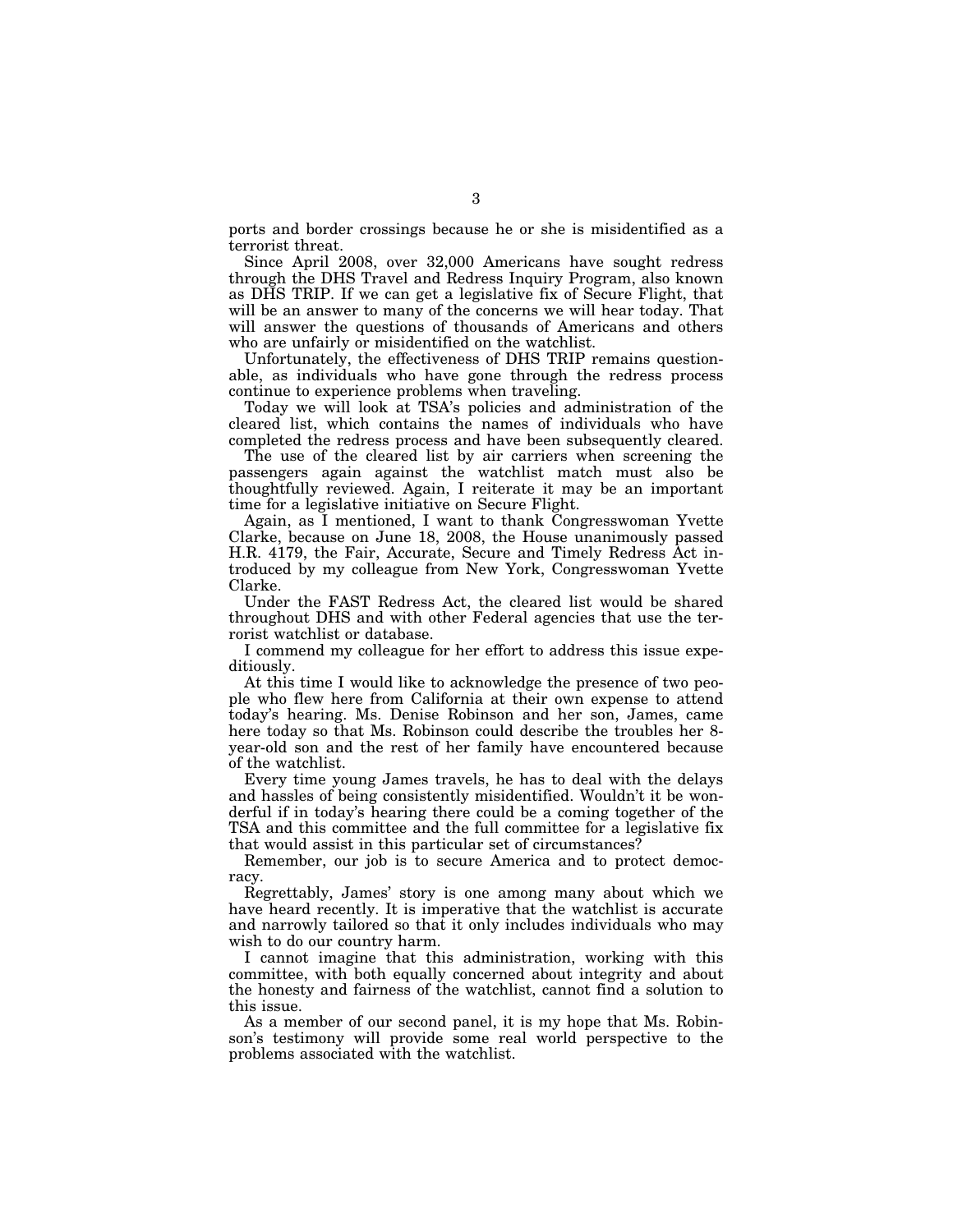Without objection, James will be allowed to sit with his mother at the witness table during the second panel today, though he will not be testifying or answering questions.

Hearing no objection, it is so ordered.

Once again, I would like to thank everyone for their participation today, and I look forward to hearing from our witnesses.

I am now pleased to recognize the Ranking Member of the subcommittee, a gentleman who has worked closely with us throughout our time in the 110th Congress, and this is the distinguished gentleman from California, Mr. Lungren, for an opening statement.

Mr. LUNGREN. Thank you very much, Madam Chairwoman.

Nice to see all of you, after being gone for about 5 weeks. I must say that, having just come back from Minneapolis-St. Paul, I feel much better than I did 5 or 6 weeks ago.

As we approach the seventh anniversary of 9/11, that horrific terrorist attack which called 3,000 innocent Americans, it is fitting that we focus, as we are here today, on watchlist matching, which is now one of our first lines of defense for aviation security.

A consolidated terrorist watchlist was one of the key recommendations made by the 9/11 Commission, and I agree with the commission's recommendation. I believe that terrorist watchlist matching is a critical first layer of aviation security.

Terror watchlists keep legitimate terrorist threats off airplanes every day all over the world.

We always have the problem, and we have to confront the problem of having people on that list that ought not to be on the list. I hope that we can solve that.

As one who has a new artificial hip, I hope they can solve the problem of the pat-downs I get every time I go through as well. But I understand that there are certain inconveniences and some imperfections in the system, and we need to work to alleviate those problems as best we can.

But we also have to understand why we are engaged in these inconveniences. I have to remind myself every time I go through, because I know despite the fact I am going to tell him exactly where the hip is and where it is, I am still going go through that patdown.

Part of the formation of the Terrorist Screening Center, the TSC, watchlists were maintained by a dozen different Federal agencies, I believe. This created inconsistent and disjointed approaches to sharing information on individuals with possible links to terrorism.

Combining these multiple terror watchlists into one consolidated list of known or suspected terrorists was to be the mission of the Terrorist Screening Center when it was established in September 2003.

I believe it was a major accomplishment. The Terrorist Screening Center is administered by the FBI in collaboration with DHS and the National Counterterrorism Center.

This consolidated terror watchlist has approximately 1 million names representing less than 400,000 actual persons due to multiple names, misspellings and aliases. As I understand it, the number of Americans on the watchlist now is less than 13,000.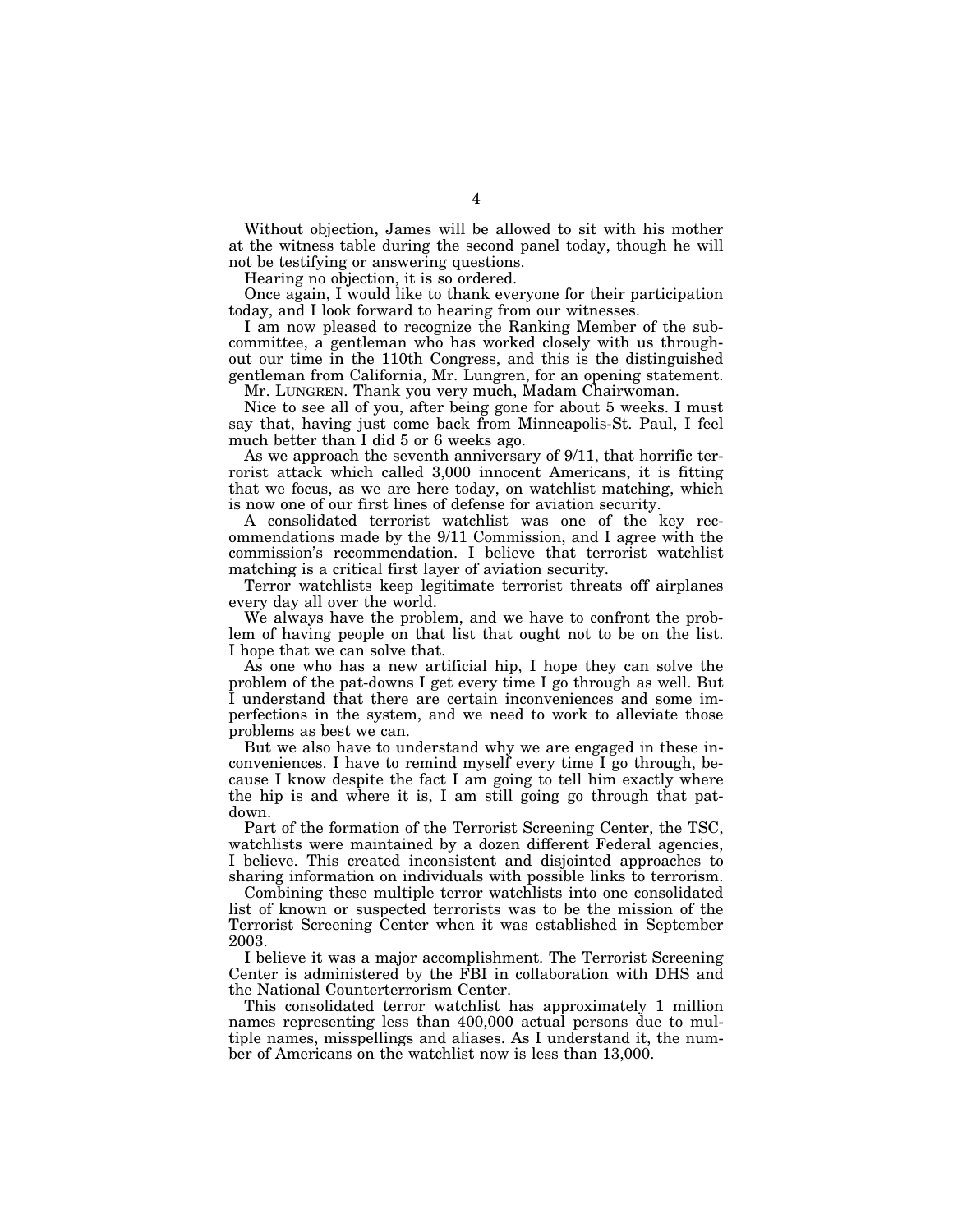But unfortunately, name matching is not a precise science, to say the least. Even the TSC's consolidated watchlist is only as good as the information contained on the list.

If the name is the only information available, then name matching will be problematic. As always, additional information will be necessary to distinguish the innocent from the terrorist with the same name.

TSA and their airline partners should share more information and eliminate or significantly reduce the name mismatches. At least that is my hope, but a name and a date of birth could resolve most of these name-matching discrepancies.

I do recall the tension that we had a number of years ago when we were trying to deal with this issue. The question was how much information—commercial information—should the Government have in its possession, not to put people on the watchlist, but to match against those that we had on a preliminary watchlist to knock them off because of additional data.

There was a question we had of privacy. Do we want to give the Government too much information that they hold in their hands for us? So maybe in the testimony that we are going to hear, we can see how that has been addressed and if we need to address it further and if you need some legislation on it.

So I mean I think people need to understand if you are going to take my name off the list, one of the ways you can do it is by going against other data—in most cases, that is commercially available data—run that against that list, be able to ferret out those that don't belong on there, but at the same time how do we protect the privacy interests that have come up?

Hopefully, we can deal with that question.

The terror watchlist redress procedure also, as we know, needs updating. Representative Clarke addressed this issue of privacy constraints in her legislation, H.R. 4179, the Fast Redress Act of 2008 mentioned earlier by the Chairwoman.

It passed this committee and the House of Representatives with bipartisan support. There was nothing partisan about it whatsoever. But I understand it was referred to the Senate Commerce Committee, where it remains today.

They could have held it at the desk and dealt with it right away, and we could have gotten that out. So, hopefully, if anybody listens to what we are doing here, they might hear over on the Senate side that we should speed up the redress process.

We did it on a bipartisan basis here. I don't see why there should be any problem on the Senate side to get that done as quickly as possible.

I think it would help, at least unless I am told differently by our panels here, that it would help in clearing the names of innocent watchlist victims like Denise Robinson's son, as well as Congressman John Lewis. At least that was our intention when we passed it here.

I don't know why the Senate doesn't just take our good work once in a while and move so that we can start working on our side. I mean I think really with these witnesses here, we are going to find out where we think they haven't done enough on their side, but on our side we need the Senate to act.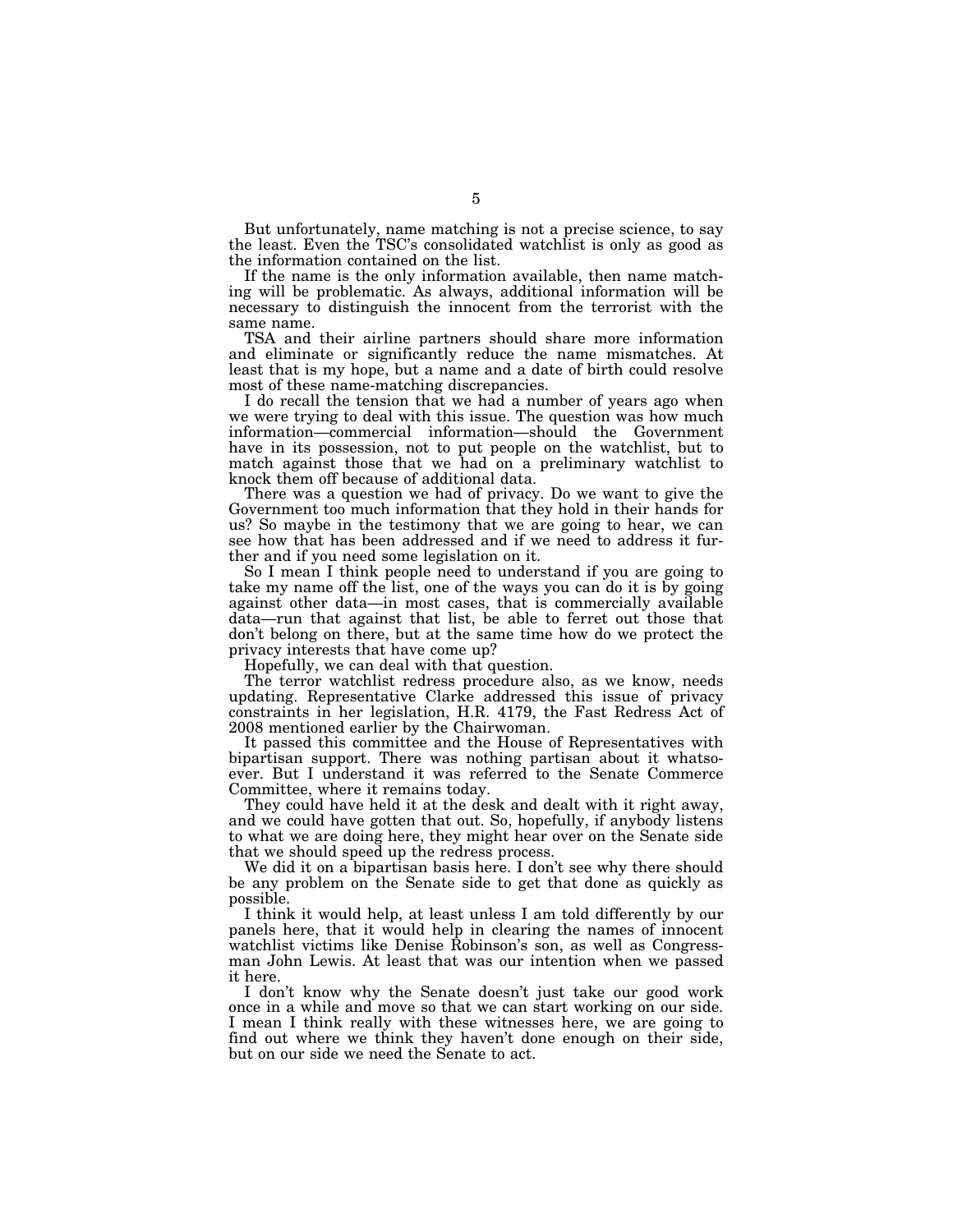The long-awaited Secure Flight program will greatly improve, in my judgment, the existing name-based screening process. TSA will assume the terror watchlist matching responsibility at the beginning of 2009 for passengers on all flights within the United States, and ultimately for international flights departing and arriving in the United States.

As the Chairwoman suggested, Secure Flight will provide the additional identifying information necessary to eliminate information necessary to eliminate mismatching innocent passengers to terrorist suspects in the screening process.

So, hopefully, with the legislation we passed, and if the Senate would act on, with the Secure Flight and with answering this question as to how much commercial information or how you would query commercial databases in an efficient way so that we can clear up these names that ought not to be on there, we might be able to solve of the problems that we are really legitimately looking at here today.

So I am hopeful the final rule for the important program of Secure Flight will be issued shortly by TSA. I join the Chairwoman in thanking our witnesses for being here and look forward to hearing from them.

Thank you very much.

Ms. JACKSON LEE. I thank the Ranking Member for his collaborative statement and hope that we can work together as we look at a way to legislate and hopefully think of that as a vehicle.

We will not get into the blame game of who is not moving fast enough. I think it is important that we reach out to the Senate on the legislation of Congresswoman Clarke.

If we move as quickly as I expect, and work in a bipartisan manner through this committee on legislation that might expedite Secure Flight, that we move out as fast as we could to the Senate and work with them.

September 11 should remind us—all of us—of the need of securing this Nation as we come upon that commemoration.

It is now the pleasure of the Chairwoman to recognize the Chairman of the full committee, the gentleman from Mississippi, Mr. Thompson, who I mentioned before, who has become a standardbearer of securing the homeland.

I yield to the distinguished gentleman.

Mr. THOMPSON. Thank you very much, Madam Chairwoman, for convening this important hearing today.

When most people hear about the terrorist watchlist, they think of flying and about the No-Fly List they hear about on TV. But the watchlist is much broader than that.

It is used by a number of different Federal agencies, including TSA, Customs and Border Protection, the State Department and other Federal, State, local, territorial and tribal law enforcement agencies.

Since the Terrorist Screening Center was created, we have seen some real progress in taking multiple watchlists and combining them into one functional list.

Now, we will have a question during this hearing, because we understand that there is a problem when you take multiple watchlists, because sometimes it involves a data dump, and you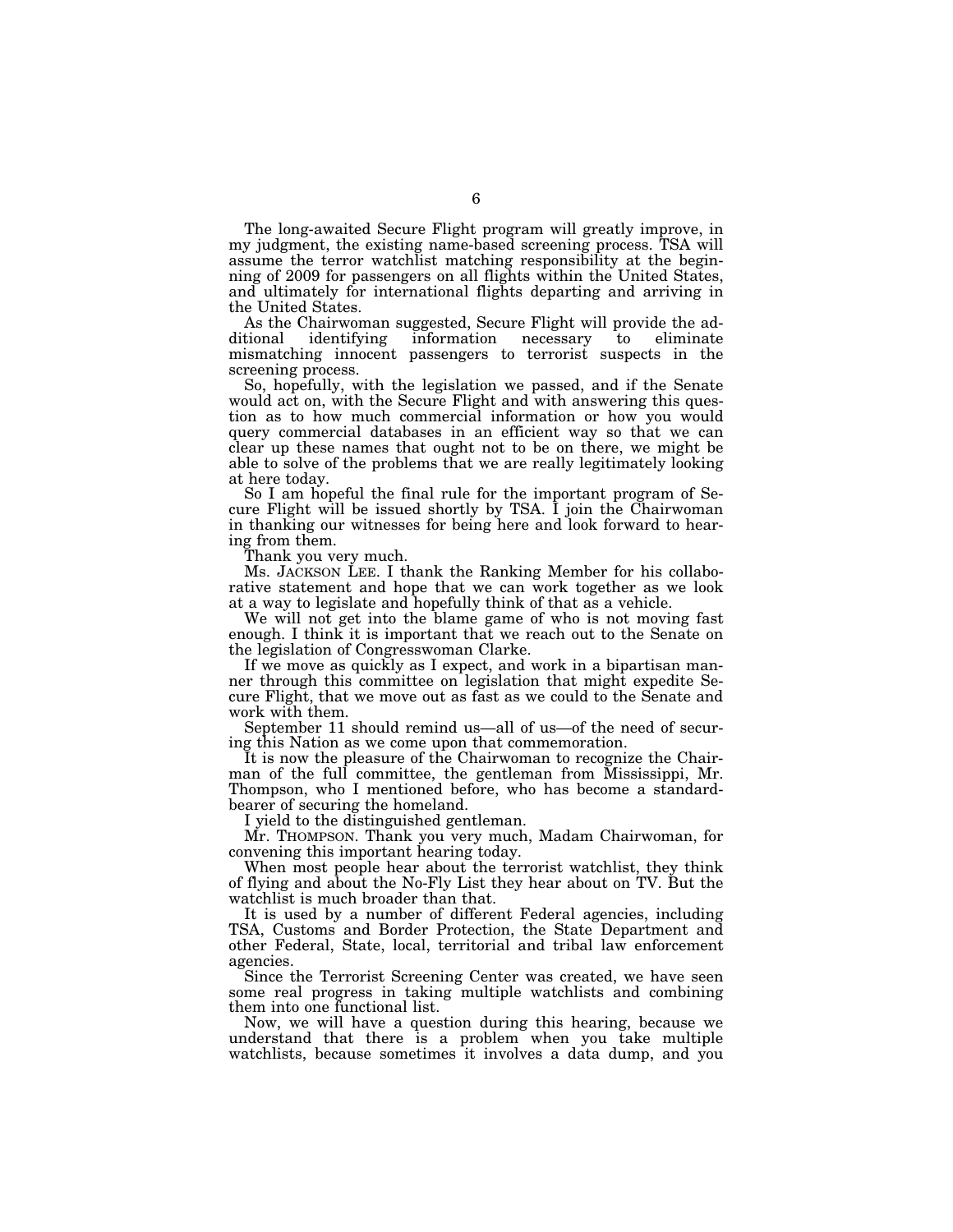don't know whether you got good stuff or bad. What happens is everything shows up on the list. We will talk a little bit about that.

In the process of putting these lists together, we have stopped some really bad people from entering the country, and that is good. Director Boyle and the Terrorist Screening Center and his employees, such as Mr. Kopel, ought to be commended for doing a good job.

But we also have seen the pitfalls of maintaining such a list. We continue to see it grow with the addition of the names of thousands of Americans. I am concerned with the quality of the data, privacy concerns and the civil liberties of individuals, whose names are on that list.

I look forward to hearing from Ms. Lillie Coney from the Electronic Privacy Information Center, who is here to speak about the privacy concerns related to the watchlist.

In the past this committee has explored questions involving the collection and maintenance of the terrorist screening database. Today we will follow up on any progress made by the Federal Government in its efforts to reduce the amount of misidentifications while providing a critical layer of security.

Our Ranking Member talked about Congressman John Lewis' continuous saga of being misidentified.

One of the problems I want to talk about a little bit is why do we put the burden on airlines? We have a number of airlines, domestic airlines here in the country, and my understanding is each airline has to maintain its own system. So if Congressman Lewis is interested in not being detained, then he has to go to each individual airline in order to get cleared. That is a laborsome process.

We have been told that maybe Secure Flight is the answer. We are not sure, but we are going to have to fix it.

So I look forward to the witnesses' testimony, and I yield back the balance of my time.

Ms. JACKSON LEE. We thank the Chairman of the full committee for his statement. Might I acknowledge the presence of Members of the committee—Mr. DeFazio of Oregon, Ms. Clarke of New York, and Ms. Brown-Waite of Florida?

Other Members of the subcommittee are reminded that under the committee rules, opening statements may be submitted for the record.

I welcome our first panel of witnesses. Our first witness, Greg Wellen. Greg Wellen is the assistant administrator of Transportation Threat Assessment and Credentialing Office at TSA. Mr. Wellen oversees the development and deployment of security programs such as Secure Flight and other threat assessment tools managed at TSA.

Our second witness is Mr. Richard Kopel. Mr. Kopel is a terrorist threat tracking officer in the Department of Homeland Security's Office of Intelligence and Analysis. He is currently assigned as the principal deputy director of the Terrorist Screening Center. Mr. Kopel has had an extensive career in public service, as well as experience in the private sector.

Our third witness is Ms. Cathleen Berrick from the Government Accountability Office. We welcome Ms. Berrick, who routinely testifies before this subcommittee and full committee, for providing in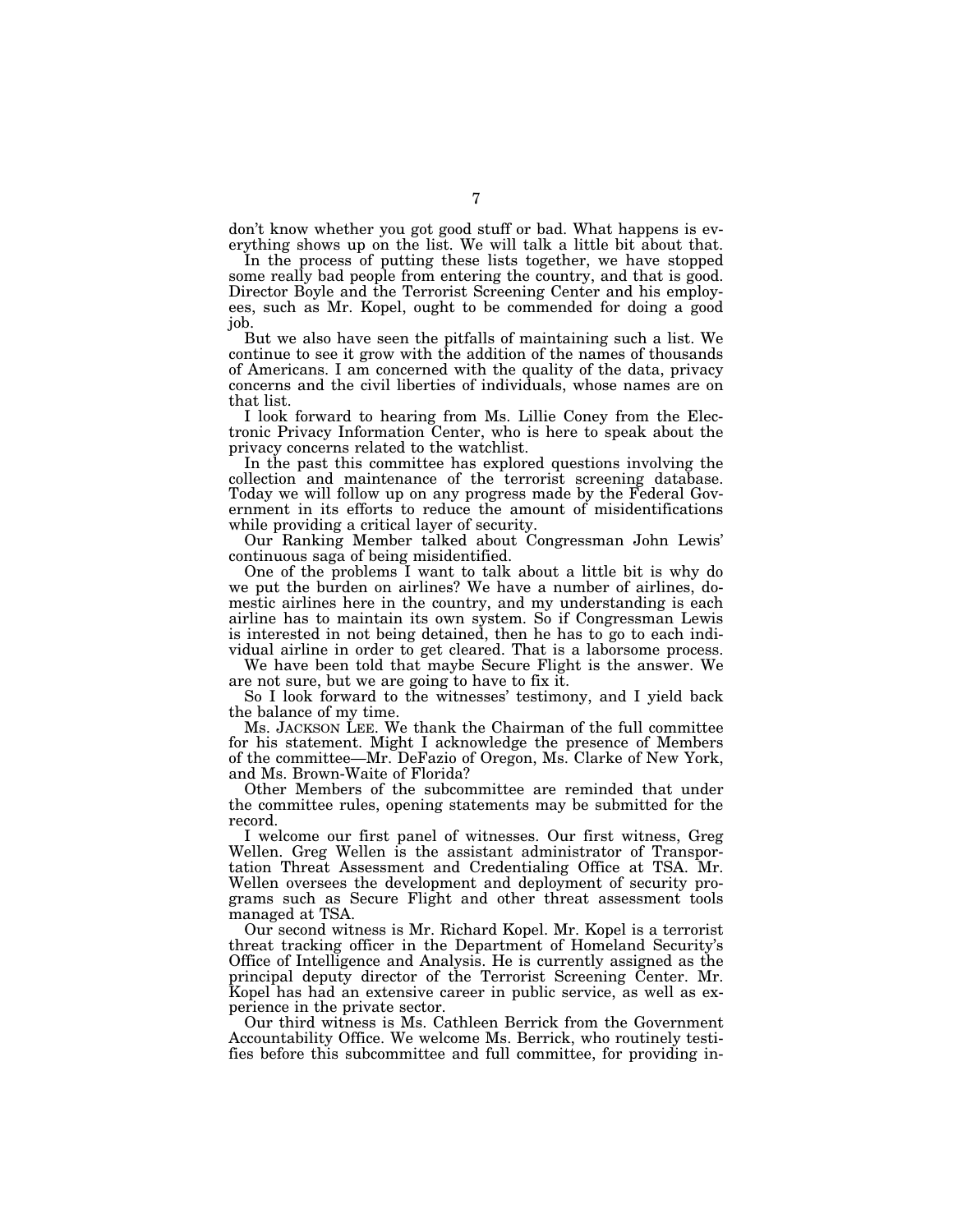sight that is constructive as relates to their analysis. We are looking forward to her assessment of the progress made by TSA to Secure Flight and related security directives.

Without objection, the witnesses' full statements will be inserted into the record. I now ask each witness to summarize his or her statement for 5 minutes.

I also ask unanimous consent that, as I indicated, that the assistant secretary is dealing with a number of security issues as we speak, to yield to Mr. Hawley, who is part of Mr. Wellen, for a brief remark, and I know that we will be able to hear from Mr. Wellen.

So with unanimous consent, Mr. Hawley, you are recognized.

### STATEMENT OF EDMUND "KIP" HAWLEY, ASSISTANT SEC-**RETARY, TRANSPORTATION SECURITY ADMINISTRATION, ACCOMPANIED BY GREG WELLEN, ASSISTANT ADMINIS-TRATOR, TRANSPORTATION THREAT ASSESSMENT, TRANS-PORTATION SECURITY ADMINISTRATION**

Mr. HAWLEY. Thank you very much, Madam Chairwoman, Ranking Member Lungren, Mr. Chairman and Members of the committee.

I am pleased to be here with Greg Wellen, who is a 25-year Government executive who is the program manager for these security screening programs such as Secure Flight and TWIC. Greg will identify a lot of the issues that we have discussed here.

I just wanted to have a couple of overall comments—one, that I think the partnership is critical and is good, that the committee has been very attentive to this issue and given clear direction on Secure Flight coming fast, that it be effective and that it be secure of protecting privacy. I believe all of those things are now in position to happen.

The second thing is that the partnership with the Terrorist Screening Center, who is the custodian of the watchlist, and with the airlines, who are our partners in implementing it, that those are critical relationships, and I believe they work well.

The punch-line to the American people is that if someone is identified by an agency of the U.S. Government as being unsafe to have on an aircraft, that we are today effectively preventing that from happening. So that is probably the most important thing, and that is happening.

We are all aware of the issues that involve people such as our guests from California, who are not watchlisted, but who, through the process, may somehow end up thinking that they are. I think that is a very right issue for us to evaluate.

But as far as what the Chairman was talking about in terms of Secure Flight being the answer, I believe it is. With the four parts of getting that implemented—the authority to do it, the privacy, the technical readiness and our work with the partners—that the authority depends on the rule coming out, which we hope will happen in October or November.

The privacy issues I believe have been resolved, which Mr. Wellen will describe. The technical issues have been resolved, which Mr. Wellen will be describing—even working with the partners.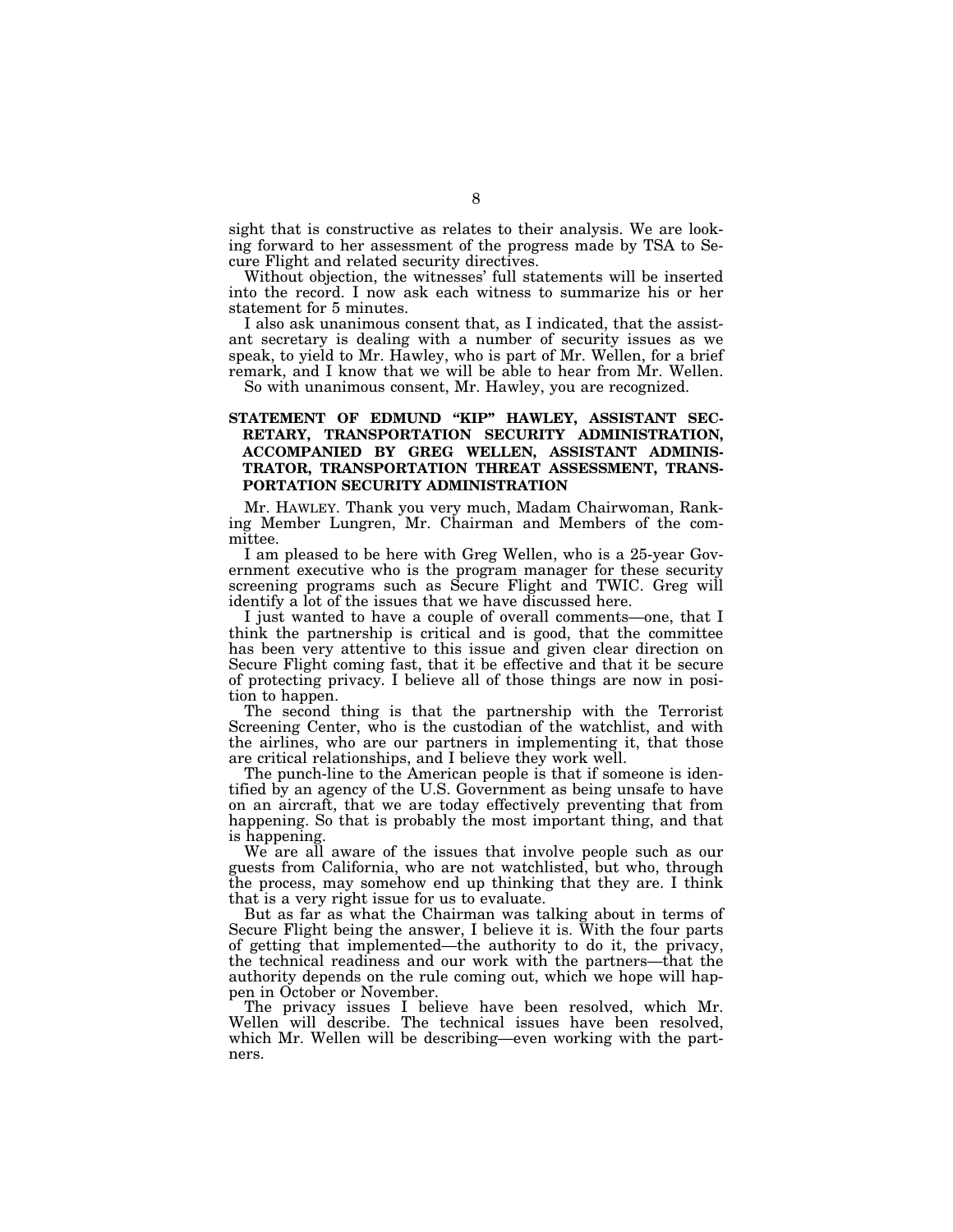So those are the pieces, those are the moving parts of getting Secure in place, and  $\overline{I}$  believe we are in a position where working together we can get that in place in early 2009.

And Mr. Wellen, if time permits.

Ms. JACKSON LEE. Mr. Wellen.

Thank you very much, Assistant Secretary. We will have a question or two for you.

Mr. Wellen.

#### **STATEMENT OF GREG WELLEN**

Mr. WELLEN. Good afternoon, Chairwoman Jackson Lee, Ranking Member——

Ms. JACKSON LEE. You are recognized for 5 minutes.

Mr. WELLEN [continuing]. And Members of the subcommittee. Thank you for the opportunity to appear before you today to discuss TSA's Secure Flight program and our effective use of the TSC watchlist.

I first want to introduce myself to the subcommittee. My name is Greg Wellen, and I am the assistant administrator of TSA's Office of Transportation Threat Assessment and Credentialing, which oversees the Secure Flight program.

Prior to joining TSA, I worked for more than 25 years as an intelligence community officer for the National Security Agency. I am a career Government service, and I transferred to TSA in April of this year.

First, to be clear, identification matters. If we believe we have intelligence that may lead us to people who are planning terrorist attacks, we absolutely must use that information.

When the TSC intelligence committee identifies someone who meets the criteria for a person who should not fly, we, TSA and the airlines have to make sure that person does not get on a plane.

Basic watchlist name matching is something everybody agrees must be done effectively. The problem we face is not an overgrown watchlist with too many names or names that don't matter. The real issue is how to match actual passenger names against those very important names that are on the TSC watchlist.

TSA does not control how airlines match names. That is a business decision that each airline must make. Each airline has a different process for using the watchlist to match names.

One carrier may have a sophisticated computer system that uses robust filters to clear names. Another carrier may check names manually or use a less advanced software program. The result is inconsistency between airlines and inconvenience to their passengers.

The problem is solved when the same method is used to clear a passenger from the list. That answer is Secure Flight. TSA is working in partnership with the airlines to enhance their ability to avoid delays of passengers with names similar to those on the watchlist.

Hassles due to misidentification and the need to stand in line at the ticket counter is a consistent complaint by the traveling public, and we share that concern. Thousands of passengers are inconvenienced each day.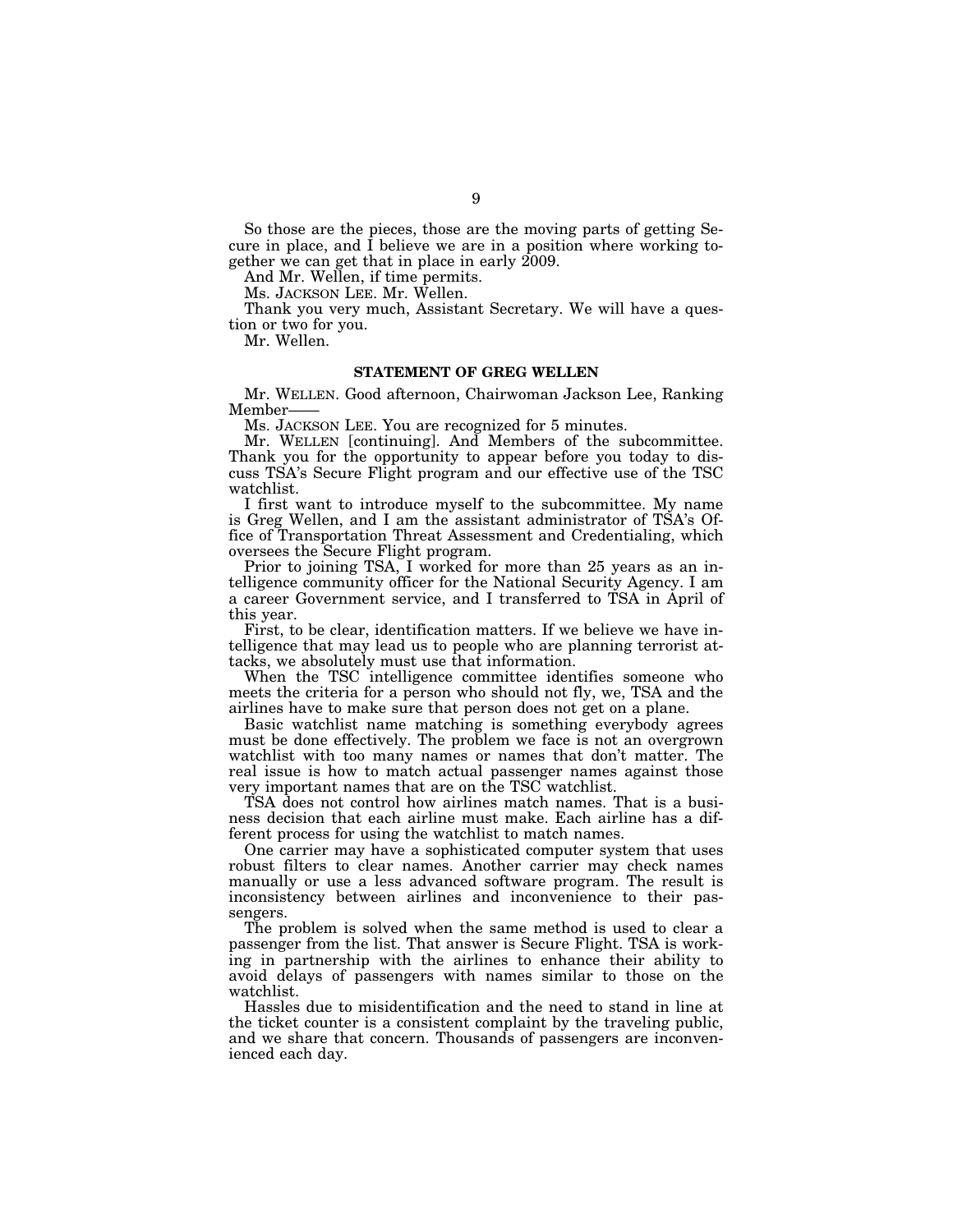Secretary Chertoff announced in April the flexibility given to the airlines to create a system to verify and securely score a passenger's date of birth to clear up watchlist misidentification.

By voluntarily providing this limited biographical data to an airline, travelers who were previously inconvenienced on every trip now have an opportunity for a better travel experience.

More airlines need to take advantage of this process to quickly verify that a passenger is not the person on the terrorist watchlist.

TSA has made sure that Secure Flight is the best way possible to match names. Our goal is to stop the people who need to be stopped and let other passengers go through freely.

In 2005 GAO and the Secure Flight working group issued reports saying that more needed to be done in terms of privacy and program integrity for Secure Flight. In February 2006 Administrator Hawley testified that we would re-beat baseline Secure Flight to address the concerns expressed in the report.

TSA significantly upgraded the design and development of the program, and the implementing rule has received public scrutiny and discussion. The rule is now in the final stages of administrative review.

Today I am pleased to announce a significant milestone in the implementation of Secure Flight. Secretary Chertoff has certified that TSA has successfully met the 10 conditions required by Congress as outlined in the 2005 DHS Appropriation Act.

This paves the way for Secure Flight to commence operations as planned in January 2009. Administrator Hawley invites all airlines to participate in the test process so that their passengers benefit from the convenience of Secure Flight.

I am confident that we have the right team in place to make Secure Flight a success moving forward. While some may say it is difficult to balance increased security while protecting individual rights, TSA is very clear that privacy and security are essential ingredients, and both have been built directly into the Secure Flight program.

Secure Flight will result in better security and create a more consistent and uniform pre-screening process for passengers while at the same time reducing misidentifications.

Thank you for the opportunity to appear today. I would be happy to answer any questions.

[The joint statement of Mr. Hawley and Mr. Wellen follows:]

PREPARED STATEMENT OF EDMUND ''KIP'' HAWLEY AND GREG WELLEN

#### SEPTEMBER 9, 2008

Good afternoon, Chairwoman Jackson Lee, Ranking Member Lungren, and Members of the subcommittee. Thank you for the opportunity to appear before you today on behalf of the Transportation Security Administration (TSA) and the Department of Homeland Security (DHS) to discuss our continuing efforts to improve the aviation security environment through the development of the Secure Flight program and to effectively use intelligence to prevent terrorists from using the transportation system to gain entry to or harm the United States.

First, I would like to thank the subcommittee for its significant efforts to support TSA's progress in implementing new security approaches. Over the past 2 years, many of the new strategies we have discussed—behavior detection techniques, Visible Intermodal Prevention and Response (VIPR) teams, travel document checking, Checkpoint Evolution—have matured into important, visible components of our lay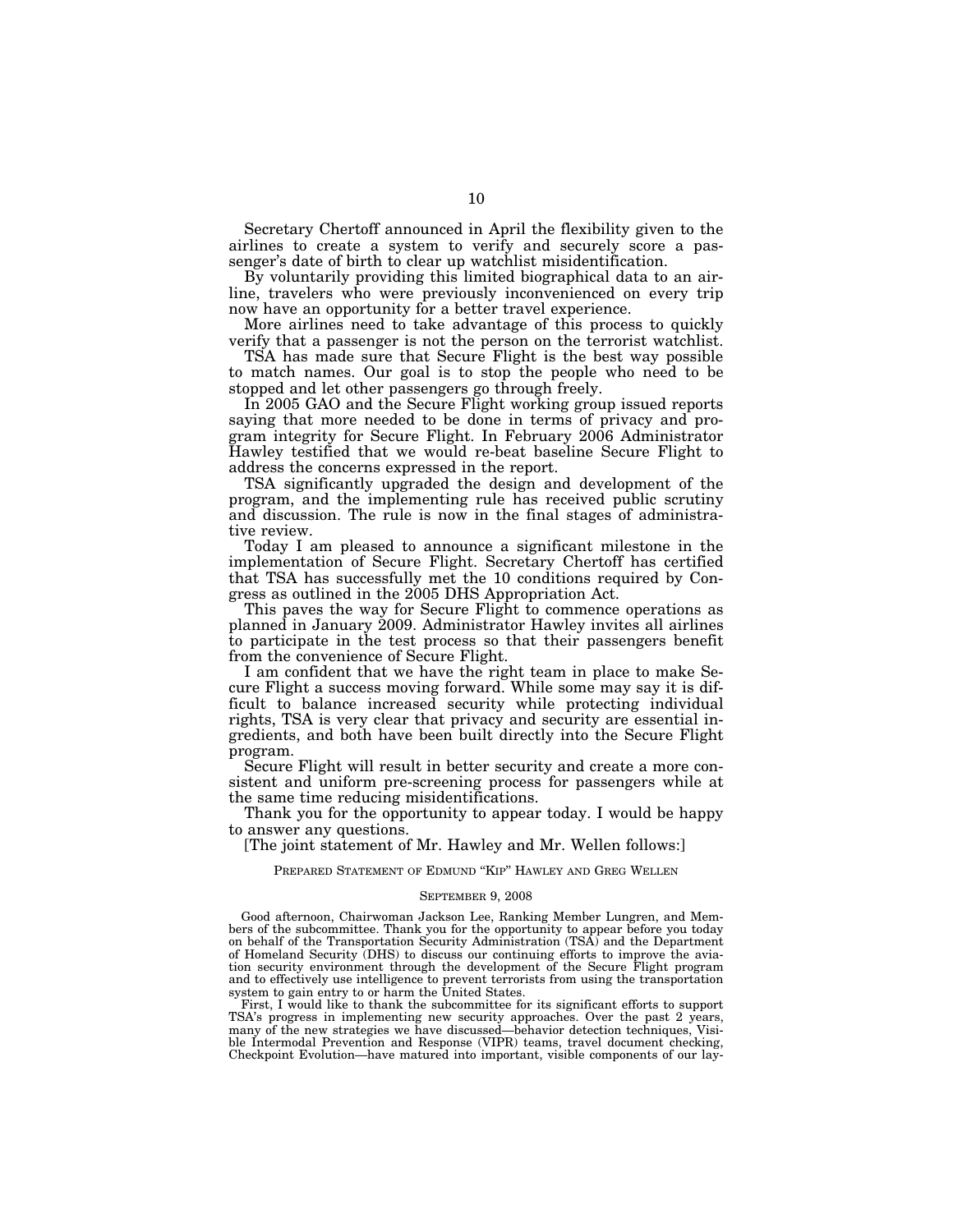ered security approach. Your sustained, personal attention and oversight have been vital to the success of our security strategy.

I would also like to acknowledge the strong working relationship TSA shares with the Terrorist Screening Center (TSC) and the Government Accountability Office (GAO) in carrying out our transportation security mission. I am pleased to appear on the panel today with Mr. Kopel of the TSC and Ms. Berrick of the GAO.

The National Commission on Terrorist Attacks Upon the United States (9/11 Commission) placed a strong emphasis on enhancing the use of watchlists as part of a layered aviation security system. The 9/11 Commission's final report recommends that the watchlist matching function should be performed by TSA and that air carriers should be required to supply the information needed to test and implement this new system.

TSA's aviation security strategy relies upon an interlocking system of multiple layers of security. Key to this system is the use of intelligence to both develop countermeasures against terrorist threats and to intervene directly when threats become apparent. One of the most important tools in the fight against terrorism is the U.S. Government's consolidated Terrorist Screening Database (TSDB).

Prior to 9/11, information about known or suspected terrorists was dispersed throughout the U.S. Government, and no single agency was charged with consolidating it and making it available for use in terrorist screening. Under Homeland Security Presidential Directive (HSPD) 6, the TSC now provides ''one-stop shopping'' so that every Government agency is using the same TSDB—whether it is TSA, a U.S. consular official issuing visas overseas, or a State or local law enforcement officer on the street. The consolidated system allows Government agencies to run name checks against one comprehensive database with the most accurate, up-to-date information about known and suspected terrorists.

The consolidated system provides the critical nexus between the work of the intelligence and law enforcement communities and the rest of the counterterrorism community. Our partners in the law enforcement and intelligence communities work tirelessly and in some cases under great physical danger to identify individuals who pose a terror threat. It would be dangerous and negligent not to use this information to our advantage. TSA is constantly adapting to the ever-changing threat environment and improving our people, processes, and technology to detect and deter threats. As important as it is to detect threat objects, it is imperative that we use intelligence to aid in the identification and interception of the people who would do us harm.

TSA utilizes subsets of the TSDB—the No-Fly and Selectee lists. A nominating agency can recommend that a known or suspected terrorist be placed on the No-Fly or Selectee list if the individual meets specific criteria for inclusion on that list.

Terror watchlists keep legitimate terror threats off airplanes every day, all over the world. There are significantly fewer than 50,000 individuals on the No-Fly and Selectee lists and only a small percentage of those are in the United States. The lists are reserved for known or suspected terrorists who have reached a threshold where they should not be allowed to fly or should receive additional scrutiny before boarding an aircraft. Using the No-Fly and Selectee watchlists, TSA can quickly evaluate passengers to determine if they have a known or suspected link to terrorism or pose a threat to national security and to prevent passengers with known or suspected links to terrorism from boarding aircraft.

The No-Fly and Selectee lists are made available for passenger prescreening to air carriers flying into, out of, or within the United States for passenger pre-screening. As part of their shared responsibility for aviation security, air carriers play a critical role in ensuring that individuals on the No-Fly list do not board aircraft. Air carriers must conduct watchlist checks in advance of issuance of boarding passes, and they must notify the TSA of a match to the No-Fly list. TSA then notifies the TSC and the FBI, which coordinate the operational response with law enforcement and other agencies and foreign partners as appropriate. Air carriers must also ensure that a match to the Selectee list is subject to secondary screening prior to boarding an aircraft. Aside from a Selectee match, an individual may be subject to secondary screening based on the Computer-Assisted Passenger Prescreening Systems (CAPPS), as a result of our behavior detection officers, or through other random and unpredictable screening processes we have employed at the checkpoint as part of our layered security system.

#### PASSENGER VERIFICATION AND REDRESS

We are all aware of recent news reports about individuals with names similar to those on watchlists who are experiencing delays and inconvenience at the airport.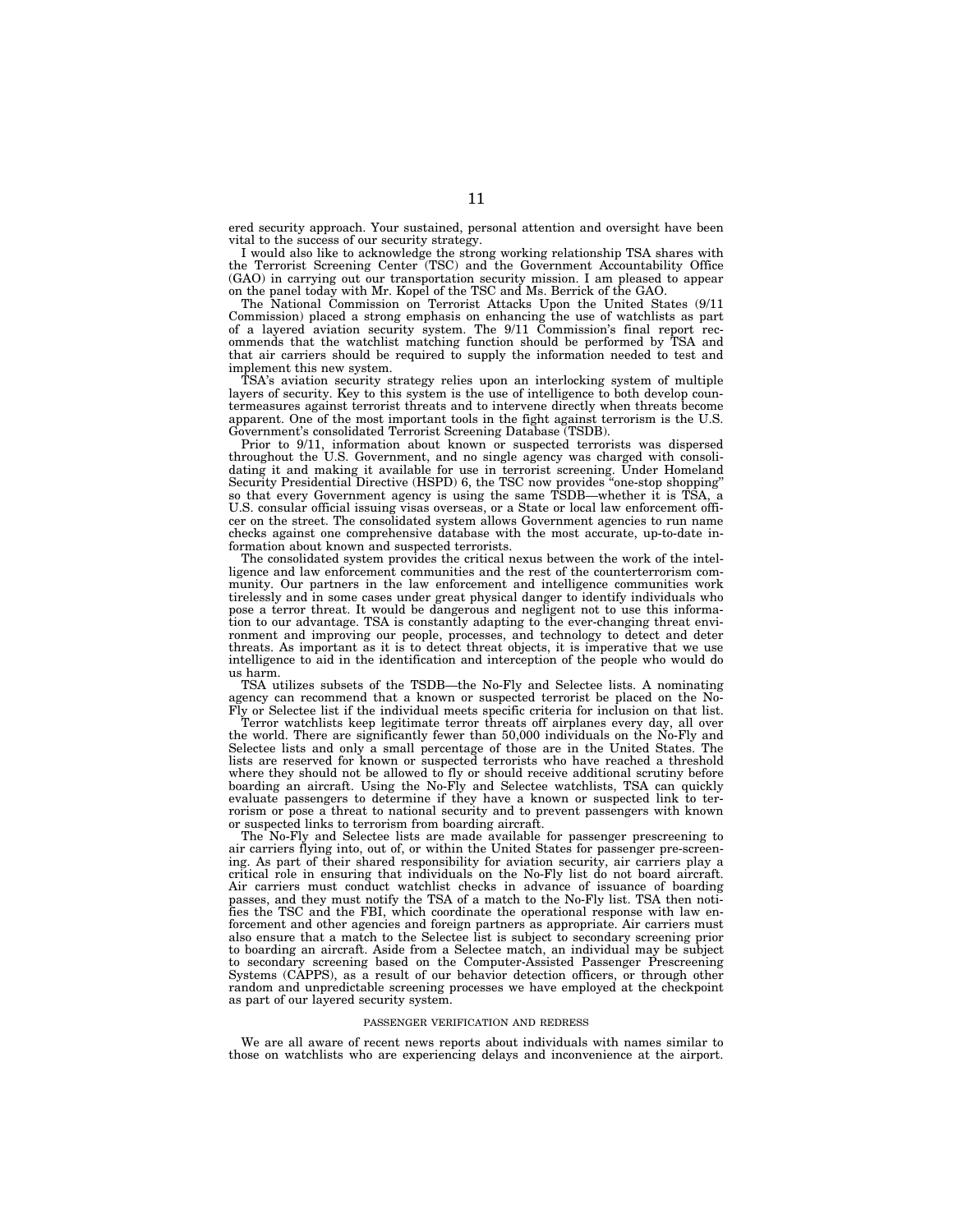The current prescreening system is effectively catching the people we need to identify, but it is also flagging people with similar names.

Recognizing the impact of screening on the public, particularly where only namebased checks are conducted, TSA and other DHS agencies have incorporated redress into their screening programs. DHS has implemented the DHS Traveler Redress Inquiry Program (DHS TRIP), which provides a central gateway for travelers to obtain information about screening and redress as well as a central contact to DHS regarding their adverse screening experiences. Travelers, regardless of their nationality, citizenship, or immigration status, can submit inquiries via the DHS TRIP website, email, or postal mail. The DHS TRIP Program Office, using its redress management system, assigns redress requests to the Department of State or appropriate DHS agencies, ensures coordination of responses, and has instituted performance metrics to track progress. The DHS TRIP Program Office ensures that the cases are then reviewed and resolved, as appropriate, and that travelers receive an official response.

DHS TRIP receives approximately 3,600 requests for redress per month. Since DHS TRIP began in February 2007 through August 31, 2008, the DHS TRIP system has logged over 41,000 requests for redress. Over 22,000 applications have been adjudicated and closed with an average response time of just over 60 days. The 60 day response time includes the duration from the date an initial on-line application is submitted through the date the supporting documents are received to the date the inquiry is closed.

Once a redress request associated with No-Fly and Selectee List matching is processed, the cleared individual is also added to the TSA Cleared List that is provided to air carriers. The Cleared List is intended to be used by the airlines to distinguish false matches from actual matches as they perform No-Fly and Selectee List matching.

TSA has been working collaboratively with airlines to enhance the ability to avoid delays of passengers with names similar to those on watchlists. Hassles due to problems in verification and the resulting necessity to stand in line to check in at the ticket counter is a consistent complaint by the traveling public. Many passengers are inconvenienced each day. In April 2008, DHS provided air carriers with more flexibility to allow passengers to check in remotely on-line or at a kiosk who had previously been unable to do so because they have a name similar to someone on a watchlist. Airlines are now able to create a system to verify and securely store a passenger's date of birth to improve passenger verification. By voluntarily providing this limited biographical data to an airline and verifying that information once at the ticket counter, travelers who were previously inconvenienced on every trip now have an opportunity for a more convenient travel experience. More airlines need to take advantage of this process.

With implementation of Secure Flight, TSA soon will take over passenger watchlist matching and resolve many of the inconveniences passengers are experiencing with verification under the current system. Until Secure Flight is implemented, however, TSA believes airlines need to do more to alleviate the inconvenience to passengers, including changing procedures for watchlist filtering and improving communications with passengers concerning their status. The decision to invest in improving their watchlist filtering systems may be basically a business decision for air carriers. For TSA, however, this is a very serious concern.

TSA is also concerned that airline employees are misinforming passengers about whether they are on a terrorist watchlist. This practice affects public perception of the watchlists, undercuts the credibility of the security system, and potentially puts at risk sensitive information. TSA has conducted outreach to the air carriers on this issue and has provided guidance as to what to say to a traveler who is a potential match. While TSA wishes to continue to work collaboratively with airlines to solve this problem and penalties are not TSA's preferred approach, TSA has authority to impose penalties up to \$25,000 per infraction.

#### SECURE FLIGHT

TSA is moving forward aggressively to assume responsibility for watchlist matching for both international and domestic air passengers through Secure Flight. Secure Flight will close a critical aviation security gap and reduce the vulnerabilities associated with watchlist matching performed by the airlines. Under Secure Flight, watchlist matching will be more effective, efficient, and consistent, offering improvements in both security and customer service for the traveling public. Secure Flight will add a vital layer of security to our Nation's commercial air transportation system while maintaining the privacy of passenger information. TSA evaluated and realigned Secure Flight in 2006 to ensure that privacy and security serve as the very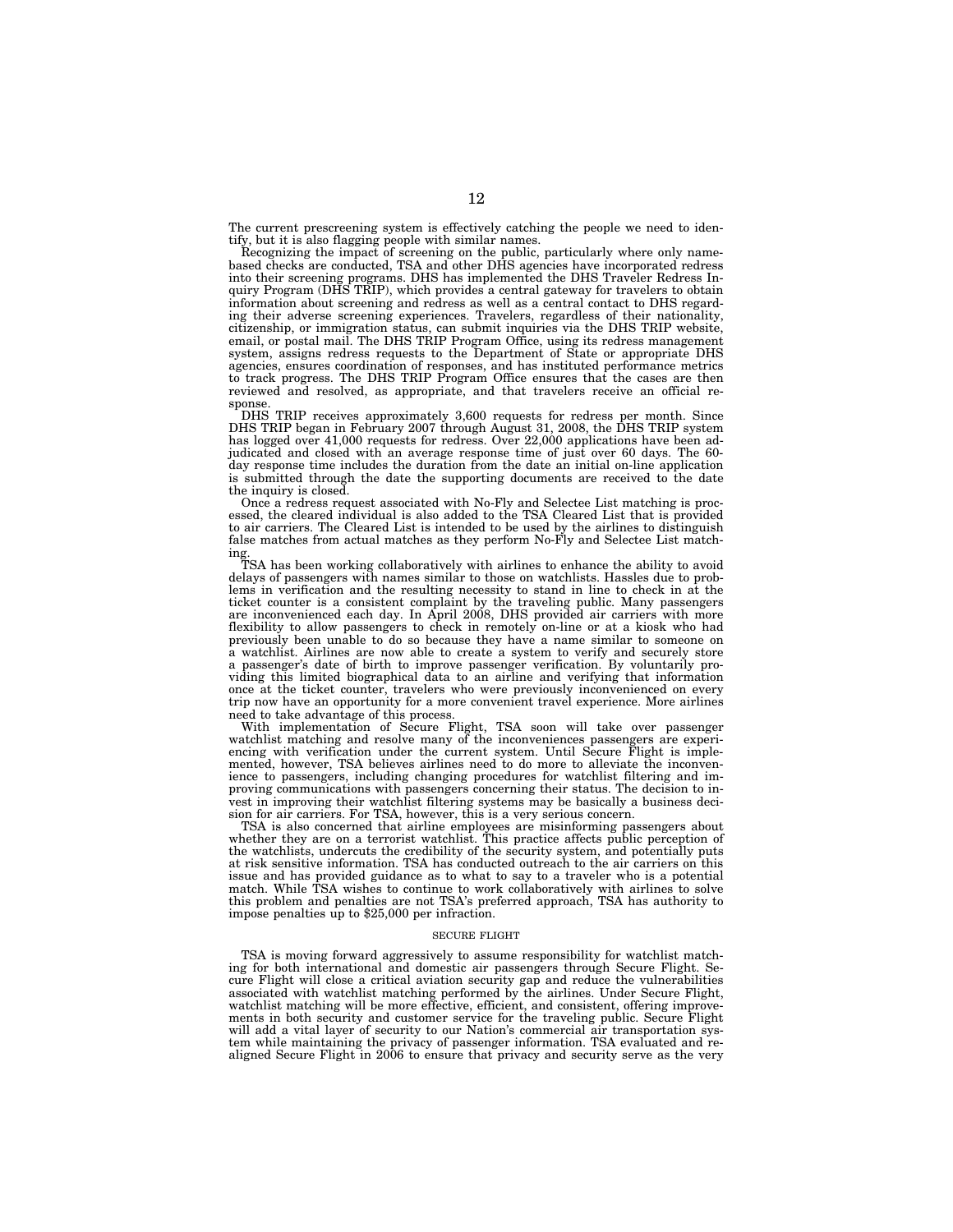foundation for the system. The realignment established the basic infrastructure and fundamentals of a rigorous program including extensive program management elements. The effort ensured privacy practices are built into all areas of the program.

- Secure Flight will improve aviation security by providing:<br>• Early knowledge of potential watchlist matches;
- 
- Earlier law enforcement notification;<br>• Decreased chance of compromised watchlist data because of its limited distribu-<br>tion:
- 
- tion; Enhanced use of the Redress Process and Cleared List; Consistent watchlist matching process across all aircraft operators; and Privacy protections for individuals.
- 

TSA currently plans to begin full operation of Secure Flight in January 2009 with a limited number of aircraft operators. The final schedule for implementation will depend on fiscal year 2009 funding and publication of the Secure Flight Final Rule,<br>which currently is in the final stages of administration review and is anticipated<br>to be published this fall. The Final Rule is the produc comment period that resulted in the inclusion of robust privacy protections. In the interim, TSA has conducted extensive systems testing in preparation for Secure Flight's launch and has re-programmed additional funds to accelerate development of the program.

DHS is moving swiftly toward achieving another significant Secure Flight mile-stone, the certification that TSA has completed all ten of the following Secure Flight conditions required by the Department of Homeland Security Appropriations Act, 2005, Pub. L. 108–334:

- 
- 
- 
- 
- System of due process (redress) established;<br>
 System error rate will not produce a large number of false positives;<br>
 Accuracy of the system has been stress-tested;<br>
 DHS has established internal oversight board;<br>
•
- 
- 
- 
- 
- 
- A certification report is currently in final review.

TSA also has worked closely with the GAO over the past several years as Secure Flight has progressed, meeting regularly and sharing substantial information and documents on plans and testing, with the goal of keeping GAO well-informed and enhancing GAO's ability to complete its post-certification review. Dedicated office space has been provided for GAO at TSA headquarters to better facilitate their work on this and other programs. Upon completion of the DHS Final Certification Report for Secure Flight, we look forward to providing this report to GAO to begin their review.

Extensive consultation with key stakeholder groups, including aircraft operators, aviation associations, privacy advocacy groups, and travel industry associations, has been a critical component of Secure Flight development and has been essential in addressing the issues in the current watchlist matching processes. As a result of this consultation, Secure Flight is designed to address many of the customer service concerns inherent in the current watchlist matching process. Specific customer service benefits include:

- Integrating DHS TRIP into Secure Flight by using the Cleared List and passenger redress numbers in the automated matching process;
- Operating a 24-hour, 7-day-per-week Resolution Service Center for aircraft operators to call to resolve potential Secure Flight matches and limit delays for verification of passengers; and
- Requesting the minimum amount of personal data necessary to conduct effective watchlist matching.

Many aircraft operators expressed concerns about the proposed 60-day implementation period. TSA has modified the Secure Flight implementation approach to accommodate the needs for the industry to make changes to systems and processes. TSA has conducted a series of meetings and working sessions on topics including implementation strategy, testing, and outages, and these meetings will continue with the publication of the Final Rule. As we continue to ready Secure Flight for deployment and ensure a smooth transition through parallel testing of the system, we look forward to a continued partnership with the air carrier industry, with whom we share a common goal of keeping dangerous individuals off aircraft while facilitating legitimate passenger travel.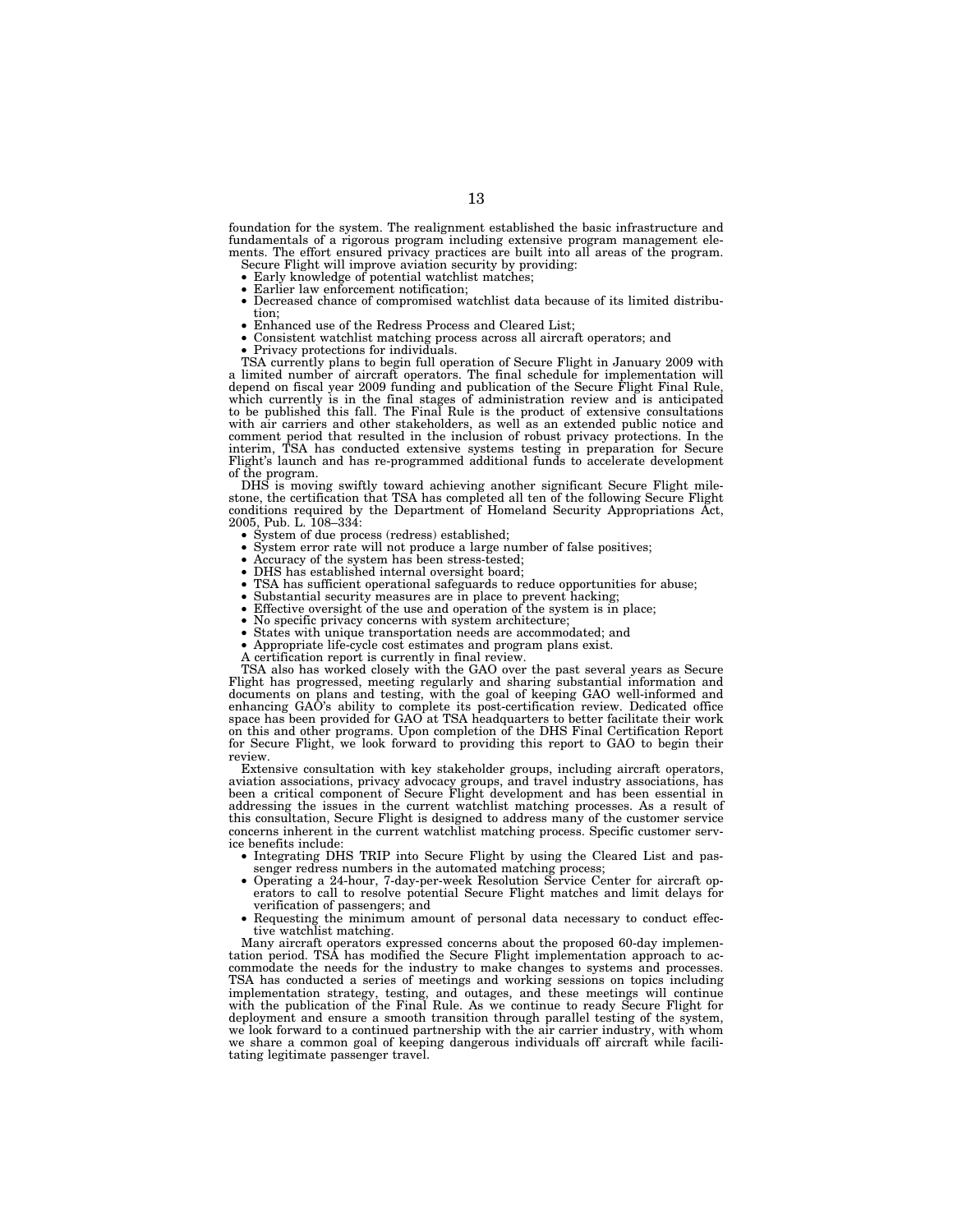#### **CONCLUSION**

I would once again like to thank this subcommittee for its support for TSA's mis-sion. TSA is making major strides toward implementation of Secure Flight, a step that will enhance transportation security and improve customer service while taking advantage of critical intelligence to prevent a terrorist act against the United States. I look forward to continuing to work together with the subcommittee as we achieve this important goal. Thank you for the opportunity to appear today, and I would be happy to answer any questions.

Ms. JACKSON LEE. Thank you very much for your testimony.

I now recognize Mr. Kopel to summarize his statement for 5 minutes. Mr. Kopel, you might have heard a lot of bells ringing. If you could summarize in under that amount of time, we will recess.

Ms. Berrick, we will come back to you, which will give us more time.

Then, Mr. Kopel, we will certainly give you ample time with questions. I yield it to you for 5 minutes.

#### **STATEMENT OF RICHARD S. KOPEL, PRINCIPAL DEPUTY DIRECTOR, TERRORIST SCREENING CENTER**

Mr. KOPEL. Thank you, Madam Congresswoman, Ranking Member Lungren, Chairman Thompson and the Members of the subcommittee. I thank you for the opportunity to talk about the Terrorist Screening Center and the U.S. Government's watchlisting process.

As Congressman Lungren alluded, the TSC is administered by the FBI, but we are truly a multi-agency type task force environment with over 12 different agencies and departments represented at the TSC.

Our mission is to consolidate the Government's approach to screening for terrorism. That includes consolidation of the terrorist watchlist, but it also includes setting up a 24x7 call center to aid in the identification support when someone on the watchlist is encountered, coordination with all the encounters through the FBI to ensure that the FBI case agents and individuals are notified of those encounters and can contribute to the encounter process.

We also have a formal process for tracking all the encounters to ensure that the appropriate information is collected both on positive encounters when someone does match the watchlist and also for individuals that are not matches or misidentifications to the watchlist.

Then another high item on the 9/11 Commission report was the lack of sharing information. The TSC takes all the information collected from encounters with known or suspected terrorists and shares that throughout the U.S. Government counterterrorism efforts.

That includes, obviously, the FBI, the originator of the information, and the other departments and agencies doing the CT type work.

A big question that seems to be the focus of the hearings are, you know, how does someone get on the watchlist in the first place? Are there significant and sufficient safeguards to keep the people, the innocent person off that doesn't have a connection to terrorism?

We have a multi-tiered approach and review process that varies between agencies, but at one point when the originator believes that there is a connection, a reasonable suspicion that there is a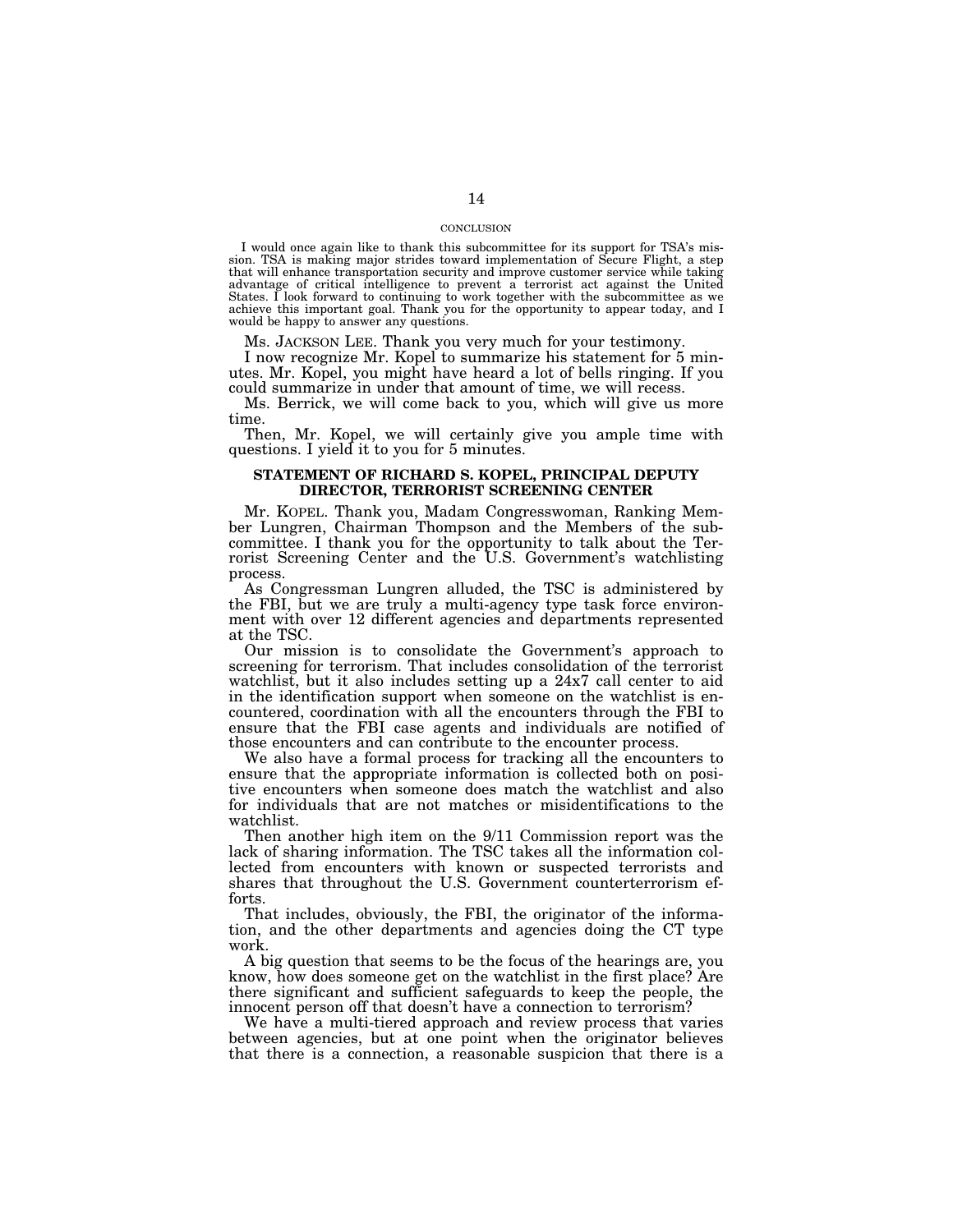connection to terrorism, that nomination, or that name of the individual is submitted to the National Counterterrorism Center for review.

The National Counterterrorism Center will review not only the name, but the supporting information on why that person is believed to have a connection to terrorism. If they believe the connection exists, they submit that name to the Terrorist Screening Center.

We again reevaluate the supporting information, a third look, if you will, at the supporting data, to determine that that person is indeed the person that we believe should be watchlisted.

With all the names on the watchlist are the records in the database. There are times when the wrong person, or a name of a person with a similar name, has issues.

We believe that the different screening agencies have processes in place to allow that person to file a redress or ask for help in the watchlisting process. DHS TRIP is a major component of that system.

In addition to that, we have put on a full redress team to give our data an independent look when a name comes through the redress process. They will reevaluate all the supporting information to determine if any action has to be taken.

For individuals that are unfortunate enough, as our friends from California, to maybe share the name of someone who is on the watchlist, this is the process to go through to help minimize any inconvenience they may experience.

In addition to the formal redress that someone may file, we have additionally put on a new program, the Terrorist Encounters Review Process, which proactively looks and determines if a person is on the watchlist or been encountered multiple times and not been the actual person of interest.

In those cases we do initiate our own redress process to actually determine if additional action needs to be taken and if we can actually help that person through the cleared process that TSA has, and other agencies.

The TSC continues to play a vital role in the war on terrorism. Multiple auditors concur that we have made significant, positive impact on the terrorist screening processes, ensuring that all of our screening agencies have the identifying information they need to identify these persons when they are encountered.

We continue to work hard to make our processes better. We understand that everything is not perfect, and we look forward to working those issues with the independent audits that we have had, where we have been able to take that information and actually apply that to making our processes better.

Chairwoman Jackson Lee, Ranking Member Lungren and other Members of the subcommittee, I look forward to answering any questions that you may have.

[The statement of Mr. Kopel follows:]

#### PREPARED STATEMENT OF RICHARD S. KOPEL

#### SEPTEMBER 9, 2008

Good afternoon Chairwoman Jackson Lee, Ranking Member Lungren, and Members of the subcommittee. Thank you for the opportunity to discuss the Terrorist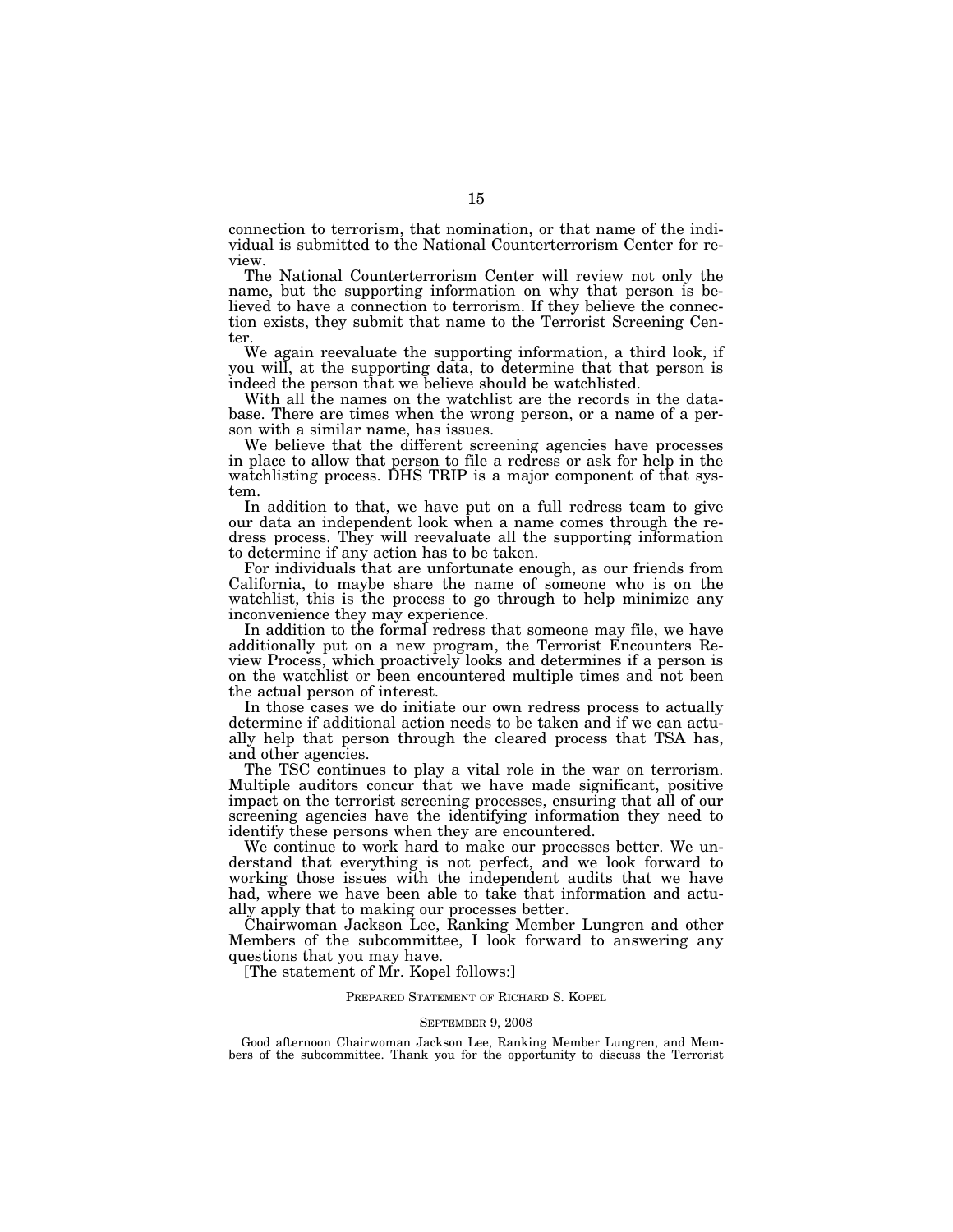Screening Database (known as the TSDB or ''terrorist watch list'') and the watchlisting process at large. The Terrorist Screening Center (TSC) is dedicated to consolidating and coordinating the U.S. Government's approach to terrorism screening and facilitating information sharing to protect the Nation and the international community. In addition, the TSC is dedicated to performing its mission while protecting privacy and civil liberties. The dedicated employ responsibility to these two priorities very seriously.

Since it began operations on December 1, 2003, the Terrorist Screening Center (TSC) has assumed a critical role in securing our borders and the safety of the American people by providing to the Nation's entire screening and law enforcement communities the identities of known and suspected terrorists. As directed by Homeland Security Presidential Directive 6 (HSPD–6) *Integration and Use of Screening Information,* the TSC has combined the numerous terrorist watchlists existing on September 11, 2001 and created the U.S. Government's single consolidated Terrorist Screening Database (TSDB). Every day, the TSC adds, updates and removes records in the TSDB and makes the information available to Federal/State/local entities for terrorist screening. HSPD–6 did not contain any new legal authorities and all screening is performed under the existing legal authority of the screening agency. The TSC also provides:

- (1) A single coordination point for terrorist screening data; (2) A 24/7 call center to provide identification assistance to screening agencies;
- (3) Access to a coordinated law enforcement response for any encounter with a watchlisted person;
- 
- (4) A formal process for tracking all positive encounters; (5) Feedback on all positive encounters with Known and Suspected Terrorists (KST) to the originator, FBI, and other appropriate entities;

The Terrorist Screening Center has been the focus of significant attention from<br>Congress and various governmental auditors. The TSC has worked to develop a<br>strong relationship and open communications with Congress and appr support, oversight and constructive criticism it receives from the various committees with which it works. The TSC has taken advantage of the external reviews of its processes and is focused on using the results of these reviews to identify ways to improve its operations. Generally, these auditors have found that the watchlist performs a critical function in securing the Nation from terrorist threats while protecting privacy and civil liberties. Specifically, GAO report 08–110 states, ''[GAO's] analysis of data on outcomes and our interviews with screening agency, law enforcement, and intelligence community officials indicate that the use of the watchlist has enhanced the Government's counterterrorism efforts.'' It also reports that ''[t]he TSC plays a central role in the real-time sharing of information, creating a bridge among<br>screening agencies." The TSC has not only assisted in eliminating historical cultural<br>boundaries between and among the intelligence and but also has provided a physical mechanism to ensure information sharing is done in an efficient manner. The TSC looks forward to continuing the healthy working relationship that it currently has with this and the other committees and subcommittees with which it works.

Further, the TSC is working to provide the public with an increased understanding of its mission through the press. The TSC has hosted news reporters and has been engaged with various press outlets to answer questions and clarify the role of the TSC for the American public. It is through this openness that the TSC hopes to rectify many of the misconceptions about its mission, and responsibilities. It is with this in mind that the TSC is reaching out to describe the watchlisting process and to demonstrate its efforts to protect individuals' civil liberties and privacy. Due to the national security nature of TSC's work, however, it is impossible to explain in precise detail how the watchlist is managed.

Often, an individual believes he or she is on the watchlist because of an encounter with law enforcement, airport screening or another security-related entity. The actuality is that there are many reasons a person may experience Law Enforcement/ Screening delays and only one of these reasons is the watchlist. The TSC works closely with the Department of Homeland Security, the Transportation Security Administration, the FBI, and Federal, State and local law enforcement agencies, and other partners to minimize inconvenience to individuals that are not on the watchlist, but nevertheless have a name that is similar to the name of a known or suspected terrorist.

Inclusion on the watchlist is based on specific criteria and a name can be removed from the TSDB by the nominating and investigating agencies reasonably determining the individual is not engaging in terrorism or terrorist activity.

It is also critical to understand that the TSC serves to facilitate information sharing on Known or Suspected Terrorists with its partner agencies in the law enforce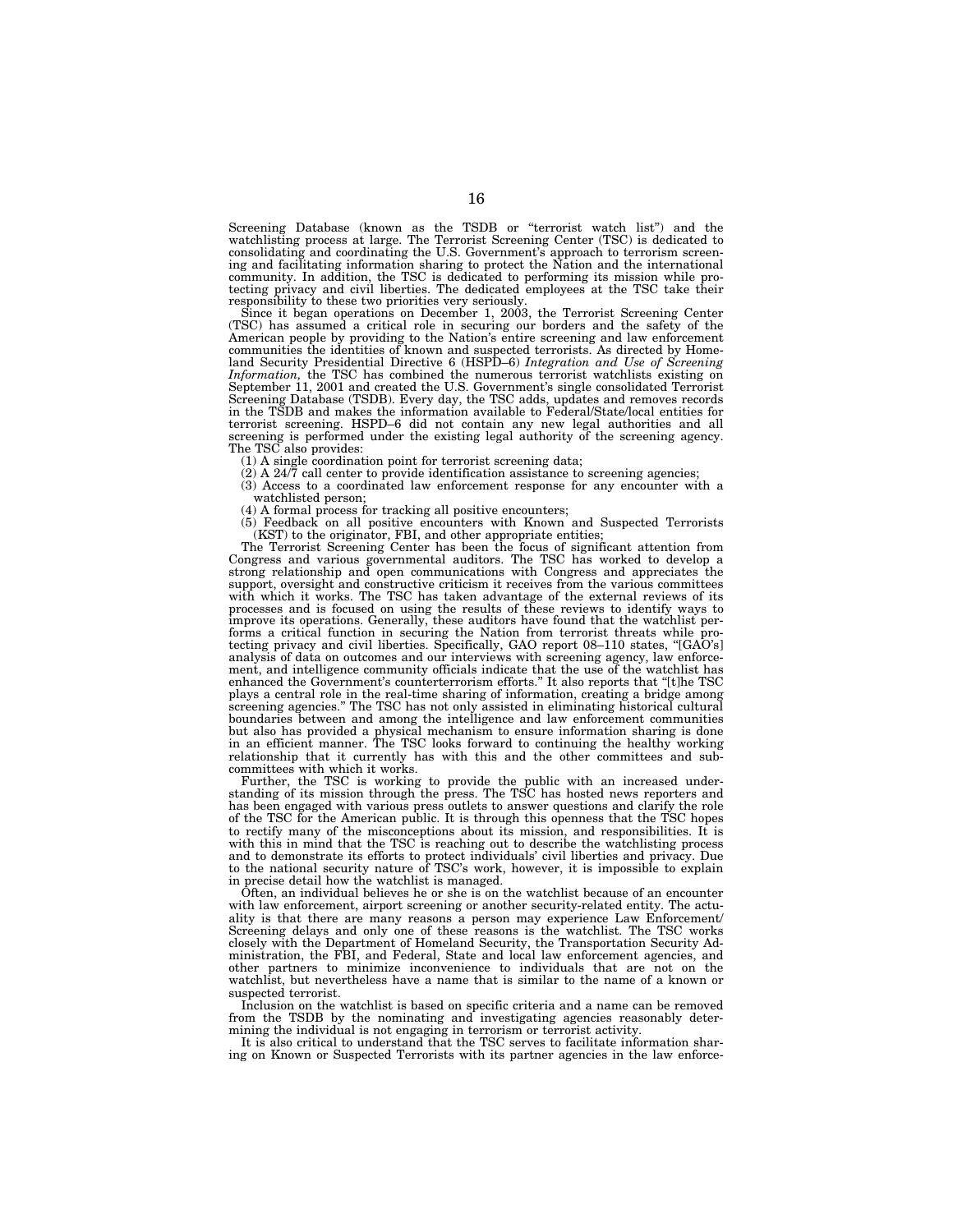ment, screening and intelligence communities. The watchlist is a tool to assist the screening agency in its legally mandated responsibilities to determine if an individual has a possible connection to terrorist activity. It is a pointer to additional information and is not used to determine if any adverse action should be taken. The TSC, when contacted, will provide identification support and, if the identity is confirmed, will ensure all appropriate information on the individual is supplied to the screening agency to help determine what action, if any, is to be taken.

The size of the watchlist is often misreported and there is considerable confusion about the difference between the number of records and individuals. The TSDB reflects sensitive but unclassified identity information concerning individuals reasonably suspected to be engaged in terrorism or terrorist activities. The TSDB is up-<br>dated daily and contains approximately:<br>• Number of Records: 1,000,000 Records;

• Number of Individuals: 400,000 (3 percent of which are U.S. Persons);

Reason for difference: A separate record is created for each name, alias and name variant. A single individual may have multiple records and the TSDB averages just over 2 records for every individual.

It is also critical to clarify that the No-Fly List is not synonymous with the TSDB; rather, it is a small subset of the TSDB and pertains specifically to commercial aviation. Inclusion on the No-Fly List requires that an individual meet very specific cri-teria and are or may be a threat to civil aviation (i.e., the aircraft, its passengers, crew members, and others). As such, not every record in the TSDB would be appro-priate for inclusion on the No-Fly List. The TSC works with its screening partners to determine what level of information is required to meet that entity's particular screening needs and is consistent with its legal authorities. This is one manner in which the TSC works to limit any inconvenience the watchlist may have on the innocent traveling public.

The U.S. Government (USG) has many controls in place to ensure that only Known or Suspected Terrorists are nominated to the watchlist. The nomination process for including someone on the watchlist is a multi-agency, multi-tiered process. Each International Terrorist (IT) nomination comes through the National Counterterrorism Center (NCTC), and each Domestic Terrorist (DT) nomination comes through the Federal Bureau of Investigation. Nominations are first reviewed at the field level, reviewed again at the NCTC or FBI, and again at the TSC before inclusion in the TSDB.

While the TSDB is critical to counterterrorism efforts at the Federal, State and local levels, the TSC is aware that the watchlist has an impact on the traveling public. As such, the TSC takes all steps possible to limit this impact and balance pri-vacy and civil liberties with its critical terrorist screening mission. The TSC strives to reduce the time it takes to resolve encounters with screening agencies. The average encounter currently takes just under eight (8) minutes to resolve. Further, the TSC reviews each nominated record for completeness and the appropriateness of its inclusion on the watchlist. The TSC similarly reviews all nominated change and removal requests to ensure that the watchlist contains the most thorough, accurate and current information possible.

The TSC's Redress program also conducts a comprehensive review of records re-lated to requests referred to the TSC by its screening partners through their respective redress programs, including DHS TRIP. This provides a mechanism for persons who feel they are inappropriately watchlisted or misidentified to seek redress. In addition, in April 2008, the TSC initiated the Terrorist Encounter Review Process<br>(TERP) to automatically review the terrorist watchlist re tered individuals even if no formal redress requests are filed. TERP provides a guaranteed review of such records to ensure they are thorough, accurate and current.

#### **CONCLUSION**

The TSC continues to play a vital role in the war on terrorism. Multiple auditors all concur that the TSC has made a significant, positive impact in terrorist screening operations, ensuring that Federal, State, and local law enforcement and screening partners have the information they need to identify terrorists abroad, at our borders, and within our country. The TSC will continue to work hard to identify means to increase efficiency and limit the impact on the American public, while effective terrorist screening operations are conducted. This can only be accomplished through a continuous process of internal and external review and unremitting vigilance. Chairwoman Jackson Lee, Ranking Member Lungren, and Members of the committee, thank you again for the opportunity to address this esteemed body, and I look forward to answering your questions.

Ms. JACKSON LEE. Thank you. The hearing stands in recess.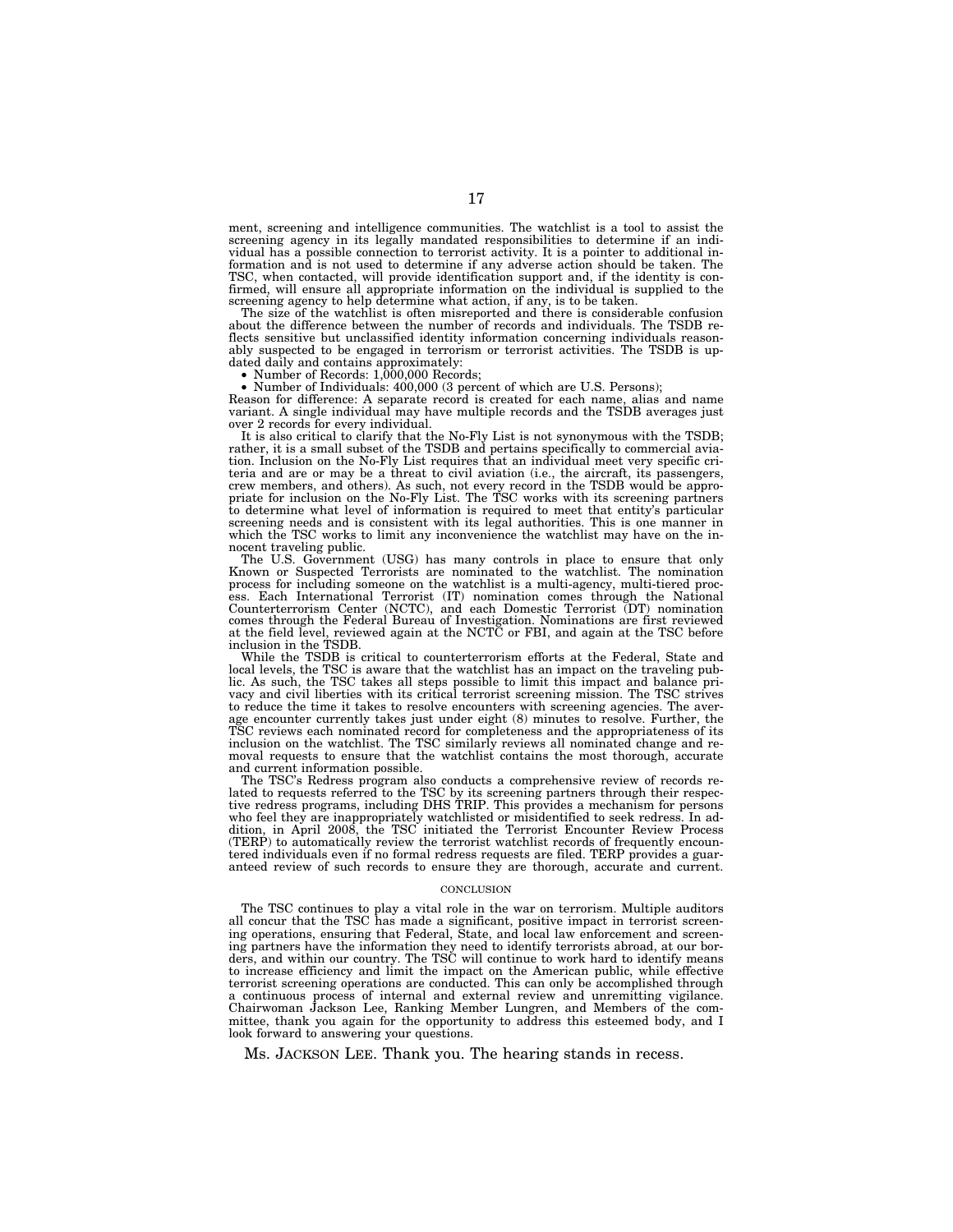[Recess.]

Ms. JACKSON LEE. I am reconvening the Transportation Security and Infrastructure Protection Subcommittee hearing on ''Ensuring America's Security, Cleaning up the Nation's Watchlists.''

At this time I will recognize Ms. Berrick to summarize her statement for 5 minutes.

### **STATEMENT OF CATHLEEN A. BERRICK, DIRECTOR, HOME-LAND SECURITY AND JUSTICE ISSUES, GOVERNMENT AC-COUNTABILITY OFFICE**

Ms. BERRICK. Thank you, Madam Chairwoman, for inviting me to discuss GAO's work reviewing aviation watchlist matching, or the matching of passenger information against terrorist watchlist records.

Domestic and foreign carriers traveling within, to and from the United States are required to conduct watchlist matching in accordance with TSA requirements. TSA has responsibility for overseeing how carriers implement their watchlist matching programs. TSA plans to assume this function from carriers beginning in 2009, as you aware, under Secure Flight.

My testimony addresses TSA's watchlist matching requirements for domestic carriers, TSA's oversight of carriers' watchlist matching requirements programs, and TSA's progress in developing and implementing Secure Flight.

In conducting watchlist matching, TSA requires that carriers conduct exact name matches against watchlist records and to match name variations, also known as similar name matching.

Carriers must conduct similar name matching because watchlists of individuals may travel using name variations and would not be identified if carriers searched only for an exact name match.

Although TSA requires carriers to conduct similar name matching, until recently revising some of its requirements, TSA did not specify how many or what types of such name variations carriers should compare.

As a result, the 14 carriers we interviewed reported implementing varied approaches, two conducting similar name matching, and not every carrier reported conducting any form of similar name matching.

There have been incidents of carriers failing to identify potential matches through watchlist records by not successfully conducting similar name matching.

However, in 2008 during my review and following a special inspection conducted by TSA, TSA should have revised security directives to clarify the types of name variations that carriers must compare against the No-Fly List.

TSA acknowledges this new capability will not address all vulnerabilities that exist with watchlist matching, but believe that it is the best interim solution pending implementation of Secure Flight, because it strengthens watchlist matching without requiring major system changes for carriers.

TSA has taken various actions to assess domestic carriers' compliance with watchlist matching requirements. However, until a special inspection conducted in 2008, TSA conducted limited oversight of carriers' name-matching capability.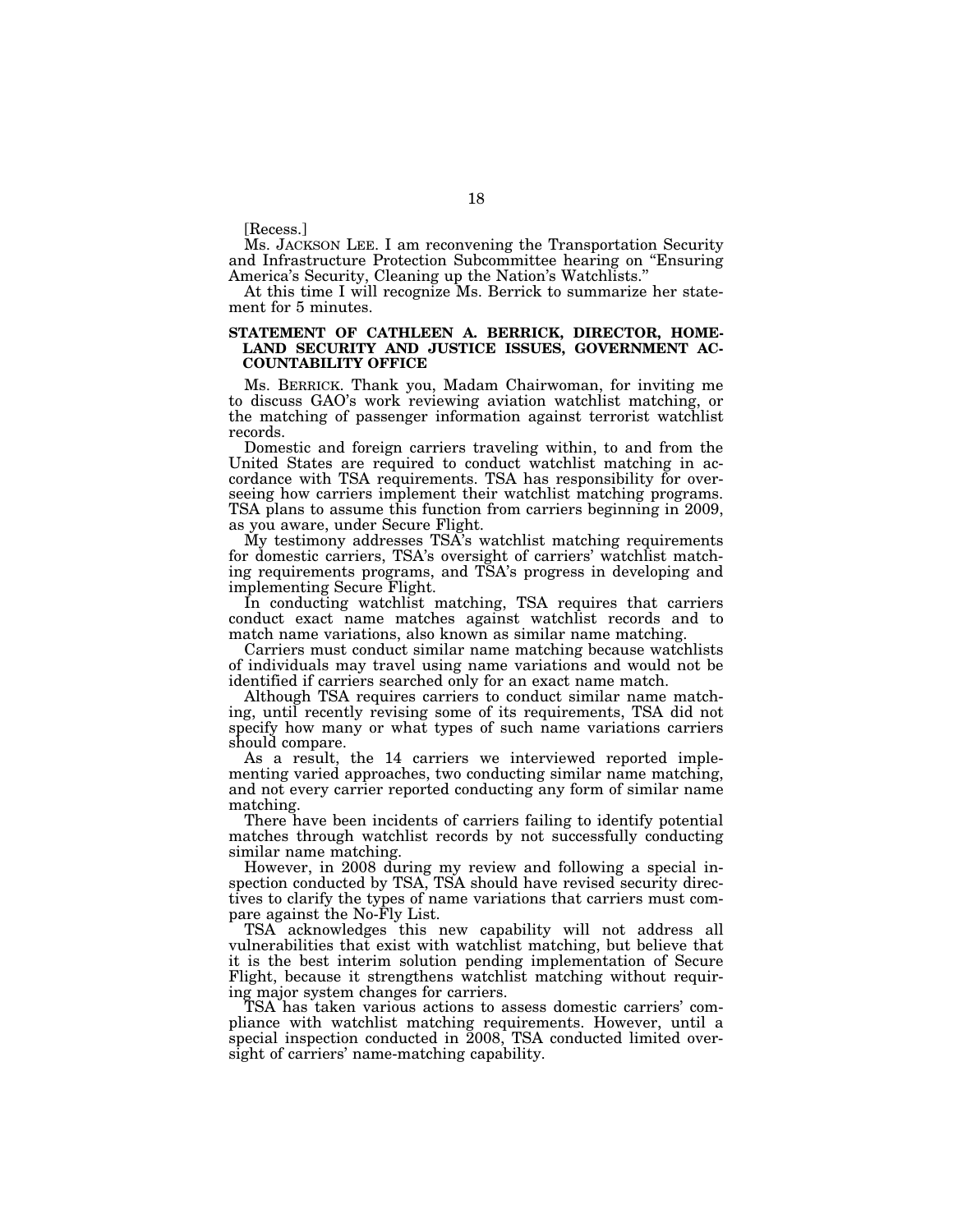TSA records for field inspections conducted during 2007 identified the carriers' watchlist matching function was tested during only 5 percent of airport inspections conducted that year.

TSA reported that its guidance for inspectors is currently being revised to strengthen oversight of carrier watchlist matching.

Since Secure Flight will likely not be fully operational for at least a year for domestic flights, and longer for international flights, it is important that TSA strengthen its oversight of air carrier programs in the interim.

Secure Flight, once implemented, is intended to strengthen watchlist matching by conducting more robust name variations than currently conducted by carriers. Secure Flight is also intended to more accurately match passenger information to watchlist records.

In February 2008, despite past difficulties in implementing Secure Flight, we reported that TSA had made significant progress in developing the program, including developing key systems development documentation and strengthening privacy protections.

However, we reported that challenges remained, including the need to more fully test systems development security requirements and develop more robust cost and schedule estimates.

If these challenges are not effectively addressed, the chances of the program performing on schedule and as intended are diminished. We have an on-going review, assessing TSA's efforts in implementing Secure Flight.

This concludes my opening statement. I look forward to your questions.

[The statement of Ms. Berrick follows:]

#### PREPARED STATEMENT OF CATHLEEN A. BERRICK

#### SEPTEMBER 9, 2008

AVIATION SECURITY: TSA IS ENHANCING ITS OVERSIGHT OF AIR CARRIER EFFORTS TO SCREEN PASSENGERS AGAINST TERRORIST WATCH-LIST RECORDS, BUT EXPECTS ULTI-MATE SOLUTION TO BE IMPLEMENTATION OF SECURE FLIGHT

#### GAO HIGHLIGHTS

Highlights of GAO–08–1136T, a testimony before the Subcommittee on Transportation Security and Infrastructure Protection, Committee on Homeland Security, House of Representatives.

#### *Why GAO Did This Study*

Domestic air carriers are responsible for checking passenger names against terrorist watchlist records to identify persons who should be denied boarding (the No-Fly List) or who should undergo additional security scrutiny (the Selectee List). The Transportation Security Administration (TSA) is to assume this function through its Secure Flight program. However, due to program delays, air carriers retain this role. This testimony discusses: (1) TSA's requirements for domestic air carriers to conduct watchlist matching; (2) the extent to which TSA has assessed compliance with watchlist matching requirements; and (3) TSA's progress in developing Secure Flight. This statement is based on GAO's report on air carrier watchlist matching (GAO–08–992) being released today and GAO's previous and ongoing reviews of Secure Flight. In conducting this work, GAO reviewed TSA security directives and TSA inspections guidance and results, and interviewed officials from 14 of 95 domestic air carriers.

#### *What GAO Recommends*

GAO is not making any recommendations related to air carriers' watchlist match-ing programs because TSA initiated actions in April 2008 to strengthen related requirements and its oversight of air carriers' implementation of these requirements.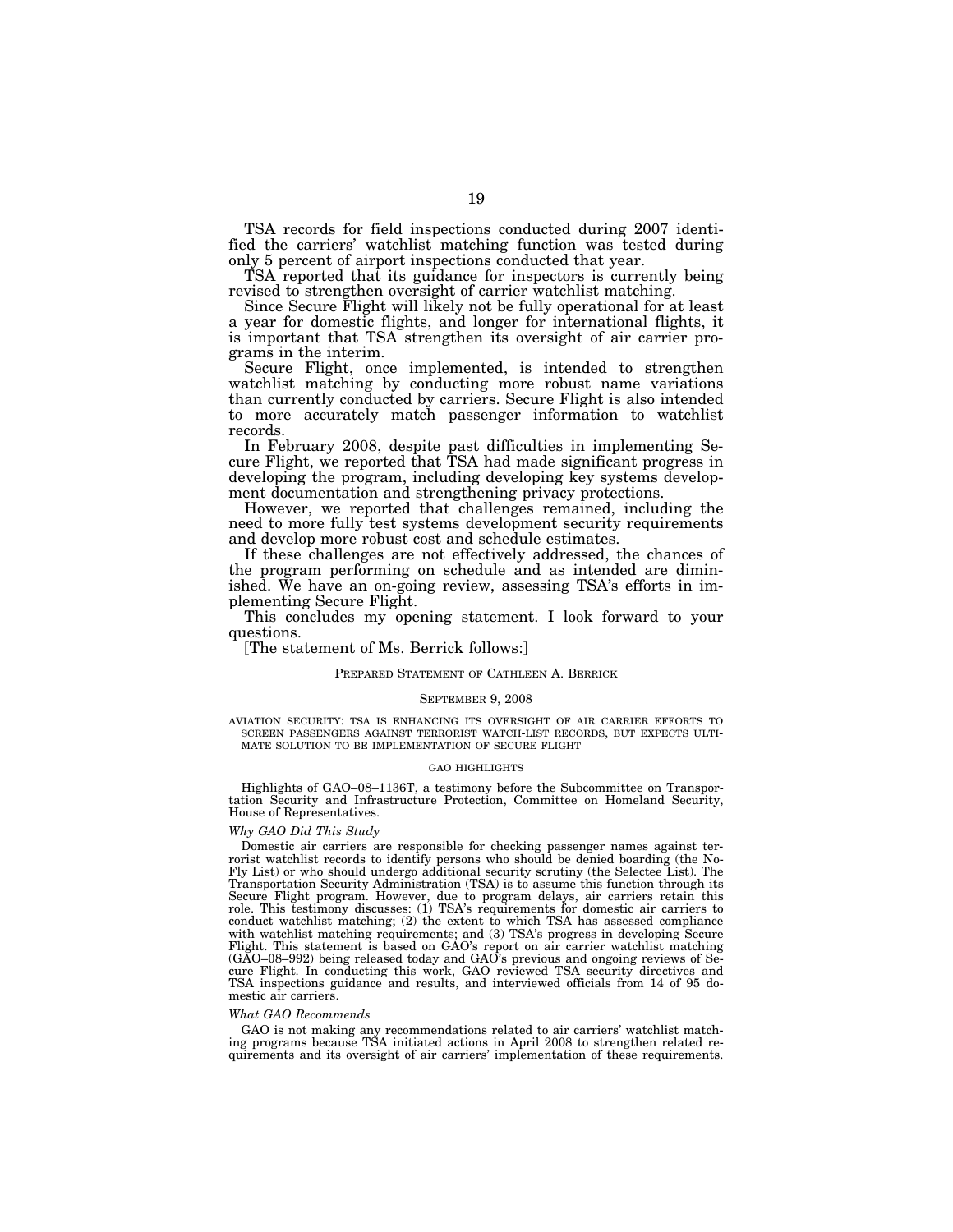Regarding Secure Flight, GAO previously made recommendations to strengthen the program's development. TSA generally agreed.

#### WHAT GAO FOUND

TSA's requirements for domestic air carriers to conduct watchlist matching include a requirement to identify passengers whose names are either identical or similar to those on the No-Fly and Selectee lists. Similar-name matching is important because individuals on the watchlist may try to avoid detection by making travel reservations using name variations. According to TSA, there have been incidents of air carriers failing to identify potential matches by not successfully conducting similar-name matching. However, until revisions were initiated in April 2008, TSA's security directives did not specify what types of similar-name variations were to be considered. Thus, in interviews with 14 air carriers, GAO found inconsistent approaches to conducting similar-name matching, and not every air carrier reported conducting similar-name comparisons. In January 2008, TSA conducted an evaluation of air carriers and found deficiencies in their capability to conduct similar-name matching. Thus, in April 2008, TSA revised the No-Fly List security directive to specify a baseline capability for conducting watchlist matching and reported that it planned to similarly revise the Selectee List security directive. While recognizing that the new baseline capability will not address all vulnerabilities, TSA emphasized that establishing the baseline capability should improve air carriers' performance of watchlist matching and is a good interim solution pending the implementation of Secure Flight.

TSA has undertaken various efforts to assess domestic air carriers' compliance with watchlist matching requirements; however, until 2008, TSA had conducted limited testing of air carriers' similar-name-matching capability. In 2005, for instance, TSA evaluated the capability of air carriers to identify names that were identical but not similar—to those in terrorist watchlist records. Also, TSA's internal guidance did not specifically direct inspectors to test air carriers' similar-name-matching capability, nor did the guidance specify the number or types of name variations to be assessed. Records in TSA's database for regular inspections conducted during 2007 made reference to name-match testing in only 61 of the 1,145 watchlist-related inspections that GAO reviewed. During the course of GAO's review, and prompted by findings of the evaluation conducted in January 2008, TSA reported that its guidance for inspectors would be revised to help ensure air carriers' compliance with security directives. Although TSA has plans to strengthen its oversight efforts, it is too early to determine the extent to which TSA will provide oversight of air carriers' compliance with the revised security directives.

In February 2008, GAO reported that TSA has made progress in developing Secure Flight but that challenges remained, including the need to more effectively manage risk and develop more robust cost and schedule estimates (GAO–08–456T). If these challenges are not addressed effectively, the risk of the program not being completed on schedule and within estimated costs is increased, and the chances of it performing as intended are diminished. TSA plans to begin assuming watchlist matching from air carriers in January 2009.

Madam Chairwoman and Members of the subcommittee: I am pleased to be here today to discuss GAO's work assessing the Transportation Security Administration (TSA) and domestic air carrier efforts in conducting watchlist matching—or the matching of airline passenger information against terrorist watchlist records—a front-line defense against acts of terrorism that target the Nation's civil aviation system.1 Domestic air carriers operating to, from, and within the United States are to conduct watchlist matching in accordance with requirements set forth by TSA. That is, air carriers are to conduct preboarding checks by comparing passenger data—most prominently name and date of birth—against the No-Fly List to identify individuals who should be prevented from boarding an aircraft, and against the Selectee List to identify individuals who must undergo enhanced screening at the checkpoint prior to boarding.2 TSA has responsibility for overseeing how air carriers

<sup>1</sup>For the purposes of this statement, domestic air carriers are those with operations based in the United States that maintain full security programs in accordance with 49 C.F.R. part 1544. The number of domestic air carriers has varied over time, for example, from 95 in 2005 to about

<sup>&</sup>lt;sup>2</sup>These lists contain applicable records from the Terrorist Screening Center's consolidated database of known or appropriately suspected terrorists. Pursuant to Homeland Security Presi-dential Directive 6, dated September 16, 2003, the Terrorist Screening Center—an entity that has been operational since December 2003 under the administration of the Federal Bureau of Investigation—was established to develop and maintain the U.S. Government's consolidated ter-rorist screening database (the watch list) and to provide for the use of watchlist records during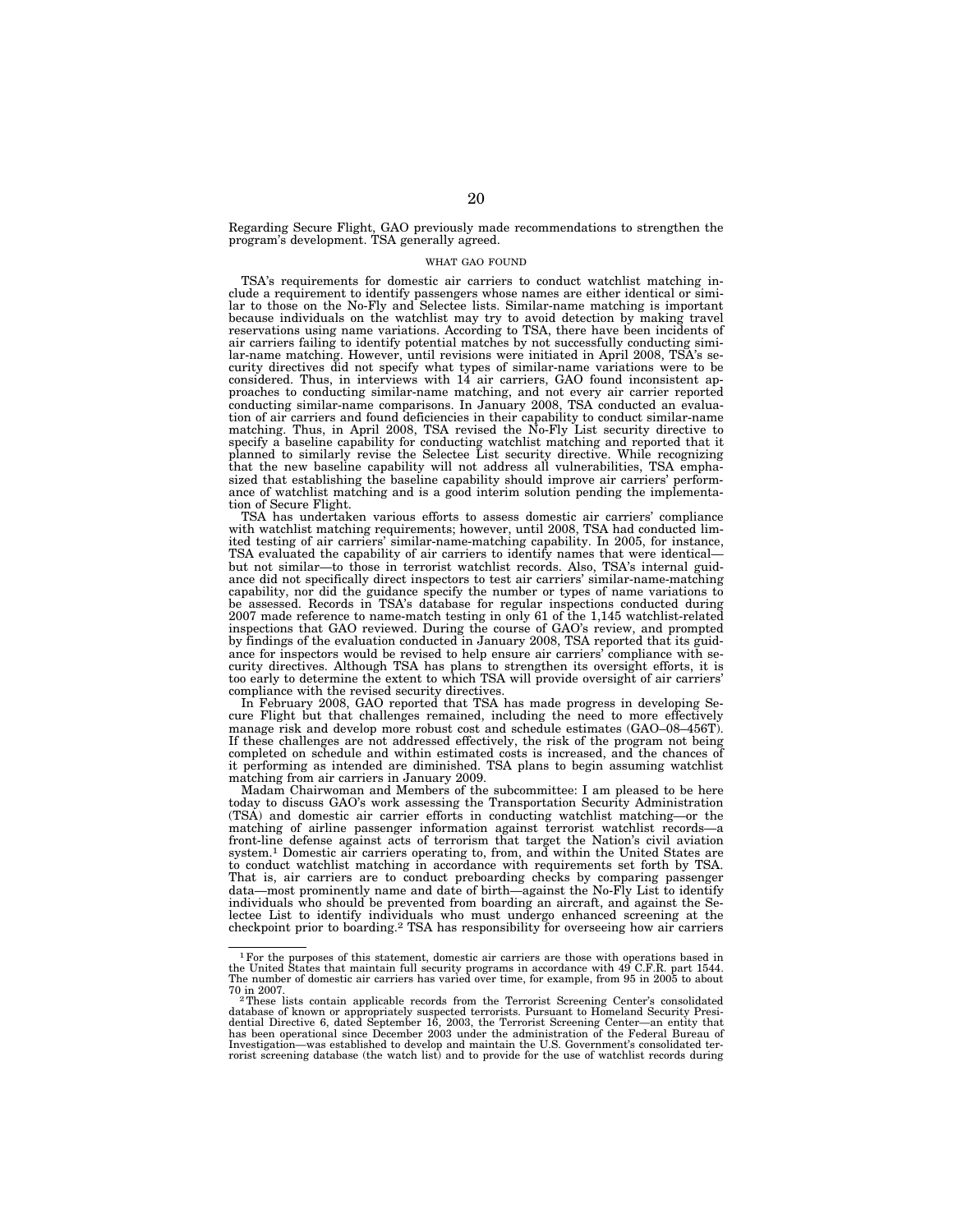implement the watchlist-matching process, consistent with TSA requirements. Critical to this oversight effort are the agency's inspectors—both the principal security inspectors who oversee implementation efforts at air carriers' corporate security offices and the transportation security inspectors who oversee implementation efforts at airport locations. Beginning in 2009, under a program known as Secure Flight, TSA is to take over from air carriers the function of watchlist matching for domestic and ultimately international flights. Pending Secure Flight's implementation, air carriers continue to have primary responsibility for conducting watchlist matching. In turn, TSA continues to have an important oversight responsibility to ensure that air carriers comply with watchlist-matching requirements.

My testimony today addresses: (1) TSA's requirements for domestic air carriers to conduct watchlist matching for domestic flights; (2) the extent to which TSA has assessed domestic air carriers' compliance with watchlist-matching requirements; and, (3) TSA's progress in developing and implementing the Secure Flight program.<br>This statement is based on a report we released today<sup>3</sup> on air carrier watchlistmatching processes and TSA's oversight of these efforts, as well as work we con-ducted on the Secure Flight program from August 2007 to January 2008,4 with selected updates in September 2008.

Regarding air carrier watchlist matching, we reviewed TSA's security directives and related guidance applicable to watchlist matching; interviewed responsible offi-cials at TSA headquarters; conducted interviews (both in-person and via telephone) with officials from domestic air carriers to discuss their implementation of watchlist-<br>matching requirements;<sup>5</sup> analyzed watchlist-related inspections that TSA conducted during fiscal year 2007 to ensure that air carriers were in compliance with applicable requirements; and reviewed the results from a special emphasis assessment that TSA conducted in 2005 and a special emphasis inspection it conducted in January 2008, both of which addressed air carriers' capability to conduct watchlist matching.<sup>6</sup> Regarding the Secure Flight program, we reviewed systems development, privacy, and other documentation, and interviewed Department of Homeland Security (DHS), TSA, and contractor officials. We conducted these perfo diting standards. Those standards require that we plan and perform the audit to obtain sufficient, appropriate evidence to provide a reasonable basis for our findings and conclusions based on the audit objectives. We believe that the evidence obtained provides a reasonable basis for our findings and conclusions based on the audit ob $i$ <sub>ectives</sub>.

#### SUMMARY

Through its security directives, TSA has issued requirements for watchlist matching, which include identifying passengers with names similar to those on the No-Fly and Selectee lists. Before undertaking revisions of the relevant security directives in 2008, TSA expected air carriers to conduct similar-name matching but<br>TSA's security directives did not specify how many and what types of such name<br>variations air carriers should compare. Consequently, in intervie riers, we found inconsistent approaches to conducting similar-name matching. Some carriers compared more name variations than others; in addition, not every air carrier reported conducting similar-name comparisons. Air carriers that conduct only

security-related screening processes. See GAO, *Terrorist Watch List Screening: Recommenda-tions to Promote a Comprehensive and Coordinated Approach to Terrorist-Related Screening,* 

GAO–08–253T (Washington, DC: Nov. 8, 2007).<br><sup>3</sup> GAO, Aviation Security: TSA Is Enhancing Its Oversight of Air Carrier Efforts to Identify<br>Passengers on the No-Fly and Selectee Lists, but Expects Ultimate Solution to Be Imp

to Guide Investments in Key Aviation Security Programs, but More Work Remains, GAO–08–456T (Washington, DC: Feb. 28, 2008).<br><sup>5</sup> Our selection of the 14 air carriers was based, in part, on operational size with the goal of<br> required to perform watchlist matching during calendar year 2005) represent a range in the<br>types of air carriers that conduct watchlist matching, and, according to our calculations, ac-<br>counted for approximately 70 percent the results of our interviews are not generalizable to the domestic operations of all domestic air carriers. However, our selection allowed us to understand how watchlist matching was performed for the majority of passengers flying domestically in 2005, although we did not independ-

ently verify each air carrier's reported method of implementation.<br>" Special emphasis assessments and special emphasis inspections are nonroutine activities un-<br>dertaken at the direction of TSA headquarters. According to T ment addresses a vulnerability that generally is not tied to a regulation, while a special empha-sis inspection is tied to a regulatory requirement.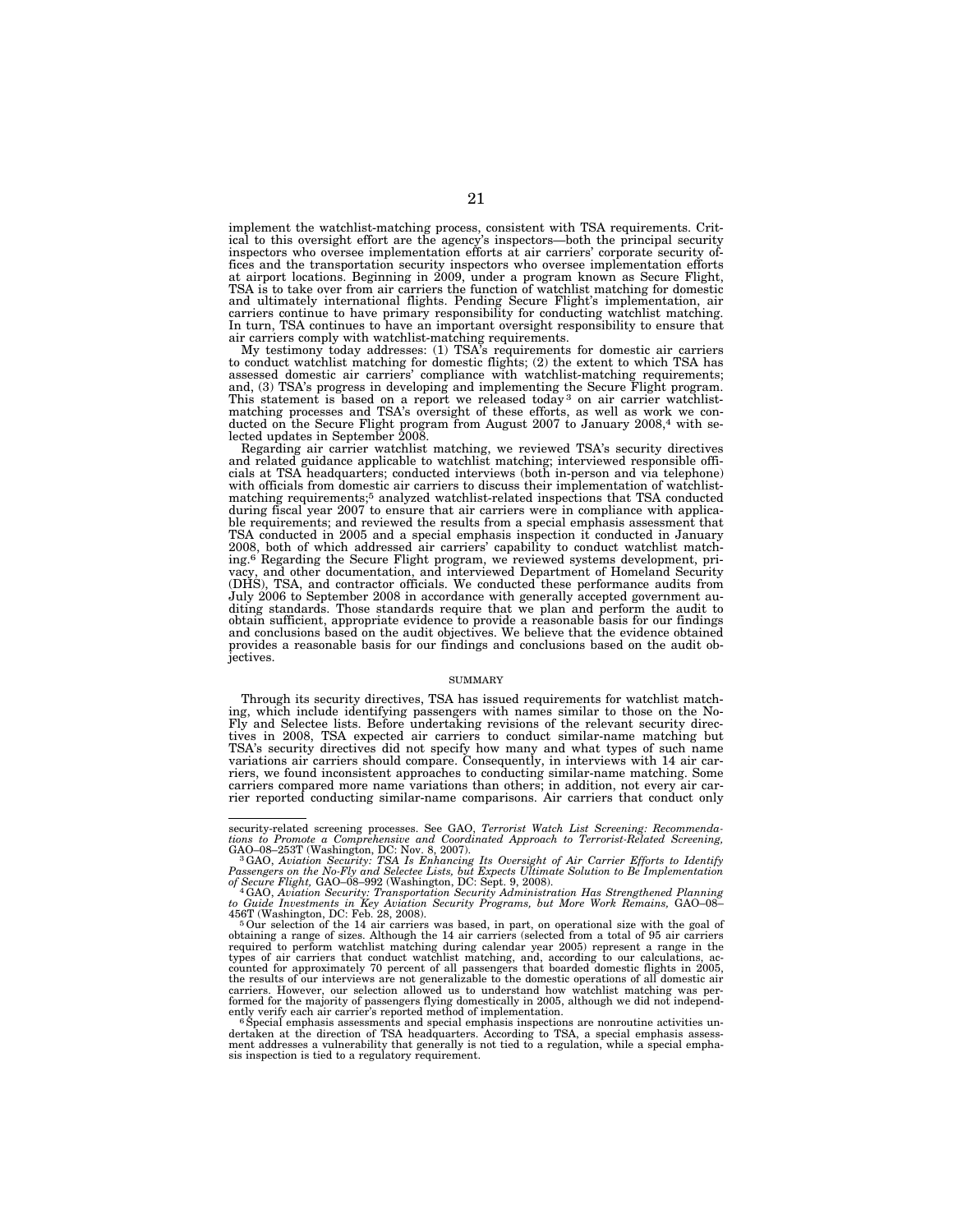exact-name comparisons and carriers that conduct relatively limited similar-name comparisons are less effective in identifying watchlisted individuals who travel under name variations. Also, due to inconsistent air carrier processes, a passenger could be identified as a match to the watch list by one carrier and not by another. In April 2008, during the course of our review, TSA revised and issued the No-Fly List security directive to specify a baseline capability for similar-name matching to which all air carriers must conform. Also, in August 2008, TSA officials reported that the agency was in the process of similarly revising the Selectee List security directive to require the same baseline capability.7 TSA officials acknowledged that the new baseline capability will not address all vulnerabilities identified by TSA. However, the officials stated that the new baseline capability was a good interim approach for improving air carriers' matching efforts because, among other reasons, it will strengthen watchlist matching without requiring investment in a solution that will be replaced when Secure Flight is implemented.

Although TSA assessed air carriers' compliance with watchlist-matching requirements through a special emphasis assessment conducted in 2005 and through planned inspections conducted in conjunction with annual inspection cycles, the agency had tested similar-name matching to only a limited extent until 2008. For instance, the 2005 special emphasis assessment focused on air carriers' capability to identify passenger names that were exact matches with names on the No-Fly List, but did not address the capability to conduct similar-name matching. Also, during the most recent annual inspection cycle (fiscal year 2007), although some TSA inspectors tested air carriers' effectiveness in conducting similar-name matching, the inspectors did so at their own discretion and without specific evaluation criteria. However, during a special emphasis inspection conducted in January 2008, TSA found deficiencies in the capability of air carriers to conduct similar-name matching.8 Thereafter, following TSA's revision of the No-Fly List security directive in April 2008, officials planned to issue new guidance for inspectors to better ensure compliance by air carriers with requirements in the new security directive. Further, in September 2008, TSA updated us on the status of its efforts with watchlist matching. Specifically, TSA provided us with the results of a May 2008 special emphasis assessment of seven air carriers' compliance with the revised No-Fly List security directive. TSA generally characterized the results of the May 2008 special emphasis assessment as positive. Further, TSA officials noted that the agency's internal handbook, which provides guidance to transportation security inspectors on how to inspect air carriers' compliance with requirements, including watchlist-matching requirements, was being revised, and was expected to be released later this year. Officials indicated that the new inspection guidance would be used in conjunction with TSA's Nation-wide regulatory activities plan for fiscal year 2009. While these actions and plans are positive developments, it is too early to determine the extent to which air carriers' compliance with watchlist-matching requirements will be assessed based on the new security directives since these efforts are still underway and have not been completed.

Moreover, in February 2008, we reported that TSA has made significant progress in developing Secure Flight, but that challenges remained in a number of areas, including the need to more effectively manage risk and develop more robust cost and schedule estimates. We made a number of recommendations to strengthen TSA's efforts in these areas, to which TSA agreed and has begun to take corrective actions. We will continue to evaluate TSA's efforts to develop and implement Secure Flight and its progress in addressing these recommendations as part of our on-going review.9

<sup>7</sup>TSA officials did not provide us a targeted issuance date for the revised Selectee List secu-

rity directive. 8TSA reported that the January 2008 special emphasis inspection covered 52 domestic air car-

riers and 31 foreign air carriers.<br><sup>9</sup> Our review of TSA's progress with Secure Flight is being conducted in response to requests<br>from the U.S. Senate (Committee on Commerce, Science, and Transportation, and its Sub-<br>commi committee on Homeland Security; Committee on Homeland Security and Governmental Affairs;<br>and Committee on the Judiciary) and the U.S. House of Representatives (Committee on Trans-<br>portation and Infrastructure, Committee on and Government Reform). In addition, the Consolidated Appropriations Act, 2008, requires that we report to the Committees on Appropriations of the Senate and House of Representatives on DHS's certification of 10 conditions outlined in section 522(a) of the Department of Homeland Security Appropriations Act, 2005, related to the development and implementation of the Secure Flight program. See Pub. L. No. 110–161, Div. E, § 513, 121 Stat. 1844, 2072–73 (2007).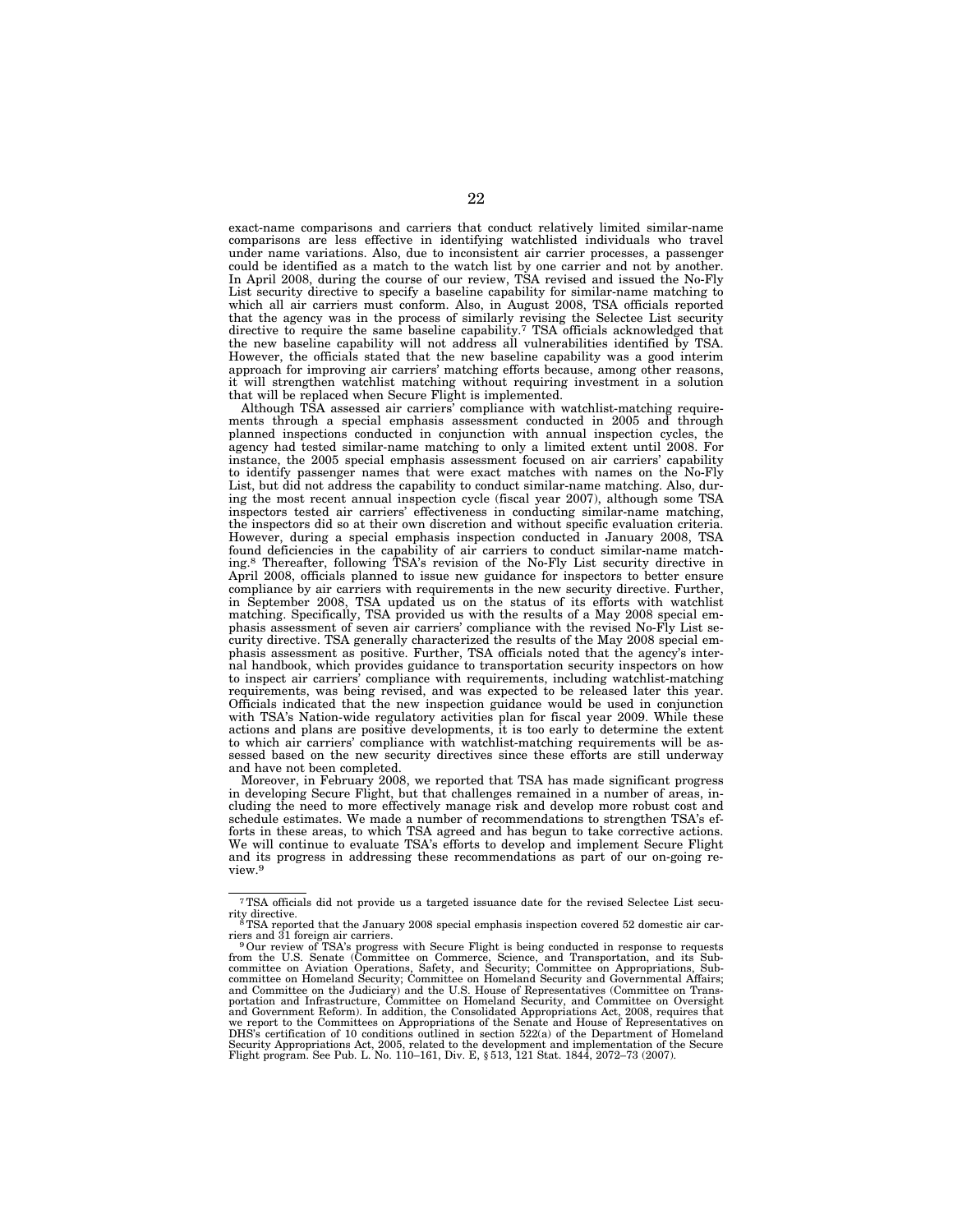#### BACKGROUND

TSA is responsible for ensuring air carriers' compliance with regulatory require-ments, including requirements reflected in TSA security directives. Related to watchlist matching, TSA outlines air carrier requirements in the *No-Fly List Proce-dures* security directive, requiring domestic air carriers to conduct checks of passenger information against the No-Fly List to identify individuals who should be precluded from boarding flights, and the *Selectee List Procedures* security directive, directing domestic air carriers to conduct checks of passenger information against the Selectee List to identify individuals who should receive enhanced screening (e.g., additional physical screening or a hand-search of carry-on baggage) before pro-ceeding through the security checkpoint. Since 2002, TSA has issued numerous revisions to the No-Fly and Selectee list security directives to strengthen and clarify requirements, and has issued guidance to assist air carriers in implementing their watchlist-matching processes.

TSA conducts inspections of air carriers throughout the year as part of regular inspection cycles based on annual inspection plans to determine the extent to which air carriers are complying with TSA security requirements. These inspections are based on inspection guidelines known as PARIS prompts,10 which address a broad range of regulatory requirements (including airport perimeter security and cargo security, as well as screening of employees, baggage, and passengers). With respect to watchlist matching, inspection guidelines instruct inspectors regarding the aspects of air carrier watchlist matching that should be tested, such as whether air carriers are comparing the names of all passengers against names on the most current No-Fly and Selectee lists in accordance with the procedures outlined in TSA's security directives.

TSA conducts watchlist-related inspections at air carriers' corporate security offices (where policies and procedures are established on how watchlist matching is to be performed) and at airports (where policies and procedures for responding to a potential match are implemented). TSA's principal security inspectors are responsible for conducting inspections at domestic air carriers' corporate headquarters. These inspectors assess air carriers' compliance with security requirements and provide direct oversight of air carriers' implementation of and compliance with TSAapproved security programs. Field inspectors—known as transportation security inspectors—conduct watchlist-related inspections at airports. They are responsible for a multitude of TSA-related activities, including conducting inspections and investigations of airports and air carriers, monitoring compliance with applicable civil aviation security policies and regulations, resolving routine situations that may be encountered during the assessment of airport security, participating in testing of security systems in connection with compliance inspections, identifying when enforcement actions should be initiated, and providing input on the type of action and level of penalty commensurate with the nature and severity of a violation that is ultimately recommended to TSA's Office of Chief Counsel.

To further enhance commercial aviation security and as required by the Intel-ligence Reform and Terrorism Prevention Act of 2004, TSA is developing an advanced passenger prescreening program known as Secure Flight to assume from air carriers the function of matching passenger information against Government-supplied terrorist watchlists for domestic, and ultimately international, flights.<sup>11</sup> Through assumption of the watchlist-matching function from the air carriers, Secure Flight is intended to ensure a higher level of consistency than current air carrier watchlist matching and also help remedy possible misidentifications if a passenger's name is similar to one found on a watch list. According to TSA plans, Secure Flight's benefits, once the program becomes operational, will include:

- eliminating inconsistencies in current air carrier watchlist matching procedures;<br>• decreasing the risk of unauthorized disclosure of sensitive watchlist information:
- tion; reducing the number of individuals who are misidentified as being on the No-
- Fly or Selectee lists, and; integrating the redress process so that individuals are less likely to be improperly or unfairly delayed or prohibited from boarding an aircraft.

TSA expects to begin assuming from air carriers the watchlist matching function for domestic flights in January 2009, and to assume this function from U.S. Cus-

<sup>10</sup>PARIS is the acronym for the Performance and Results Information System, which is TSA's inspections database. This database assists TSA management by providing factual and analytical information on the compliance of TSA-regulated entities. There are approximately 1,700 PARIS prompts, which serve as guideline

<sup>&</sup>lt;sup>11</sup>See Pub. L. No. 108–458,  $\frac{2012(a)}{18}$ , 118 Stat. 3638, 3714–18 (2004) (codified at 49 U.S.C.  $\frac{204903(j)(2)(C)}{18}$ .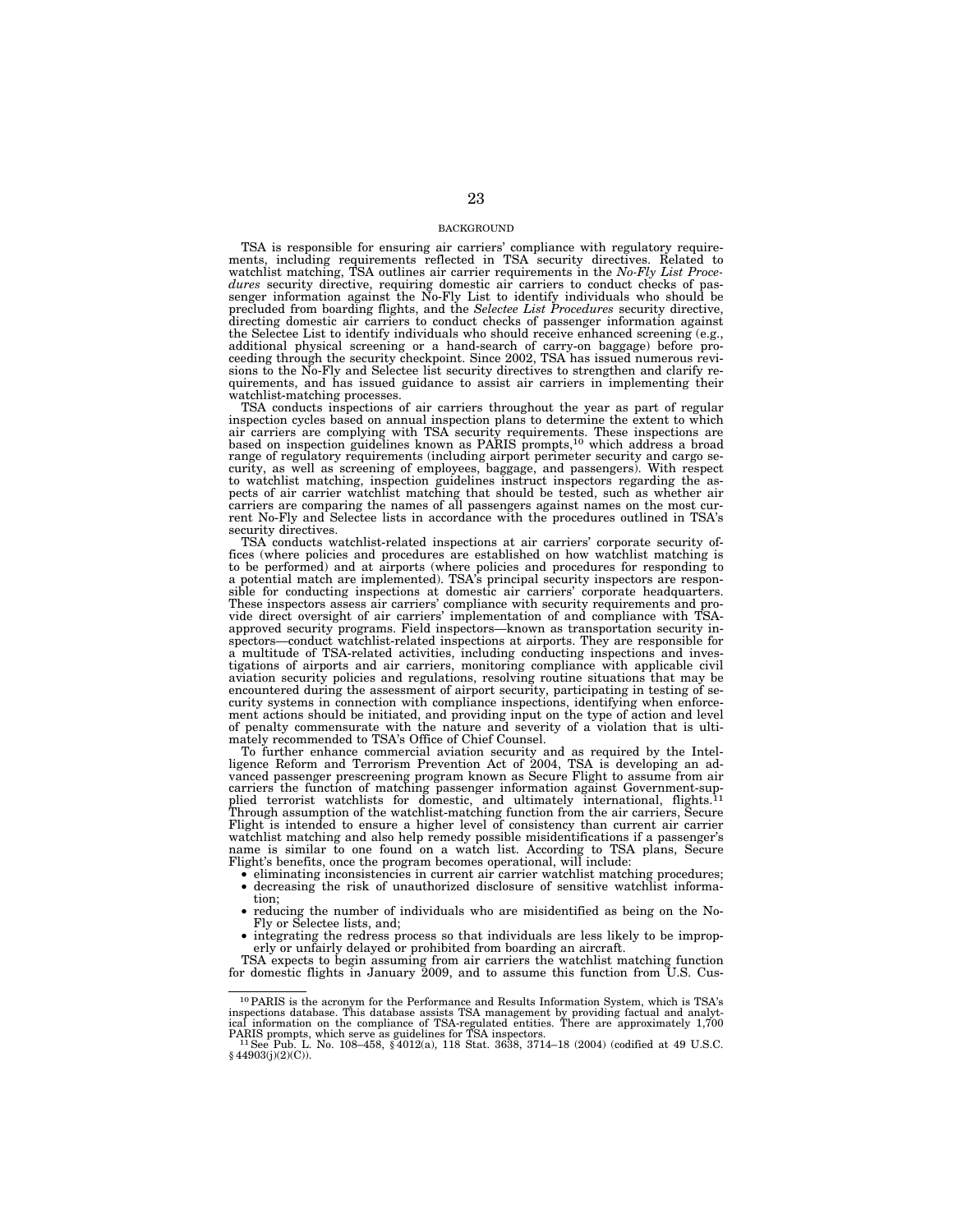toms and Border Protection for flights departing from and to the United States by fiscal year 2010.

PRIOR TO APRIL 2008, TSA WATCH-LIST-MATCHING REQUIREMENTS WERE BROAD AND AL- LOWED AIR CARRIERS DISCRETION IN COMPARING NAME VARIATIONS, WHICH RE- SULTED IN LESS EFFECTIVE PROCESSES

Since the terrorist attacks of September 11, 2001, TSA has imposed, through security directives, requirements for watchlist matching, which include identifying pas-sengers with names similar to those on the No-Fly and Selectee lists—a process TSA refers to as similar-name matching. Identifying passengers with names similar to those on the No-Fly and Selectee lists is a critical component of watchlist matching because individuals may travel using abbreviated name forms or other vari-ations of their names. Therefore, searching for only an exact match of the passenger's name may not result in identifying all watchlisted individuals.

Before undertaking revisions of the relevant security directives in 2008, TSA expected air carriers to conduct similar-name matching, but TSA's security directives did not specify how many and what types of such name variations air carriers should compare. Consequently, the 14 air carriers we interviewed reported implementing varied approaches to similar-name matching. Some carriers reported comparing more name variations than others, and not every air carrier reported conducting similar-name comparisons. Air carriers that conduct only exact-name comparisons and carriers that conduct relatively limited similar-name comparisons are less effective in identifying watchlisted individuals who travel under name variations. Also, due to inconsistent air carrier processes, a passenger could be identified as a match to a watchlist record by one carrier and not by another, which results in uneven effectiveness of watchlist matching. Moreover, there have been incidents, based on information provided by TSA's Office of Intelligence, of air carriers failing to identify potential matches by not successfully conducting similar-name matching.

Generally, TSA had been aware that air carriers were not using equivalent processes to compare passenger names with names on the No-Fly and Selectee lists. However, in early 2008 the significance of such differences was crystallized during the course of our review and following TSA's special emphasis inspection of air carriers' watchlist-matching capability. On the basis of these inspection results, in April 2008, TSA issued a revised security directive governing the use of the No-Fly List to establish a baseline capability for similar-name matching to which all air carriers must conform. Also, TSA announced that it planned to similarly revise the Selectee List security directive to require the new baseline capability.<sup>12</sup>

According to TSA officials, the new baseline capability is intended to improve the effectiveness of watchlist matching, particularly for those air carriers that had been using less-thorough approaches for identifying similar-name matches and those air carriers that did not conduct any similar-name comparisons. However, because the baseline capability requires that air carriers compare only the types of name variations specified in the security directive, TSA officials noted that the new baseline established in the No-Fly List security directive is n sible types of name variations and related security vulnerabilities. Agency officials explained that based on their analysis of the No-Fly and Selectee lists and interviews with intelligence community officials, the newly-established baseline covers the types of name variations air carriers are most likely to encounter. TSA officials further stated that these revised requirements were a good interim solution because, among other reasons, they will strengthen security while not requiring air carriers to invest in significant modifications to their watchlist matching processes, given TSA's expected implementation of Secure Flight beginning in 2009. If implemented as intended, Secure Flight is expected to better enable the use of passenger names and other identifying information to more accurately match passengers to the subjects of watchlist records.

#### UNTIL A 2008 SPECIAL EMPHASIS INSPECTION, TSA HAD CONDUCTED LIMITED TESTING OF AIR CARRIERS' CAPABILITY TO PERFORM SIMILAR-NAME MATCHING

Until 2008, TSA had conducted limited testing of air carriers' similar-namematching capability, although the agency had undertaken various efforts to assess domestic air carriers' compliance with watchlist matching requirements in the No-Fly and Selectee list security directives. These efforts included a special emphasis assessment conducted in 2005 and regular inspections conducted in conjunction with annual inspection cycles. However, the 2005 special emphasis assessment focused

 $12 \text{ In August 2008, TSA informed us that the revised Selectee List security directive was still in the agency's internal clearance process, and did not provide us a targeted issuance date.$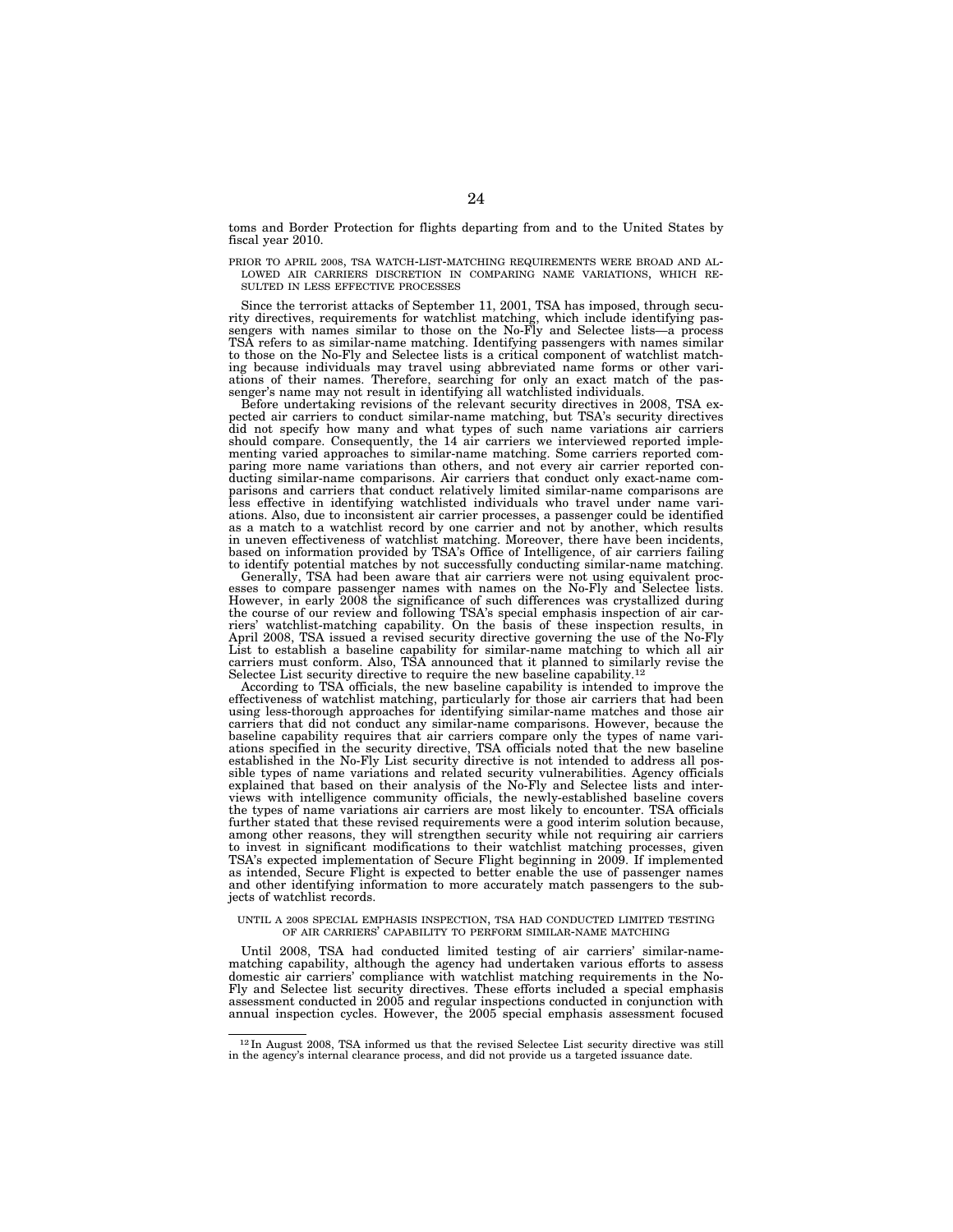on air carriers' capability to prescreen passengers for exact-name matches with the No-Fly List, but did not address the air carriers' capability to conduct similar-name comparisons. Regarding inspections conducted as part of regular inspection cycles, TSA's guidance establishes that regulatory requirements encompassing critical layers of security need intensive oversight, and that testing is the preferred method for validating compliance. However, before being revised in 2008, TSA's inspection guidelines for watchlist-related inspections were broadly stated and did not specifically direct inspectors to test air carriers' similar-name-matching capability. Moreover, TSA's guidance provided no baseline criteria or standards regarding the number or types of such variations that must be assessed. Thus, although some TSA inspectors tested air carriers' effectiveness in conducting similar-name matching, the

inspectors did so at their own discretion and without specific evaluation criteria. In response to our inquiry, six of TSA's nine principal security inspectors told us that their assessments during annual inspection cycles have not included examining air carriers' capability to conduct certain basic types of similar-name comparisons. Also, in reviewing documentation of the results of the most recent inspection cycle (fiscal year 2007), we found that available records in TSA's database made references to name-matching tests in only 6 of the 36 watchlist-related inspections that principal security inspectors conducted, and in only 55 of the 1,109 inspections that transportation security inspectors conducted.13 Without baseline criteria or stand-ards for air carriers to follow in conducting similar-name comparisons, TSA has not had a uniform basis for assessing compliance. Further, without routinely and uni-formly testing how effectively air carriers are conducting similar-name matching, TSA may not have had an accurate understanding of the quality of air carriers' watchlist-matching processes.

However, TSA began taking corrective actions during the course of our review and after it found deficiencies in the capability of air carriers to conduct similar-name matching during the January 2008 special emphasis inspection.<sup>14</sup> More specifically, following the January 2008 inspection, TSA officials reported that TSA began working with individual air carriers to address identified deficiencies. Also, officials reported that, following the issuance of TSA's revised No-Fly List security directive in April 2008, the agency had plans to assess air carriers' progress in meeting the baseline capability specified in the new security directive after 30 days, and that the agency's internal guidance for inspectors would be revised to help ensure compliance by air carriers with requirements in the new security directive. Further, in September 2008, TSA updated us on the status of its efforts with watchlist match-ing. Specifically, TSA provided us with the results of a May 2008 special emphasis assessment of seven air carriers' compliance with the revised No-Fly List security directive. Although the details of this special emphasis assessment are classified, TSA generally characterized the results as positive. Also, the TSA noted that it plans to work with individual air carriers, as applicable, to analyze specific failures, improve system performance, and conduct follow-up testing as needed. Further, offi-cials noted that the agency's internal handbook, which provides guidance to transportation security inspectors on how to inspect air carriers' compliance with require-ments, including watchlist-matching requirements, was being revised and was expected to be released later this year. Officials stated that the new inspection guidance would be used in conjunction with TSA's Nation-wide regulatory activities plan for fiscal year 2009. However, while these actions and plans are positive develop-ments, it is too early to determine the extent to which TSA will assess air carriers' compliance with watchlist-matching requirements based on the new security direc-tives since these efforts are still underway and have not been completed.

DHS HAS MADE PROGRESS IN DEVELOPING AND IMPLEMENTING THE SECURE FLIGHT PROGRAM, BUT CHALLENGES REMAIN THAT MAY HINDER THE PROGRAM MOVING FOR- **WARD** 

Over the last 4 years, we have reported that the Secure Flight program (and its predecessor known as the Computer Assisted Passenger Prescreening System II or predecessive had not met key milestones or finalized its goals, objectives, and require-<br>CAPPS II) had not met key milestones or finalized its goals, objectives, and require-<br>ments. and faced significant development and im ments, and faced significant development and implementation challenges.<sup>15</sup> knowledging the challenges it faced with the program, in February 2006, TSA suspended the development of Secure Flight and initiated a reassessment, or rebase-

<sup>13</sup> According to TSA data, these 1,145 watchlist-related inspections (36 plus 1,109) covered 60

domestic air carriers, and most of the air carriers were inspected multiple times.<br><sup>14</sup> According to TSA officials, the January 2008 special emphasis inspection covered 52 domes-<br>tic air carriers and 31 foreign air carrier

tic air carriers and 31 foreign air carriers.<br><sup>15</sup>See GAO, Aviation Security: Progress Made in Systematic Planning to Guide Key Investment<br>Decisions, but More Work Remains, GAO–07–448T (Washington, DC: Feb. 13, 2007).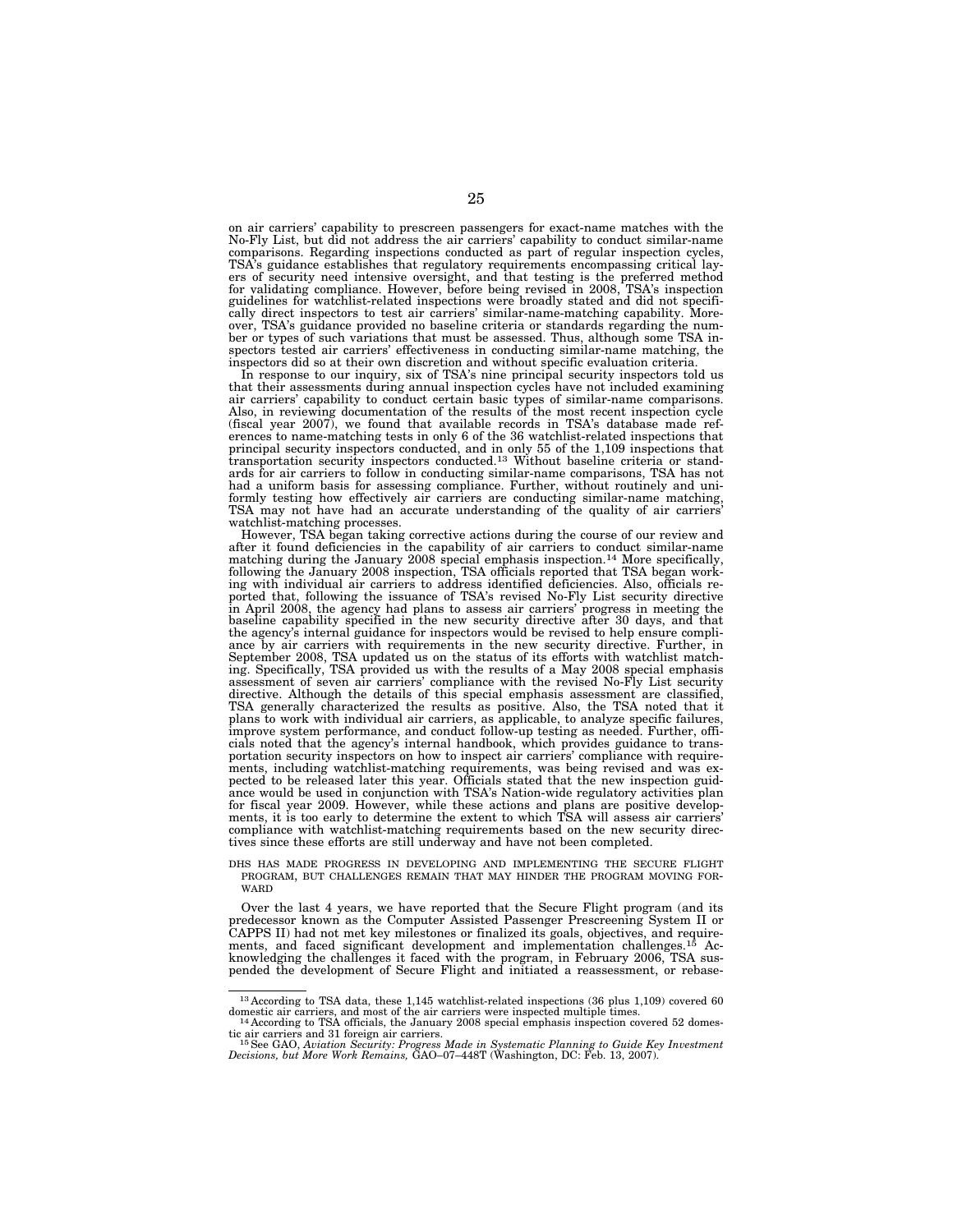lining, of the program, which was completed in January 2007. In February 2008, we reported that TSA had made substantial progress in instilling more discipline and rigor into Secure Flight's development and implementation, including preparing key systems development documentation and strengthening privacy protections.16 However, we reported that challenges remain that may hinder the program's progress moving forward. Specifically, TSA had not: (1) Developed program cost and schedule estimates consistent with best practices; (2) fully implemented its risk management plan; (3) planned for system end-to-end testing in test plans; and, (4) ensured that information-security requirements are fully implemented. If these challenges are not addressed effectively, the risk of the program not being completed on schedule and within estimated costs is increased, and the chances of it performing as intended are diminished.

To address these challenges, we made several recommendations to DHS and TSA to incorporate best practices in Secure Flight's cost and schedule estimates and to fully implement the program's risk-management, testing, and information-security requirements. DHS and TSA officials generally agreed to implement the recommendations and reported that they are making progress doing so. According to TSA officials, the ''initial cutover'' or assumption of the watchlist matching function from one or more air carriers for domestic flights is scheduled to begin in January 2009. However, as of July 2008, TSA had not developed detailed plans or time frames for assuming watchlist matching from all air carriers for domestic flights. We will continue to evaluate TSA's efforts to develop and implement Secure Flight and its progress in addressing our prior recommendations as part of our on-going review.

#### CONCLUDING OBSERVATIONS

Until the Secure Flight program is implemented, TSA's oversight of air carriers' compliance with watchlist-matching requirements remains an important responsibility. In this regard, TSA's April 2008 revision of the No-Fly List security directive—and a similar revision planned for the Selectee List security directive—are significant developments. The April 2008 revision establishes a baseline name-matching capability applicable to all domestic air carriers. Effective implementation of the baseline capability should strengthen watchlist-matching processes, especially for those air carriers that had been using less-thorough approaches for identifying similar-name matches. Concurrently, revised internal guidance for TSA's inspectors can help ensure that compliance inspections of air carriers are conducted using the standards specified within the security directives as evaluation criteria. At the time of our review, TSA was in the initial stage of revising the internal guidance for inspectors. As a result, it is too early to determine the extent to which updated guidance for principal security inspectors and transportation security inspectors will strengthen oversight of air carriers' compliance with the security directive requirements. Going forward, TSA officials acknowledge that the baseline capability specified in the revised No-Fly List security directive and the similar revision planned for the Selectee List security directive—while an improvement—does not address all vulnerabilities identified by TSA and does not provide the level of risk mitigation that is expected to be achieved from Secure Flight. Thus, TSA officials recognize the importance of—and the challenges to—ensuring continued progress in developing and deploying the Secure Flight program as soon as possible.

Madam Chairwoman, this concludes my statement. I would be pleased to answer any questions that you or other Members have at this time.

Ms. JACKSON LEE. Let me thank you very much for your, again, important analysis.

As well, let me thank all of the witnesses for their presence here today.

I want it to be known that this persistent pursuit is a serious effort on behalf of this subcommittee and the full committee really to penetrate into the essence of security to make it real, consistent and effective.

I have appreciated the polite talk of the witnesses. I have also appreciated the collaborative efforts. My questions will be pointed,

<sup>16</sup>See GAO, *Aviation Security: Transportation Security Administration Has Strengthened Planning to Guide Investments in Key Aviation Security Programs, but More Work Remains,*  GAO–08–456T (Washington, DC: Feb. 28, 2008).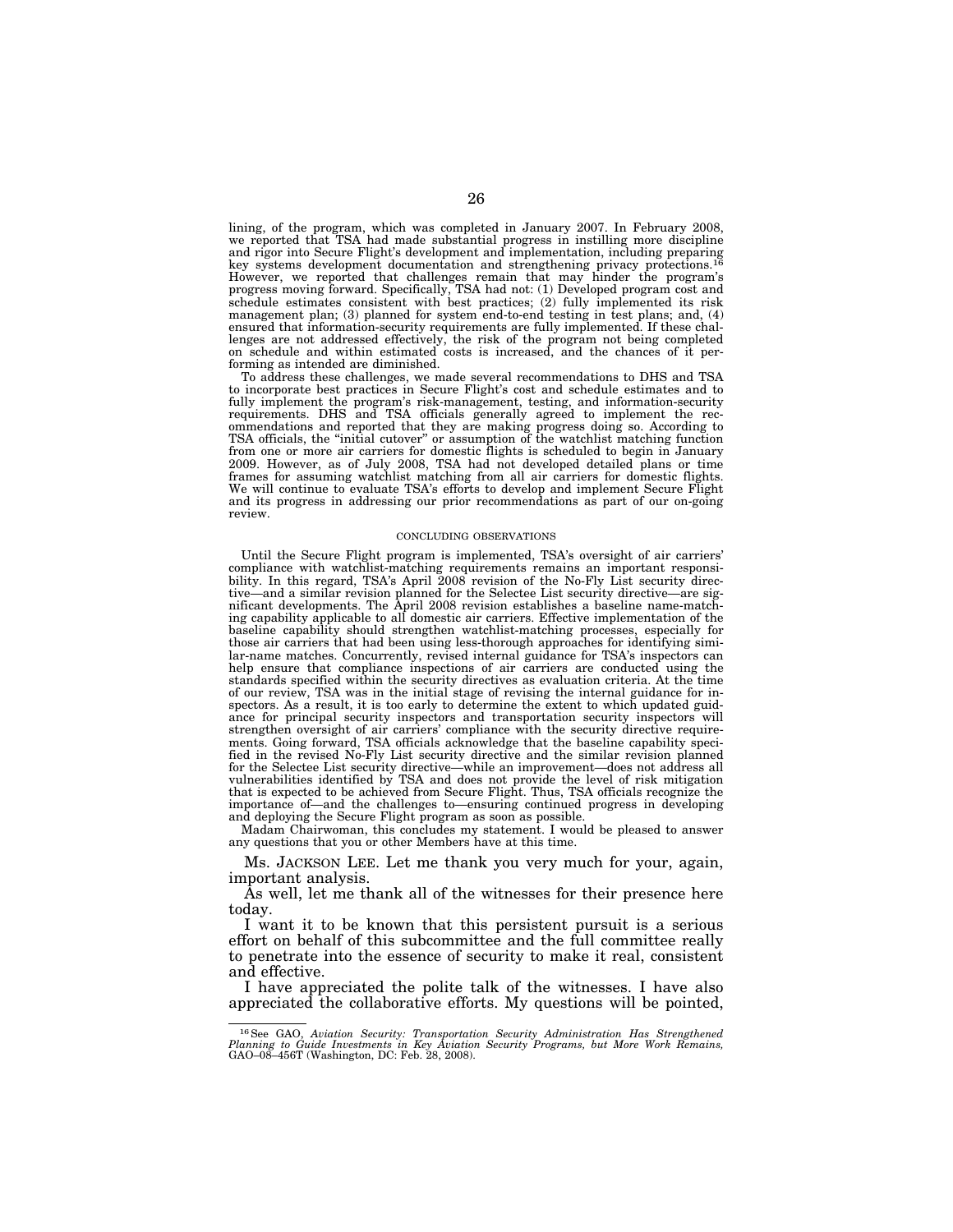because I don't think we can have hearing after hearing after hearing after hearing without finding a solution to what seems to be a complex question with a simple answer.

So I would first of all like to pose a question to Mr. Wellen. I want to congratulate TSA for getting the final certification that seems to have come with the signoff of Secretary Chertoff. This certification report confirms that Secure Flight meets all 10 certifications mandated in the 2005 appropriations language, which many of us worked together on.

There are many of us who have been on the Homeland Security Committee since its origins after 9/11 and its first beginnings as a select committee, first as a team of Members to decide how we were going to move forward. So we want to make sure that the recommendations can be asked and answered.

One of the recommendations—we physically asked that you develop an appropriate lifecycle cost estimate. I would like to know how have you verified that the estimates you have constructed are reasonable and achievable, first of all?

As you answer that, I would like you to make a commitment to provide the subcommittee with a copy of that report. Mr. Wellen.

Mr. WELLEN. Thank you, Ms. Chairwoman.

The lifecycle cost estimates we are in the process of providing were based on April's estimates for the first 5 years of the program. Those can be made available.

We are also in the process of updating the lifecycle cost estimates to abide by additional GAO and DHS guidance. When those are complete, we can provide those as well.

Ms. JACKSON LEE. Assistant Secretary, do you want add a little? Expand on that for us, please. I just think it is important.

Mr. HAWLEY. The 10-year cost is in the billion dollar range, and it ranges probably per year \$80 million, and perhaps going up above that to get to around a billion over 10 years.

As part of a review of the Department, and also the engagement that we have with GAO, we have had a lot of back and forth, and there are some different ways of framing the questions, and therefore the answers that we are referring to.

So I believe the first 5 years are ready to go now and would provide the additional when that is available.

Ms. JACKSON LEE. So the first 5 years—a half a billion dollars? Mr. WELLEN. Yes, ma'am. The approximations are anywhere between \$85 and \$93 million per year.

Ms. JACKSON LEE. Good. Is that a Government cost? Or is that shared with the industry?

Mr. WELLEN. That is Government cost, ma'am.

Ms. JACKSON LEE. Do we have any estimates of the industry's participation and any cost on their part?

Mr. WELLEN. I don't have their cost estimates.

Ms. JACKSON LEE. But we would expect that there would be some.

Mr. WELLEN. Yes, ma'am.

Ms. JACKSON LEE. Can I ask you to engage—and I am going to yield to you, Mr. Secretary—with the industry to give us some ballpark on those figures, please? Assistant Secretary.

Mr. HAWLEY. Yes, ma'am.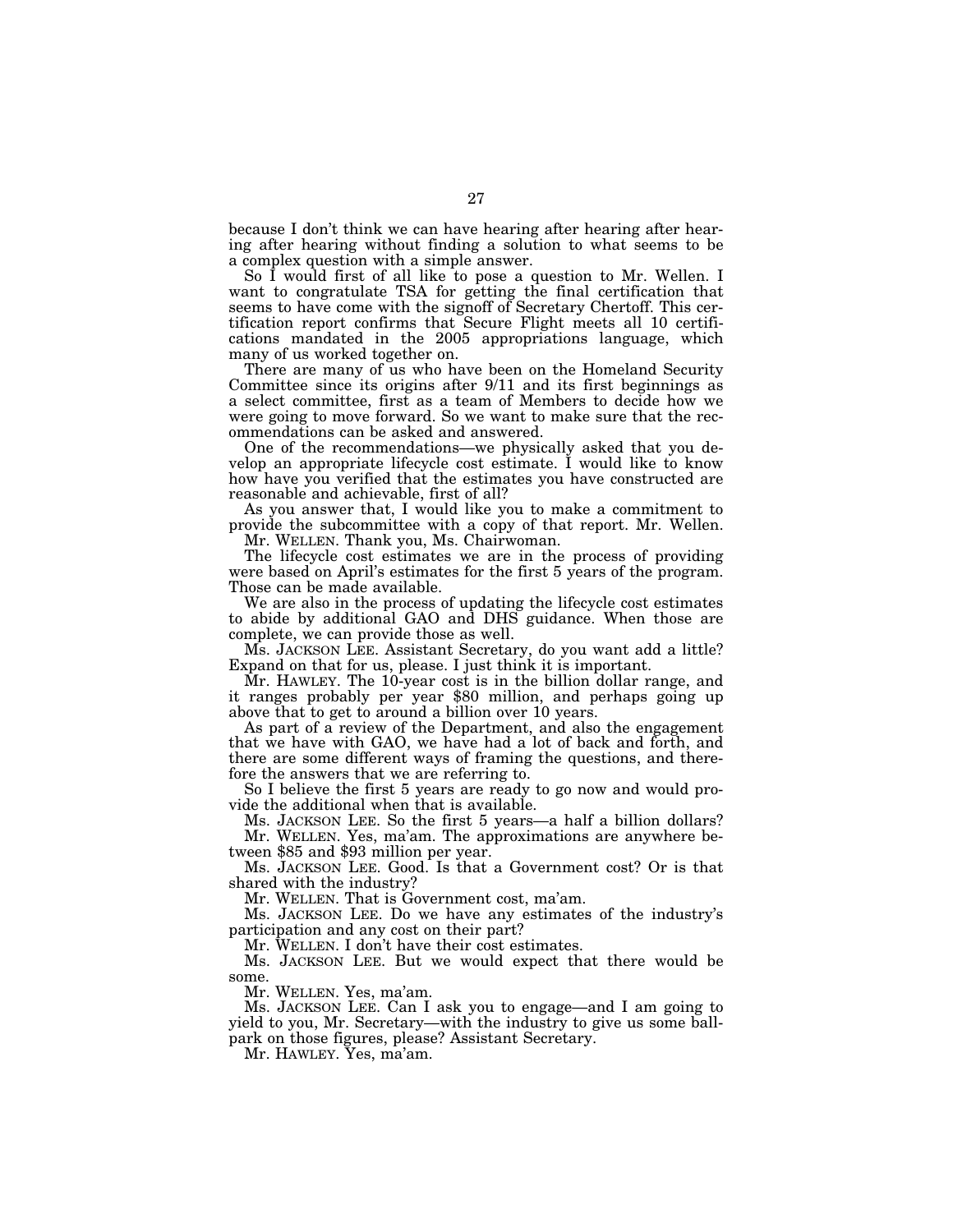Ms. JACKSON LEE. You heard the discussion that we had, and I offered my congratulations for the certification announcement to back a question of their participation in it. But I indicated that I am not holding these hearings I guess for what most might perceive would be a continuous reciting of the problem.

I know that there are issues with legislation, but there are also issues with administration rulemaking. My question to you is could we have a collaborative effort as we proceed to write legislation to expedite this process for what we all want: relief to the American people.

Now, what that would mean is that we could not point fingers at each other for what the delay might be. It would have to move through this House, which I feel confident that we have the ability to work collaboratively, but it would have to move in the Senate.

So the question is would that be something that you, DHS, the administration would be open to? Can you work with this committee, work with me on legislation that could be put the energy in that we need to secure the American people?

Mr. HAWLEY. Yes. I would like to comment that this subcommittee has been very consistently into the detail of this program, and I appreciate the legislation from Ms. Clarke. Mr. Lungren referred to it, and bipartisan nature of it.

We would certainly work with you and the committee to see if there are additional ways to strengthen that process, but to get to the point where it will be implemented just as soon as it is ready.

Having said that, our rule is in its final stages of administration clearance, so our hope is that that will go the course, and should Congress or you wish to pursue legislative remedies, we would be very open to working with you.

Ms. JACKSON LEE. I think that is a very important first step, and I think we will move expeditiously, but we will also be monitoring the rulemaking. What we want to do is that we will both be holding hands in success not for ourselves, but for the American people.

Let me ask Ms. Berrick, are you just listening to costs? I am concerned that the 10 items that have been certified need themselves to be reviewed by GAO.

Will you all assess them to determine their reasonableness and also their costs? How long do you think it will take you to review these certifications that have now been made?

Ms. BERRICK. Yes. We will be. We have been reviewing. We will continue to review the Secure Flight. There is legislation in the— 2 years ago the appropriations legislation requires GAO to review the program and report within 90 days of certification. So our report will be due around December 10 of this year.

Related to the 10 conditions, GAO has done a lot of work already, and there are two areas where we have identified some concerns that we are working with TSA on right now.

One has to do with cost and schedule estimates—lifecycle cost estimates, for example, that you asked about. We have not yet full lifecycle cost estimates for Secure Flight. The estimates that we got just went up to 2012, and it was based on an older version of the program. So we are waiting to get updated lifecycle cost estimates.

We will be looking at that to see to what extent it was developed consistent with best practices for these estimates.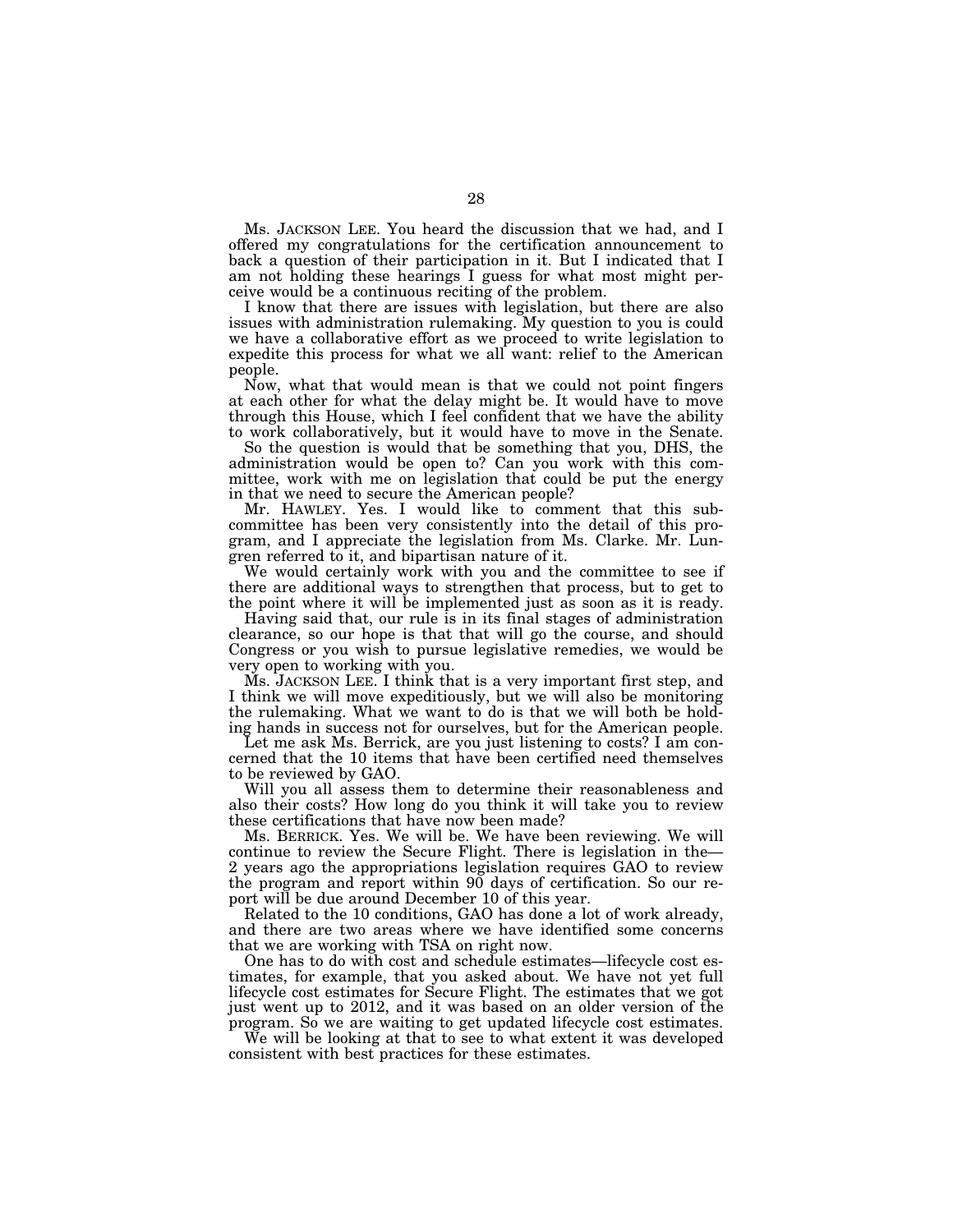Another area has to do with testing, making sure that TSA is fully testing security and systems requirements before they go operational. So we will continue to review those areas, as well as the other 10, and report to this committee and others in December.

Ms. JACKSON LEE. So let me ask you just to repeat that. Do you think you will begin the review process now and expect to finish in December, of the 10 certification?

Ms. BERRICK. Right. We have 90 days to complete the work, which would be December.

Ms. JACKSON LEE. So our legislation could track your review. But we need to be concerned, then, if your review is not finished until December, that we want to be more expedited.

So let me ask that you be in dialog with this committee and let us, even though you do have the time frame, let us look very carefully and keenly at how we can work together on moving that up.

Ms. BERRICK. Okay. We will.

Ms. JACKSON LEE. I appreciate it very much.

Let me just try to quickly finish my own questioning. Time seems to go more quickly than we would like.

Mr. Kopel, let me thank you for the work that you do, and let me also indicate that the resourcefulness of which I am about to begin is appreciation for the work that you do.

But here is a dilemma that we face, and you laid it out. Nominating agencies or nominating individuals because they haveoriginators of the nomination think that this is a person we need to watch.

We have a lot of backtalk going on. The backtalk is that there is a watchlist. I do expect in another committee, or possibly this committee, since we invited Director Mueller to be here—and I know that you work for the Department of Homeland Security—but I believe we should indicate on the record that we are giving resources to the FBI to have the kind of a four-star A-plus-plus watchlist, because it may seem insignificant to have thousands of Americans on the list that are wrongly named, or five on the list, but any American on the list wrongly named is unacceptable.

So I have a concern that the confusion about the watchlist, and I think though you at DHS, let me pointedly suggest that it works unfortunately in the direction of the FBI, because what the TSA gets, it is in the custodial hands of the FBI.

People believe, and civilians believe, and airlines believe, and the have said it, which they are inappropriate to say it, but they have, that someone is on the watchlist.

James Robinson, an 8-year-old, is on the watchlist. That is unfair, untoward, and it does not help the American people. So I am a little confused as to what DHS is doing in your shop to try to get the most accurate watchlist possible.

This seems to be the pass the buck situation. You talk to the FBI; they are moving paper around. I am not sure what role you may play in trying to give the best assistance, though I know that you are committed. So you are in the hot seat.

I am frankly not very happy with what I think is an uneven watchlist that then results in what we have to work with for Secure Flight, but more importantly results in the misidentity of individuals, who innocently come to use the airlines and to visit Grand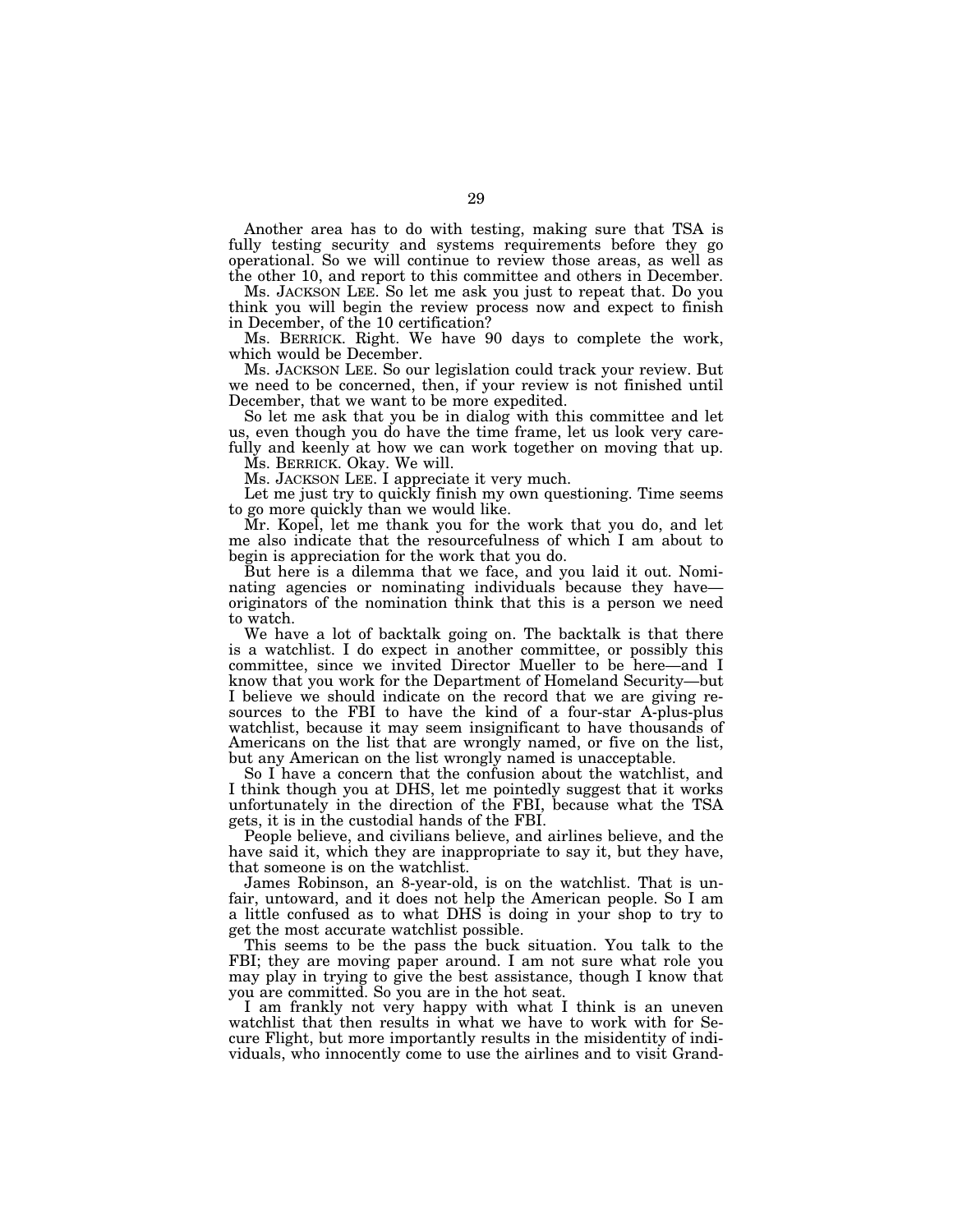ma, to go on a family vacation, to try to make deadlines to go to a funeral, and whatever else the airlines are used for.

People miss flights, because they are intimidated by this process.

Meantime, some of the great work that needs to be done to secure America is not being done.

Mr. Kopel.

Mr. KOPEL. Thank you, Madam Chairwoman. First, let me explain that although I am a DHS employee, and I work for Charlie Allen in information analysis. I am also the No. 2 person at the Terrorist Screening Center—a direct line.

Our director is currently an FBI employee. Our previous director was a DHS employee. Actually, a senior member of TSA was our original director for the first 3 years of the TSC.

The TSC, when I referenced a multi-agency task force type environment, I have about 45—a commitment from DHS for 45—and have about between 30 and 40 DHS employees at any time permanently assigned to the TSC.

So it isn't like we really work for the FBI. We work for the Terrorist Screening Center and the watchlisting process for the USG.

Ms. JACKSON LEE. What you are doing with the watchlist that is in the custodial hands of the FBI, and you are dealing with a situation where people are on a No-Fly List because they are matched against the watchlist—it is very confusing, and it doesn't work.

So tell me what you are doing to clear it up? What are you doing to coordinate? I appreciate the coordination and the various people that are working in your shop, but what are you doing to ensure a cleaned-up watchlist?

Mr. KOPEL. Well, let me start by saying based on some of our preliminary audits—and we have had many where we tend to think we have live-ins from GAO and the IG working with us continuously—but part of that process.

In March 2006, we initiated some information technology changes to our process that allowed us to, or actually requires us to, review every nomination that comes to the TSC and review the supporting information behind that actual record, so that we just don't take a name, and because an originator thought there was a reasonable suspicion of a connection to terrorism, that doesn't automatically get you on the watchlist.

It goes through the National Counterterrorism Center. They are going to review that nomination, along with all the supporting information, whether that comes from the FBI in their case management files or whether it is with the CIA in the TIDE system.

So between the difference, they are going to review the information, and they are going to say that they believe there is also a connection to terrorism, a reasonable suspicion of that.

Then that record is transmitted to the Terrorist Screening Center. We have a group of subject matter experts that review each and every one of those records to also ensure by looking at the supporting information that there is sufficient information that a reasonable suspicion can be determined that this person may have a connection to terrorism.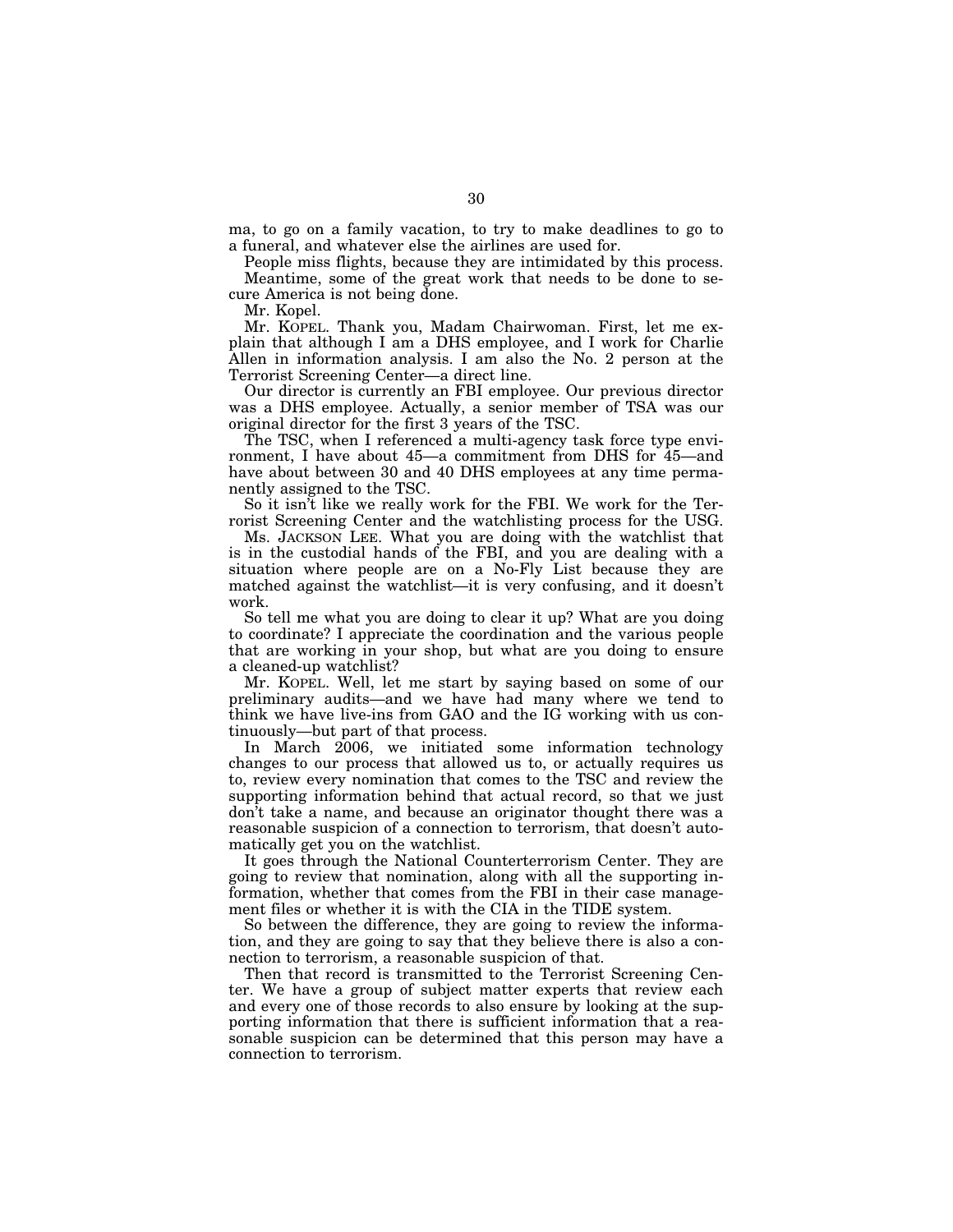Ms. JACKSON LEE. Are you suggesting to me that there is your own separate analysis from the separate watchlist that the FBI is custodian over?

Mr. KOPEL. The FBI is a custodian of the U.S. Government's list, and that list is reviewed at the Terrorist Screening Center. We do our own independent review, as does the National Counterterrorism Center, and as do the nominating agencies and the originators of that information.

Ms. JACKSON LEE. What we might take from that is that there are names on it that are names of individuals in the United States who are innocent, but that you have done all the screening that you could do to assure that if that name is on there, there is a basis for such.

Mr. KOPEL. Madam Chairwoman, I believe that almost all the names, and we are in the process to finish a complete review of the entire database to ensure that every record has been reviewed and had that supporting information.

Ms. JACKSON LEE. So we find a gap in that translation to the Nation's airlines. As the Chairman said, there are other nodes or other agencies that use watchlists, and then it captures an 8-yearold by the name of James Robinson.

Mr. KOPEL. Madam Chairwoman, I believe that every name that we have on the No-Fly List is appropriately watchlisted for the No-Fly List.

Ms. JACKSON LEE. But not an 8-year-old by the name that may be the same.

Mr. KOPEL. We supply the airlines with what we believe is sufficient information to make some preliminary identification from that. Their actual processes would probably be best described by TSA on how the airlines evaluate the information that is supplied to them.

Ms. JACKSON LEE. Well, let me now—and I thank you for your answer. We will just have to have a second round to pursue it.

But let me now yield to the distinguished gentlelady from New York. Congresswoman Clarke.

Ms. CLARKE. Thank you very much, Madam Chairwoman. I want to thank you for your labor and commitment to really addressing and resolving this issue. I would like to also thank you for your support on the FAST Redress Act. It is really at the heart of the issue that we are talking about today.

You know I think it is not really an issue of the names as such. It is the misidentification. It is the ability for people to be able to feel reassured that our Nation has the capability of clearing those who may be misidentified.

There is a difference between having a terrorist watchlist, which we know is a necessity, and having so many false positives, if we may.

So at the end of the day, it is up to us to really come up with a system that really enables people to provide to an entity all pertinent information required to get them off that list.

If an 8-year-old, who was basically born around the time that the incident occurred, can't travel, something is wrong. I mean we don't want our airline using discretion to the extent that it becomes a vulnerability.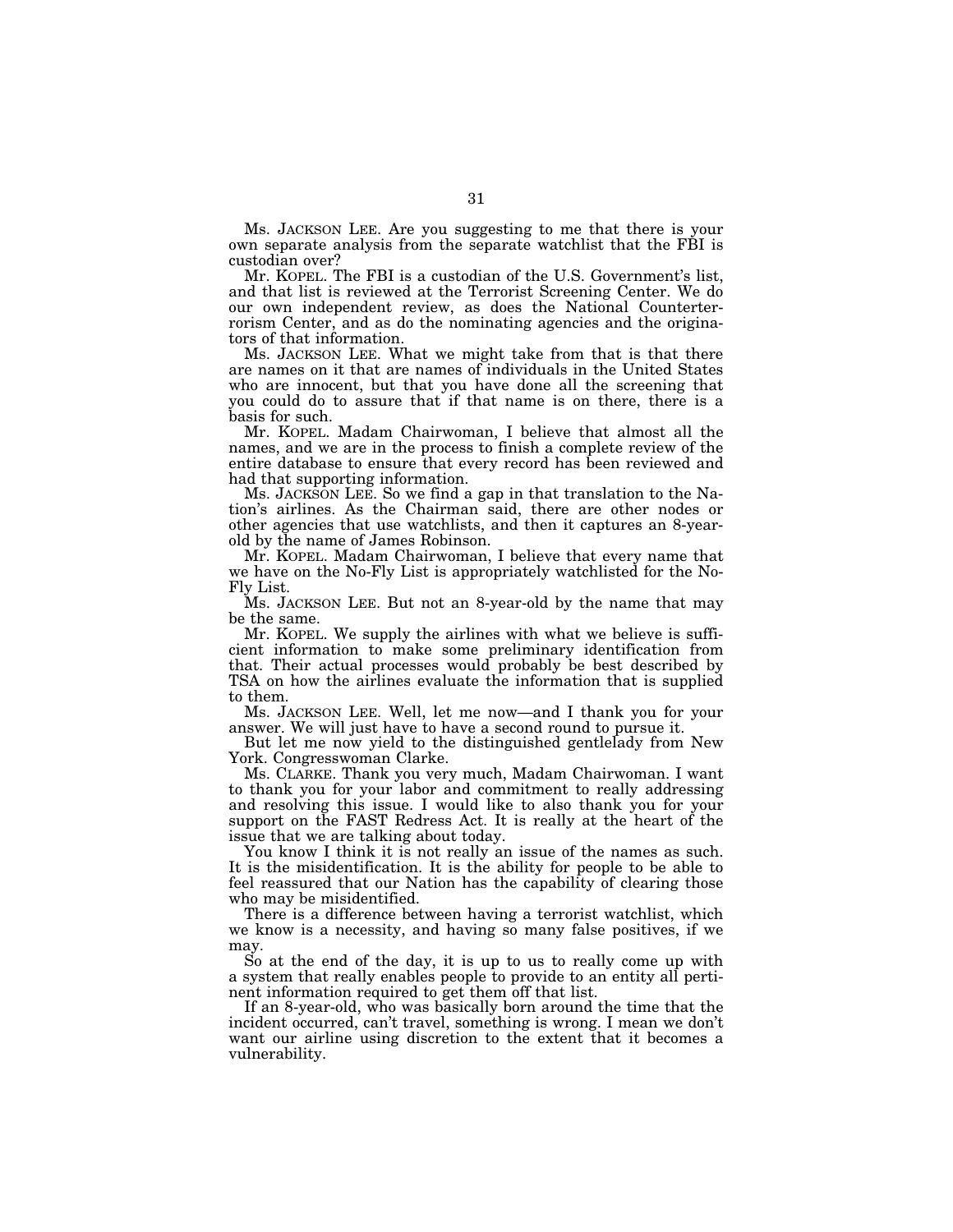But when an 8-year-old comes to purchase, or their parent comes to purchase a ticket, and they would just basically blow a horn like the day before this incident took place, someone has got to say I am going to take it upon myself to get this child cleared.

That is where I believe part of the challenge lies for us right now—bringing that common sense, the intelligence community together to come up with a remedy. I just wanted to put that out there, because I think we kind of lose that in the conversation about the list.

It is not the list. I think all Americans are glad that we have got that level of intelligence.

It is the misuse of the list and it is the misidentifications of individuals with similar names that has become you know a real sticking point for most Americans, because after the third incident, it becomes just a violation of our humanity. We don't want to continue to experience that.

Director Hawley, I am appreciative of your comments that you have made regarding the FAST Redress Act, and I hope that you will express your interest as you interface with our colleagues on the other side in the Senate.

I know that the final rule for Secure Flight is being reviewed by OMB. Do you have a sort of a date when you expect that the rule would be approved? This is with regard to Secure Flight.

Mr. HAWLEY. Yes, we are anticipating November is when the rule would be cleared and then be made final.

Ms. CLARKE. You think it would be the earlier part of November, or the end of November?

Mr. HAWLEY. I thought it was going to be in the summer, so-

Ms. CLARKE. I got you. I got you. If you had the authority to move on implementation today, how ready would you be to put the program into place?

Mr. HAWLEY. I think today it is a different answer, because the certification is done. That is the first step to make sure the privacy and security pieces are done, and so having an appropriate GAO review of those I think would be the next step there.

But technically, and Mr. Wellen can describe it, the system is operational and that part is ready. Our partners need to be ready, meaning the airlines need to be ready to give us the data. Then the legal authorities have to be there, which is something either would come legislatively or by rule.

Ms. CLARKE. With regard to the airlines, because they play such a crucial role here, would you say the capacity to stand them up in this process in a fairly short period of time, Mr. Wellen?

Mr. WELLEN. Yes, ma'am. We have six airlines that have expressed a willingness and a desire to be early adapters for Secure Flight.

We encourage other airlines to express a similar desire, and that went to my oral statement. But yes, ma'am.

Ms. CLARKE. But Mr. Wellen, let me ask you something. Is there anything that we could do to compel all airlines to be a part of this process? Because again you know it is also the inconsistency amongst the airlines in terms of their protocols that has created a part of the problem as well.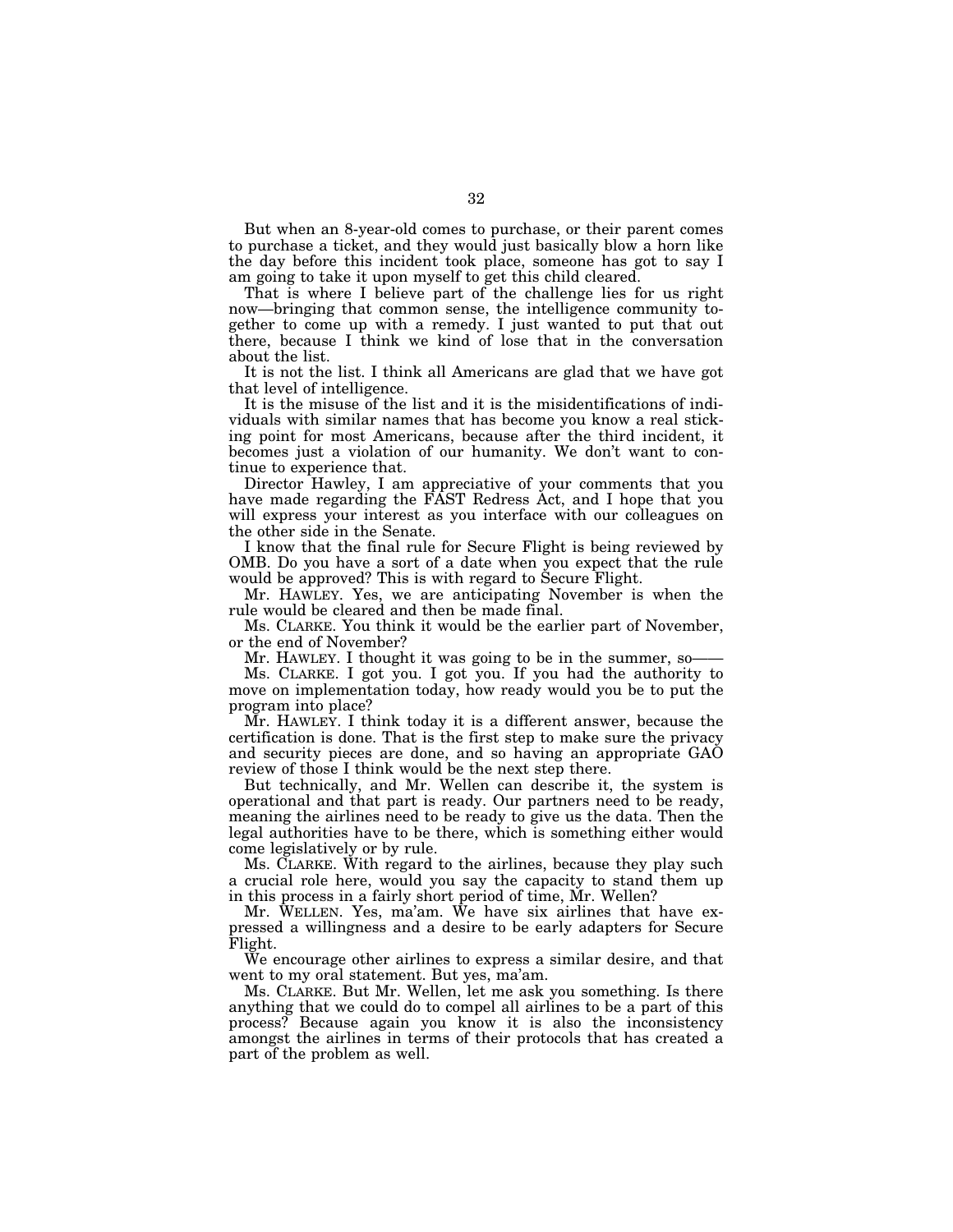Mr. WELLEN. Yes, ma'am. You are absolutely right. The rule is what we were using for compulsion.

Ms. CLARKE. Okay.

Mr. WELLEN. But legislation I believe probably could have the same authority.

Ms. CLARKE. Okay. Thank you very much.

I yield back, Madam Chairwoman.

Ms. JACKSON LEE. Let me thank the gentlelady for her leadership. I know that we are going to partnership on this committee.

It is our mutual commitment and the commitment of this entire committee to get this right, because I don't believe, as we honor the dead this coming Thursday, as we all will do, that we will have truly honored them if we cannot find a way to do what originally was a horrific act of those untoward and evil persons getting on the airplane and doing the wrong thing and a dangerous thing, and separate them from the travels of Americans and others, who are innocent.

Let me yield for a second round and quickly ask to Assistant Secretary Hawley two issues. Since revising the No-Fly List security directive in April 2008, has TSA observed an increase in the number of true matches, meaning passengers correctly matched?

Do you have a way of the air transport industry reporting back to the No-Fly List, meaning true matches to the No-Fly List? On the other hand, have air carriers reported an increase in the number of passengers misidentified as matches to the No-Fly List, which is what Congresswoman Clarke indicated that there is a watchlist, which I believe should be continuously surveyed to make sure that it is accurate, but then as that is accessed by the appropriate people, are they still doing misidentifications?

Using the term, and I would like you to respond to that, ''you are on the watchlist,'' which many of our constituents come back and tell us that that is what is being said over the counter while the grandma is trying to get on the plane or while a young Mr. Robinson or military Mr. Robinson or former U.S. Attorney Mr. Robinson is trying to get on a plane? So if you can share that with us.

Mr. HAWLEY. Yes. We have begun to collect the data from the airlines as to the number of people going to the counters. So we will begin next month having some trend analysis of that.

But just anecdotally, a number of the airlines were experiencing about a thousand people a day coming to the counter, and our hope is that as they adopt measures, and we working with them, that those numbers will decrease.

I think it is important to note all the airlines agree with all of us in terms of not saying, ''You are on the watchlist.'' That is their policy. It is our policy. We all have distributed operations where employees are all over the world and sometimes say things they shouldn't. So we all have the same interest in not saying to somebody, "You are on a watchlist."

Ms. JACKSON LEE. But what kind of oversight do we have over that? You are right. We do have employees all over the world. I am sure they have good intentions. But I can assure you that we have heard from individuals, who at a counter in a public setting, who were told that you are on a watchlist.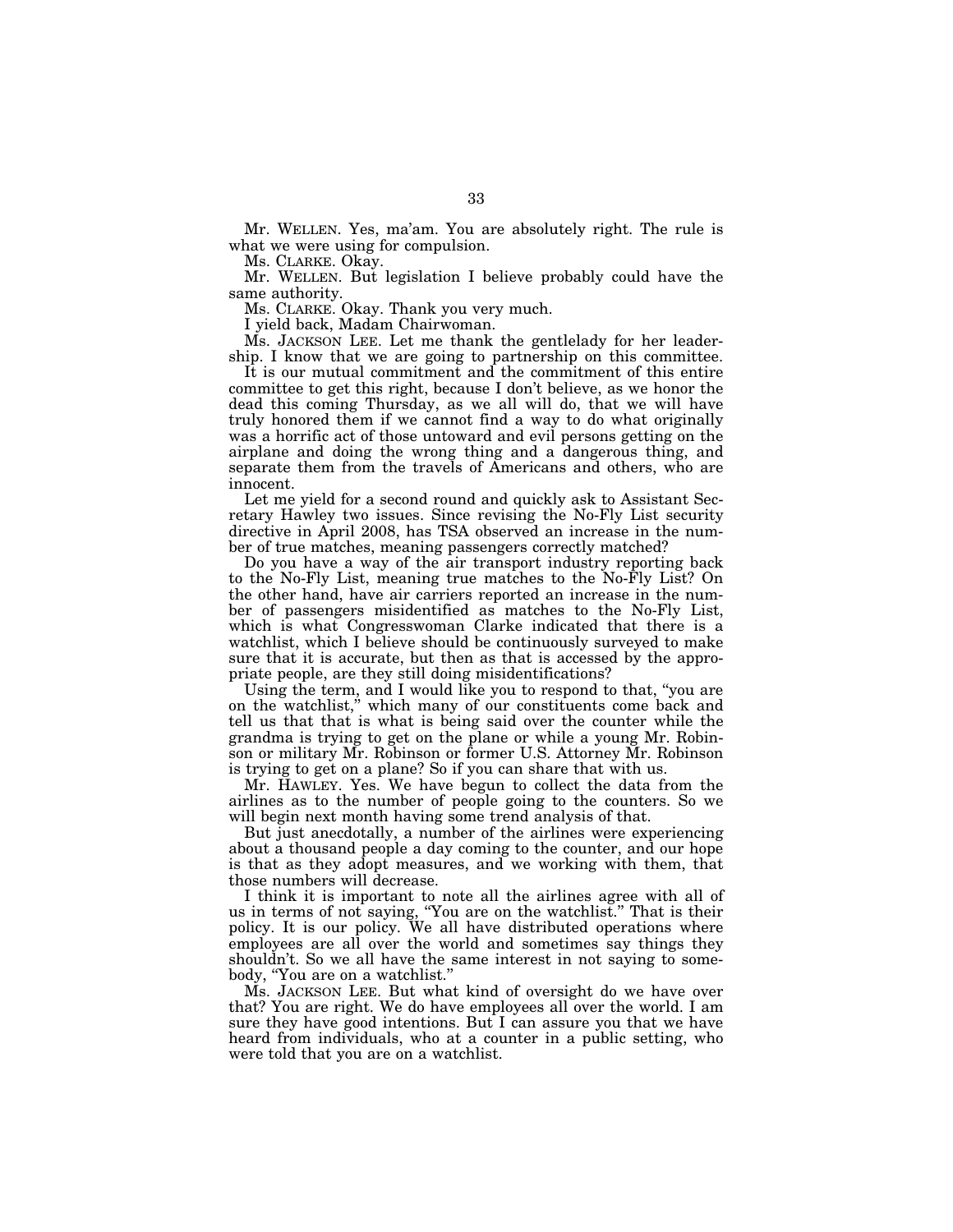Mr. HAWLEY. Yes. We are interested to learn about that, as I am sure the airlines are, if there are employees doing that.

One point I think is very interesting is that from our redress, the DHS TRIP, of the people who come to TSA and say, "I would like redress," 99.75 percent of them are misidentification.

I think Ms. Clarke has it exactly right, that the precautions in the process in making sure that the people on the watchlist belong on the watchlist, my experience is that is done excellently.

The problem comes in taking those lists and then matching the passenger manifest. That is where the problems come in the data. As I said, less than a quarter of 1 percent end up being about whether they should be on the watchlist. Most are misidentified.

Ms. JACKSON LEE. Let me then quickly ask Mr. Kopel. I know that we have called him the name of the news anchor, so we will try to continue to correct his name, which is Kopel, and we appreciate the distinction. But in any event, it is a good person to be confused with.

Let me ask you this. Building on that, there is considerable confusion between the terrorist screening database and the Selectee and No-Fly List. Please clarify the difference between the entire TSCD and the Selectee and No-Fly List, which are used by TSA.

To the greatest extent possible, please discuss the other Government agencies that use the TSCD or are provided information by the TSCD. If you can quickly answer that, we want to move to our second panel. Then I want to ask you a redress question.

Mr. KOPEL. Yes, ma'am. The entire watchlist, the terrorist screening database, contains all the names and identifiers of everyone that the U.S. Government believes has a reasonable suspicion of a connection to terrorism.

Ms. JACKSON LEE. Well, it is important to note for the American people that the watchlist is legitimate, we should have it, and it is not out to attack Americans.

Mr. KOPEL. Absolutely, ma'am. That is why the supporting information for every nomination on the list is reviewed at not only the TSC, but in multi-layers by multi-agency participation.

Ms. JACKSON LEE. All right. Well, when we go to the No-Fly List, Selectee, the TSCD, the Selectee No-Fly List.

Mr. KOPEL. Yes, ma'am. The No-Fly and Selectee List have a higher level of I guess—the criteria for actually being placed on the No-Fly and Selectee List is about two or three notches above the reasonable suspicion of a connection to terrorism.

In both those cases, without getting into the actual specifics of the criteria

Ms. JACKSON LEE. So that is even higher.

Mr. KOPEL. That is higher. Those lists have been what we call scrubs, where we will periodically go in and reevaluate, pull every record and determine that the information is still valid and accurate and that all of those people we believe have a potential for a danger to the aircraft.

Ms. JACKSON LEE. So what is the airline counterperson looking at, and their computer looking at, when someone comes, who, as has been indicated by my colleague, may be misidentified?

Mr. KOPEL. There is a subset of the terrorist screening database, the No-Fly and Selectee List. The appropriate identifying informa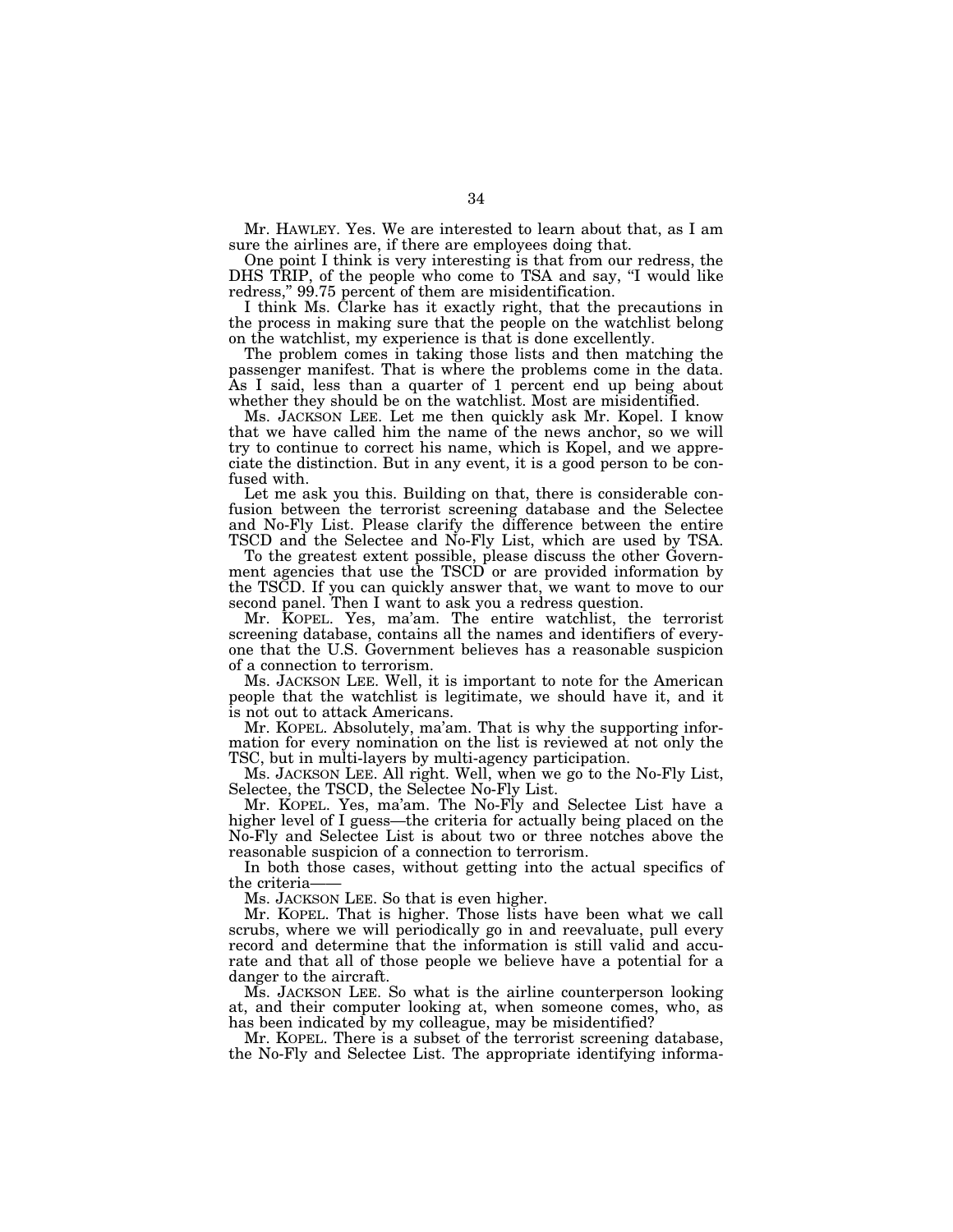tion, Madam Chairwoman, and I can't actually say what that this in this forum, but I would be glad to discuss that with you in a classified environment.

Ms. JACKSON LEE. We will have you do so. Thank you.

Mr. KOPEL. But at those cases, the airlines are given some specific information that should help them make at least a preliminary determination whether or not that is a match to the No-Fly and Selectee List.

Ms. JACKSON LEE. So when they are speaking to the multiple Robinsons, who are innocent——

Mr. KOPEL. Yes, ma'am.

Ms. JACKSON LEE [continuing]. What is it that they are supposed to be doing?

Mr. KOPEL. Well, we would believe that they would do a preliminary review of the information that they have available to them to determine, matching that against the person at the counter, whether or not that is the same person.

Ms. JACKSON LEE. Do you believe the information that they have has been scrubbed and accurate so they can make a determination?

Mr. KOPEL. I believe that the information they have is accurate and has been scrubbed. Yes, ma'am.

Ms. JACKSON LEE. Let me indicate that we want to pass the legislation of Ms. Clarke, and we are going to be moving and working on that. What we hear from constituents—and last question to you—one of the chief complaints about the redress process is that individuals are never told that their name was actually removed from the watchlist. Why can the TSA neither confirm or deny an individual's watchlist status?

Now, this is in the backdrop of recognizing that we are not trying to inform terrorists of anything. But what mechanism could we use?

Mr. KOPEL. Well, and I think that has been something that certainly DHS, as probably the largest user of the watchlist between TSA and the U.S. Customs and Border Protection, has been struggling with.

The key to that, though, is from an investigative standpoint, if we were to inform an individual they are or not on the watchlist, that would be kind of like an open door to use a name that they know that they could kind of get through the security and skirt the security that has been put in place.

That is a policy that we have had, and we stand by it. I think it worked for us, because there have been times when we believe people are phishing, you know, the system to look and see if this name is good or they can use this.

Ms. JACKSON LEE. Right. Well, let me indicate that I think we are better than a country that is not able to end the misidentification. We are also a country that should recognize that a scrubbed and clean and effective watchlist is protecting all of us. We are going to get to that in this committee.

Let me thank you for your testimony. We ask-

Gentlelady, you have another question?

Let me yield to the gentlelady.

Ms. CLARKE. Thank you, Madam Chairwoman.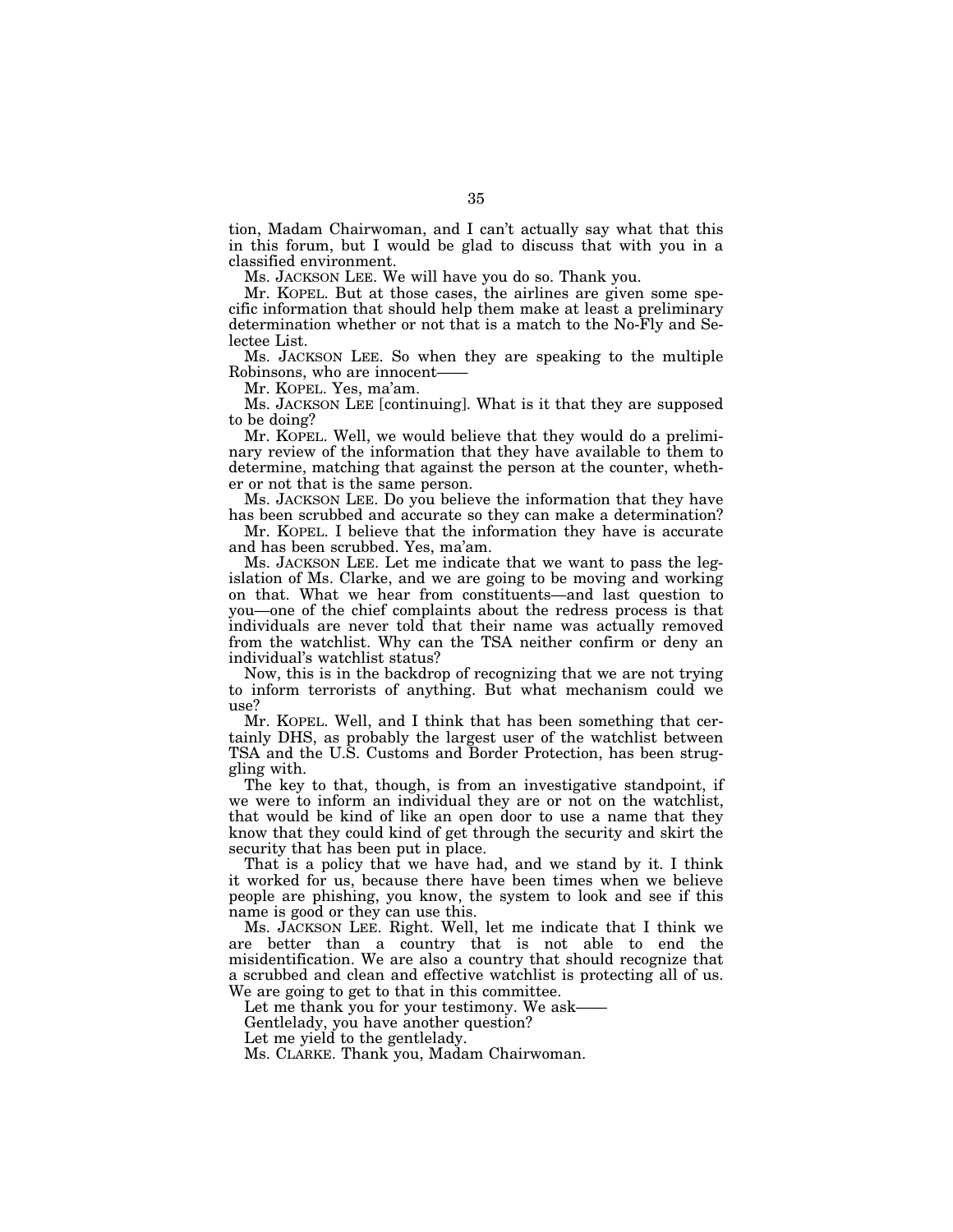I guess for me—and this question is for Mr. Kopel. It is clear to me that there are going to be cases where the name does not come off the list. It is the misidentified individual that needs to be cleared, because the name remains the same. It is just that multiple people have either a similar name or the same name.

So that is really the technicality, because we are asking for some of these end up whose name comes off, but we know that the name doesn't come off, because the name remains the name of a bad actor out there.

It is the individual that may have a similar or same name that has to be cleared. Is there a process for that individual that begins to whittle down the pool of individuals that could be trapped by having the same or similar name? Because that name doesn<sup>†</sup>t come off the list.

Mr. KOPEL. If the name on the list belongs to someone that is reasonably suspected of having a nexus to or a connection to terrorism, that name is going to remain on the list. Yes, ma'am.

Ms. CLARKE. That is right.

Mr. KOPEL. The process for working through that today at TSA is the cleared list.

At Customs it is their primary lookout override system of the TSC, when a name is referred to us in our redress program, we work closely with both the offices in TSA for redress and with Customs and Border Protection to address those, to get those names not only to determine whether or not this is not the individual, but to help that individual.

We actually have a process to get that person placed on the cleared list and to work with Customs and Border Protection for their primary lookout override.

Ms. CLARKE. You create sort of I guess an indicator that differentiates that individual with that name versus the individual with the name, which is the bad actor.

Mr. KOPEL. Absolutely. For Secure Flight we will really aid that for an automated function-

Ms. CLARKE. Okay.

Mr. KOPEL [continuing]. For TSA. For Customs and Border Protection, that is a fully automated process that the person is not flagged at the customs inspection when they come through just wanting a passport. It is automatically overridden, because we know that is not the person.

Ms. CLARKE. Okay.

Mr. Wellen, since DHS started the TRIP program, has there been a significant increase in referrals to TSC of potential cases for names and records to be removed?

Mr. WELLEN. First, TSA has worked with TSC to do a complete scrub.

I am sorry. Excuse me, ma'am.

TSA and TSC have worked together to do a complete scrub of the No-Fly and the Selectee watchlist. So we have employed that process.

Second of all, the people that have requested redress through the DHS TRIP system do go through a process in which it is determined that in fact they are not the person on the terrorist watchlist.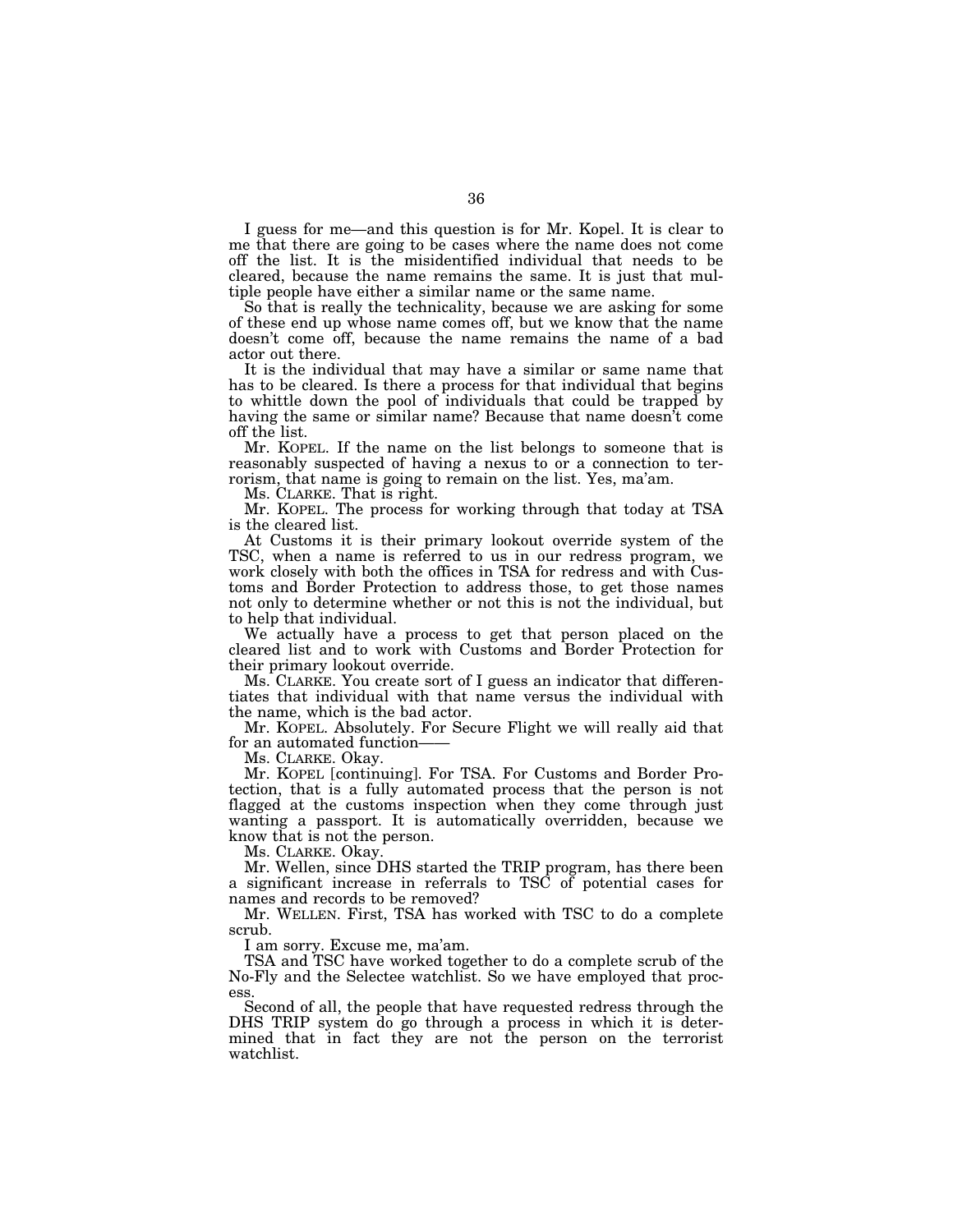That name does go into a cleared list. That cleared list is provided daily-

Ms. CLARKE. Can you just stick right there, because you said ''that name.'' I think that is where we are having—is there another indicator of the difference in the name?

Mr. WELLEN. Yes, ma'am. In addition to the name, there is a redress number.

Ms. CLARKE. Okay.

Mr. WELLEN. What happens is this is supplied to the airlines daily. It is updated daily. With varying degrees of consistency, the airlines apply those names when a person does their boarding pass—excuse me.

Some airlines do it quite well. They made the investment in the IT infrastructure to make that happen. Others not so well.

What the ultimate solution will be is Secure Flight, because as part of the process, an automatic process, those names will automatically—anybody that is a hit on the match would automatically—then the next step is to look. Is there a redress number and are they on the cleared list?

So that is actually built in as an automated piece of the Secure Flight engine.

Ms. CLARKE. Thank you.

Madam Chairwoman, just one final question.

Last April with the terrorist screening database approaching the 1 million record mark, the Terrorist Screening Center implemented the Terrorist Encounter Review Process, which started in April, to help reduce the number of unnecessary records.

Director Kopel, now that this program has been under way for several months, do you have any early results on its level of effectiveness? Have many records been flagged for review? If so, how many of these have been acted upon and actually removed from the system?

Do you have any statistics available?

Mr. KOPEL. Madam Chairwoman, we do have some statistics. I did not bring those with me today, but I can tell you that the overall I think success of the program—it is really reaping some benefits for everyone.

What the program does for us is when a person is misidentified, that person that has gone through the process I think three times, they are automatically referred to our redress team for a redress referral of that record.

If that is determined that they are not the individual, which at the time of the redress submittal we know that, then we go through the process and we will actually work to get them added to the cleared list or the customs list, the primary lookout override, without the person ever having to actually file a redress complaint.

Ms. CLARKE. I would like to get Ms. Berrick's response, Madam Chairwoman. It is a little-

Ms. JACKSON LEE. Yield to the gentlelady.

Ms. CLARKE. Thank you.

Ms. BERRICK. have you looked into the TERP program at all? Do you have any thoughts on it? I am sorry—the TSC's TERP program.

Ms. BERRICK. No, we haven't looked at that specific program.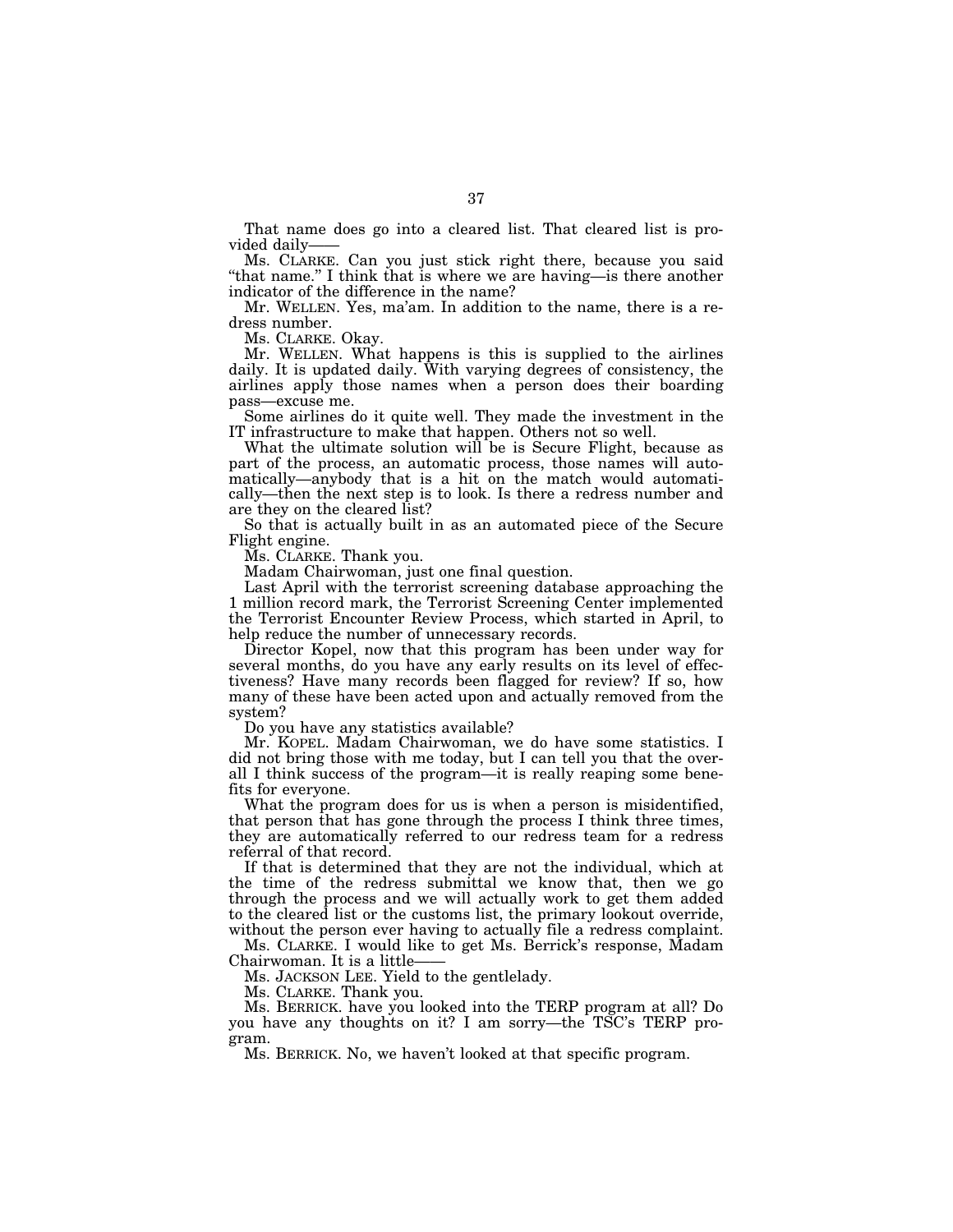If I could, I would like to make a point about the cleared list two points, actually.

One is that even if an individual goes through the process and is added to the cleared list, they still may be inconvenienced, because they may not be able to remotely check in for their flight. They will have to go to the ticket counter, unless the carriers have some other pre-clearance system in place.

So that is point No. 1. Even if you are on a cleared list, you may still be inconvenienced is one thing that they need to consider.

The other point just slipped my mind, but I am sure it will come back to me.

Oh, it was that the carrier—we interviewed 14 carriers and talked about their use of the cleared list. Actually only 10 of the 14 were using the cleared list.

The reason that they gave was they felt it could identify a lot more additional people that would have to come to the ticket counter and be cleared, and it caused long lines and passenger frustration.

Now, some of those carriers had alternative clearance systems, but not all of the carriers were even using the cleared list. So that is why TSA oversight over this process is so important.

Even though Secure Flight is going to begin operations in January, that is going to be a phased schedule, so they will not be screening all domestic passengers for probably another year. After that, they will be screening international passengers.

So in the interim the oversight is very key to make sure carriers are following TSA requirements and are using the cleared list appropriately.

Ms. CLARKE. Thank you very much, Madam Chairwoman.

Ms. JACKSON LEE. Thank you.

Our second panel has been enormously patient, and we appreciate it very much. I do want to recognize, and ask if she wants to ask questions of the first panel, the distinguished gentlelady from the District of Columbia.

Ms. NORTON. Thank you, Madam Chairwoman. I want to thank you for having this hearing. I stopped by for nothing more than to say this.

I must say just hearing the last few minutes, I am struck by whether we ought to give this to some high school nerds, because I really do think the notion that we can't figure out how to keep from going each time to get another list and going to the counter really speaks so poorly of Department of Homeland Security that they haven't been able to figure it out, that we continue to get complaints.

I don't think they know how. I think they are thinking through how to solve this puzzle. That is what I regard it as. It does take more than bureaucrats sitting around saying, ''Now, how do we do things like this?''

The way we do things like this is to make sure that this person is still the right person. Then we got to create another list. That is the kind of bureaucratic thinking that has—you may have heard that some of these cleared lists don't even exist in some of the airlines.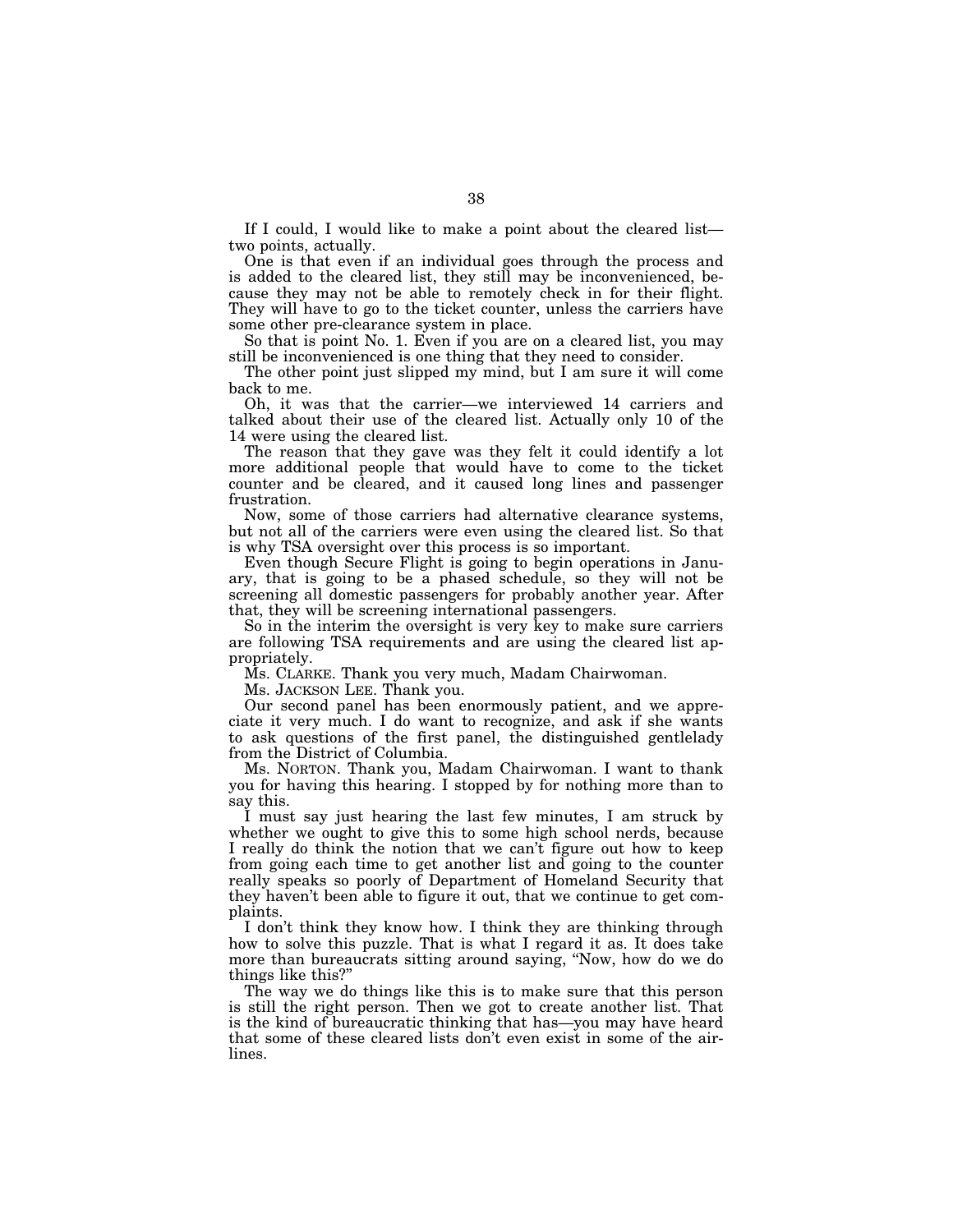But assuming even the airlines that they do exist, surely there is some experience around the world that by now we could have copied. For example, there—Latin America. I have noted all my life how many Latin Americans' names are the same.

I just wonder if we have looked beyond our shores to see if somebody has figured out a way to do this. I don't think it is beyond our intellectual capacity, but what I have heard in this room, just sitting down here for 5 minutes makes me believe that it is beyond the capacity of this agency.

Have you looked at how other nations, some of which will have the same problem, have very large populations, deal with this issue of similar names? Or are you talking to yourselves?

Ms. JACKSON LEE. Well, let me ask—I don't want to overstep the gentlelady's bounds, and I appreciate if Assistant Secretary Hawley——

If you don't mind, Congresswoman Holmes Norton, if Mr. Kopel could answer that. Then we will move to the second panel.

Ms. NORTON. Whoever is qualified to answer.

Ms. JACKSON LEE. Whoever feels competent, but those two individuals can jump in and be as pointed as they possibly can.

Mr. KOPEL. Yes, ma'am. One of the missions from the TSC is to share terrorist screening information with foreign governments.

We have been very active in going worldwide and meeting with many governments, not only to share our terrorist watchlist and get information from them, but to learn how they use the list, how we can kind of do a build-off of that and how they can build off of our system.

So I think that the answer to your question is that we talk to many different countries.

Ms. NORTON. Yes, but I have asked you a very specific question. Do countries who also—we are not the only country in the world where people have similar names—have they found a quick and easy way to do what I think seems to me—again, I am serious. Put some nerds together at a table. They will figure it out.

Have any of them found a way to do it without the processes that I have described here, and have you sat down with them to find that out? Not sharing your list, but how do you do it? How long does it take to figure out, to keep coming back, answering the questions that you hear from this committee?

Mr. HAWLEY. I would like to answer that in the sense that we have built the system. One of the things that we said at the beginning of the hearing—we had a major announcement that we have met the 10 privacy requirements of certification.

That has occurred from Secretary Chertoff so that the privacy piece is in place, the technology is in place, the system is built, the matching is done. It is operational, and now the next stages are for the authorities to go to require the information we need to come in, as well as work with our partners so that the airlines can get the information to it.

So the system is now built. The privacy protections are in place. GAO is going to review that over the next 90 days. We should be good to go starting in January.

Ms. NORTON. One-stop system?

Mr. HAWLEY. One-stop. Yes, ma'am.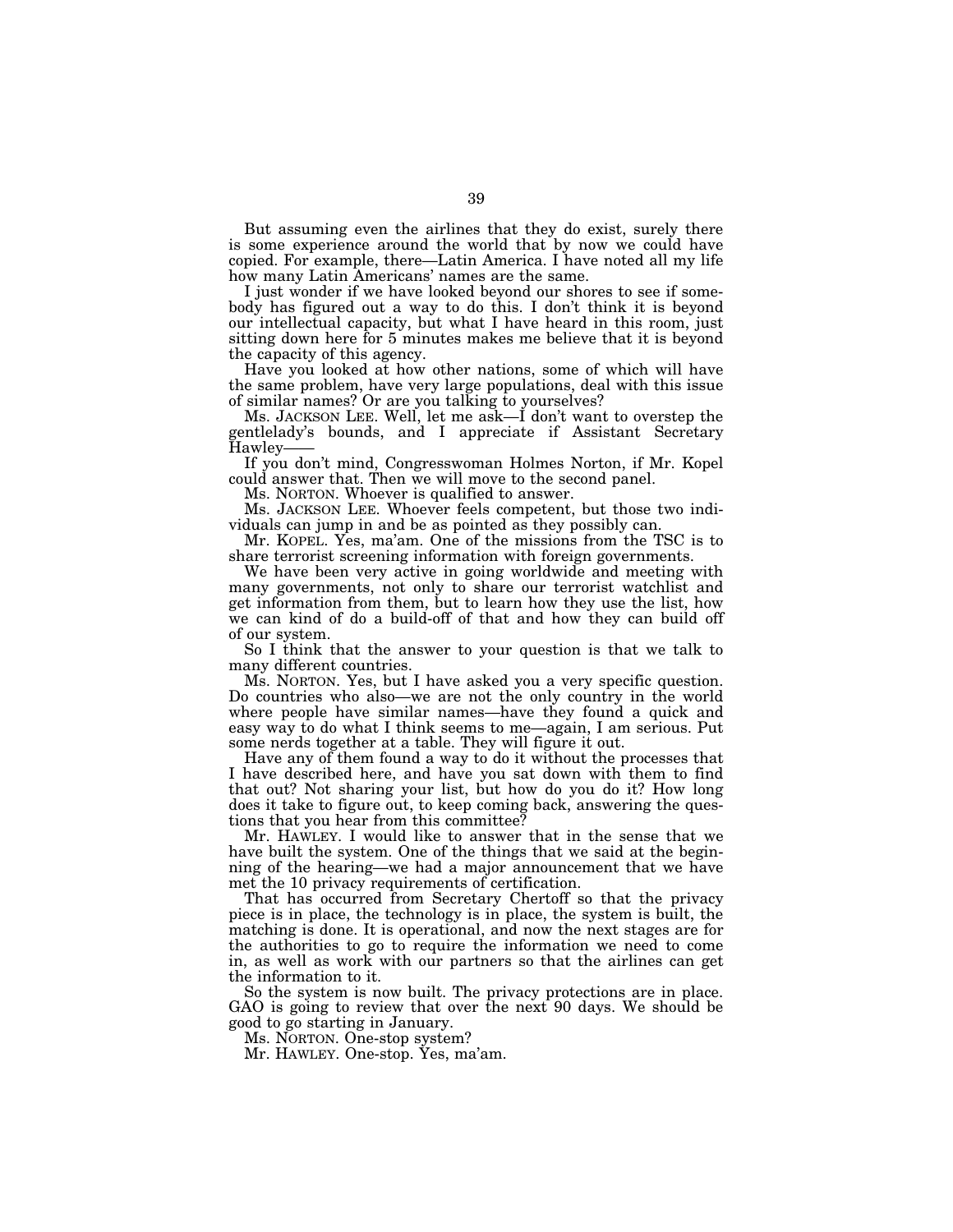Ms. NORTON. I want to thank the gentlelady for what I think was an instructive line of thought today. We are going to take it one step further. Both of my colleagues have highlighted part of the concern that we have.

One, Mr. Kopel, we are going to have the security briefing for our committee so that we can get the oranges and apples together. I think that is the concern that I have.

Certainly a shocking statement by Ms. Berrick that our airlines—less of them are using the secured list. I would appreciate it if I could get a fuller explanation of that, Ms. Berrick, in writing for the committee. It will help us as we move forward.

I am going to ask Assistant Secretary Hawley if he could give a response in writing as to what he perceives a fully operational Secure Flight will look like, because I am concerned that we will now have or should have all the participants knowing their obligations.

Do not give leeway to who can look at a list and who doesn't look at a list, because that, if you will, speaks to the inconsistencies.

Our second panel will have representatives from the public and as well our technological community and transport to answer those questions.

I would be remiss if I did not thank TSA for meeting their certification, and Secretary Chertoff for certifying. I will say this one comment, and that is it is important to note—and I have mentioned his name before—Drew Griffin, who is a reporter for CNN.

I don't think the answer of calling the inspector general of DHS is an answer, which was given by Secretary Chertoff—maybe wellmeaning—that work for those Americans and others that are on a list inappropriately to call up the inspector general of the DHS.

So what we have here are the partners—Assistant Secretary Hawley, Mr. Wellen, Mr. Kopel, and certainly GAO's Ms. Berrick to get this done. I am going to hopefully leave you with the instruction we have to get this done. We will be writing legislation.

I thank this panel very much. I understand there being no further questions for our first panel, I thank the witnesses for appearing before the subcommittee today for this very important hearing.

Members of the subcommittee may have additional questions for you. We ask that you respond to them expeditiously in writing.

We now welcome our second panel to the witness table.

Again, we thank all of you for your participation.

Let me welcome our second panel of witnesses. Our first witness is Ms. Denise Robinson. Ms. Robinson lives in Sunnyvale, California, with her husband and two sons, James and Tyler.

Since 2005, when James was 5 years old, the Robinson family has had to deal with the delays and hassles of having a son who has been consistently misidentified when traveling.

Every time the family travels, they have to deal with long waits for the ticket counter, or at the ticket counter, close calls at missing flights, the inability to use curbside check-in, and embarrassment.

Let me note for the record again that Ms. Robinson and her son traveled here to Washington, DC, at their own cost. I do want to acknowledge as well that even though Ms. Robinson is in Sunnyvale, California, she is with strong roots from the great State of Texas.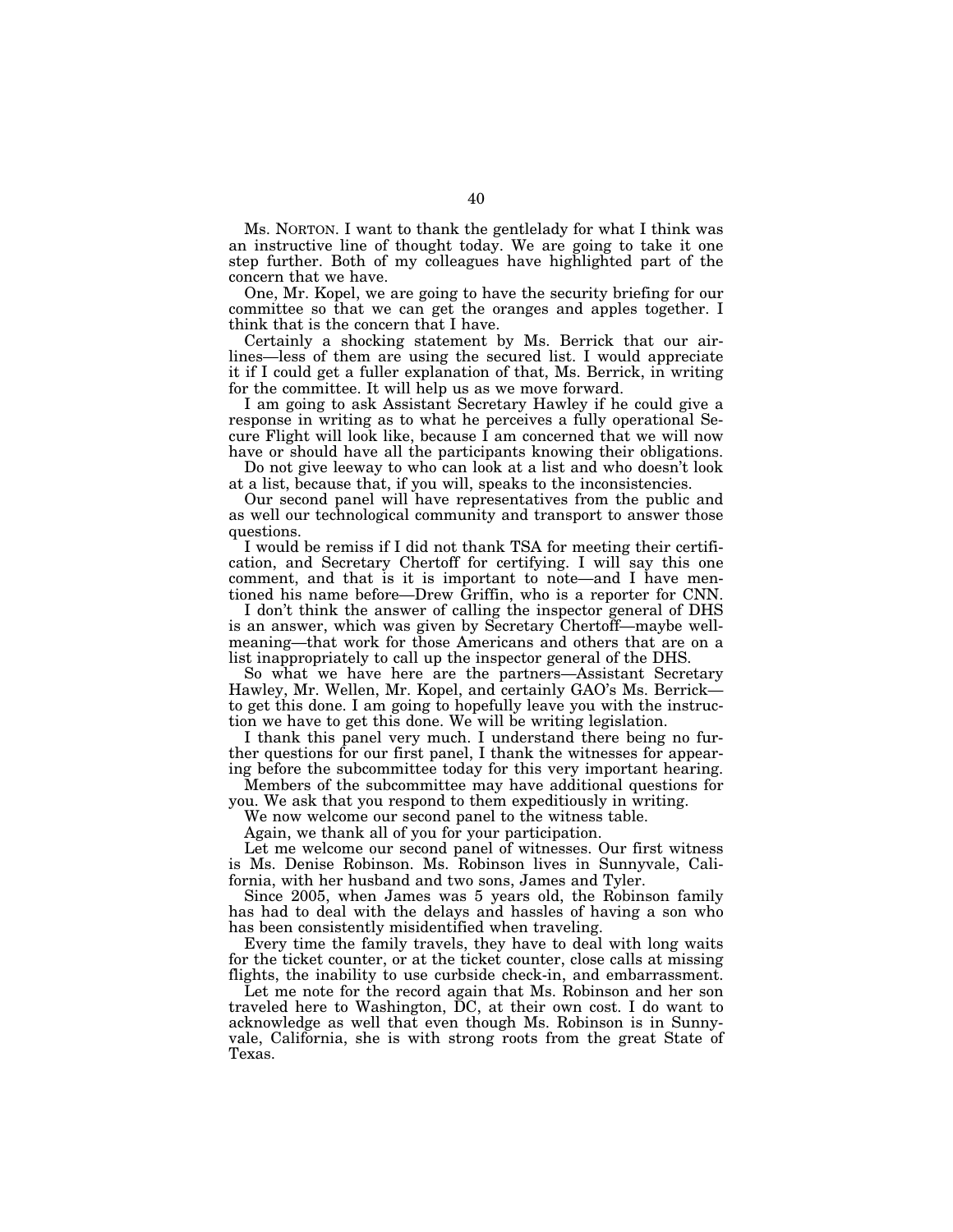I am delighted that she has that kind of stamina that comes from the great State of Texas. But I think as we listen, my colleagues will recognize that the consternation of this committee, the commitment to get this right is reflected in a young man, who is 8 years old, who has been stupendous by being at this hearing starting 2 p.m., and we will reflect what time it is now.

So we are commending Mr. James Robinson, because he has a great future in front of him, and it might be that he will be sitting in a chairpersonship, if he desires proceeding and governing a hearing, as he has been very able in his presence here today.

Our second witness is Ms. Lillie Coney, who is an associate director with the Electronic Privacy Information Center. I did not construct this to be such, but she also hails from the great State of Texas. We thank her for her leadership.

Additionally, she serves in an advisory capacity to several organizations, which include Verified Voting, Accurate Voting System Performance Rating, and Open Voting Consortium.

Our third witness is Mr. John Meenan, who is the executive president, chief operating officer of the Air Transport Association. Mr. Meenan is responsible for all aspects of ATA operations, with a particular focus on technical, safety, security, environmental, economic and legal policy issues impacting the airline industry.

Without objection, the witnesses' full statements will be inserted in the record. I now ask each witness to summarize his or her statement for 5 minutes, beginning with Ms. Robinson.

We are going to adhere to the rule, and that is that we have laid down a compromise that Mr. Robinson at his age will communicate through his mom. All of us believe that Mr. Robinson—James could speak for himself, just as he is confronted individually as he tries to visit Grandma and others when he goes to an airline counter.

He should be able to address his own grievance and his own particular embarrassment, if that is something that occurs to the family, but we are going to let Ms. Robinson do so. I hope in her statement that she will answer the question—and maybe she will consult with James—if he knows what a terrorist happens to be.

So now, however, we recognize Ms. Robinson for 5 minutes, with her son, James Robinson, sitting alongside of her. I yield to the witness.

#### **STATEMENT OF DENISE ROBINSON, PRIVATE CITIZEN**

Ms. ROBINSON. Thank you, Madam Chairwoman. Thank you to the committee for the information to come and speak to you today.

The purpose of my testimony really is to sort of give the perspective of a common citizen and dealing with somebody who is on the watchlist.

But before I get to the specifics of our experience, I would like to state that I am a strong proponent of the watchlist. I believe that in our country we as citizens are going to have to accept some inconveniences and be flexible with some of the liberties that we have come to expect in order to provide the security against terrorism.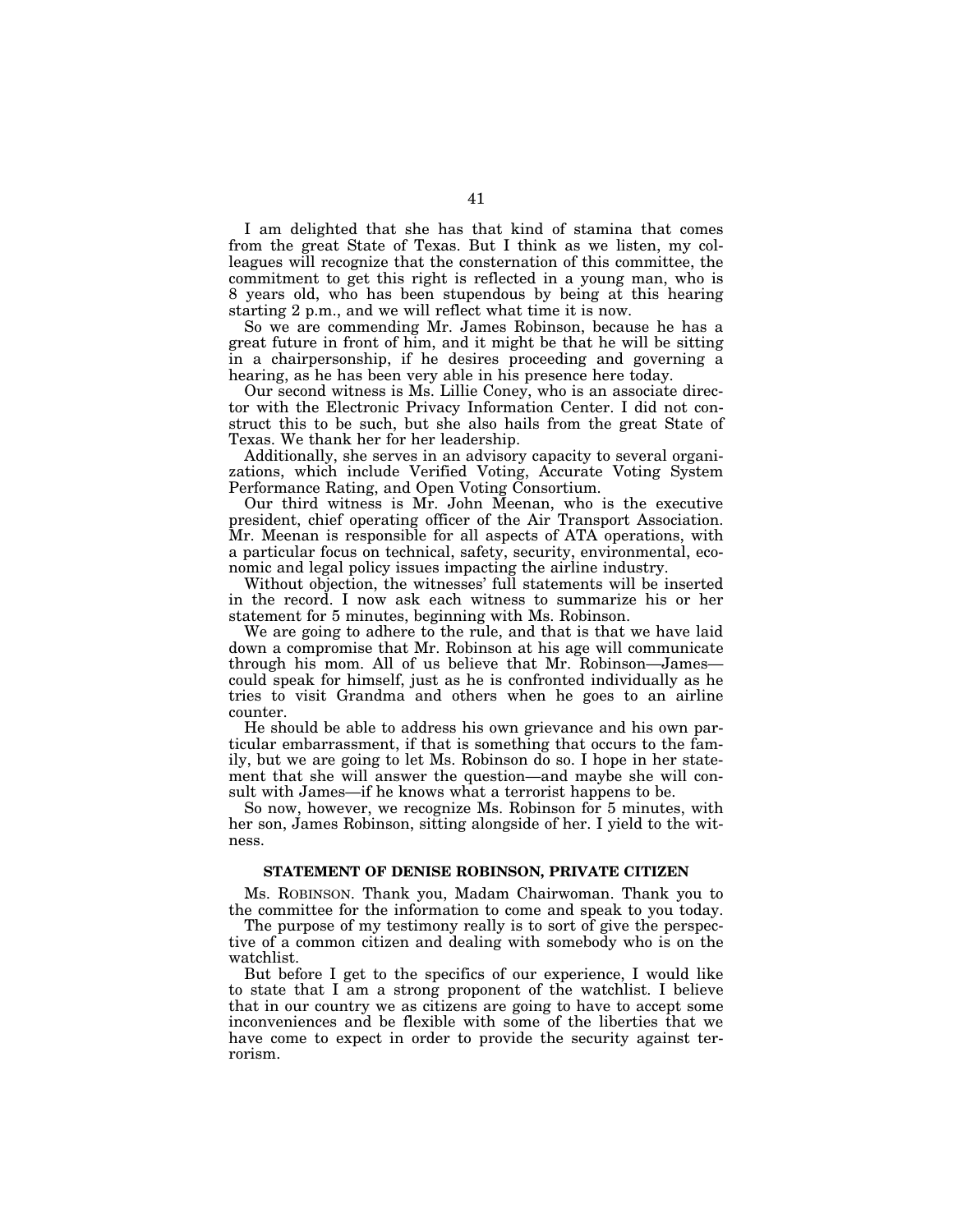So I am a proponent of it, but I do think that it has been mismanaged or not executed to the quality that we in our country can do. So I share with you our specific experience with James.

When he was 5, we went to the airport to check in on a flight. We were at curbside told that we were not able to check in and we must proceed to the ticket counter.

We did that. The ticket agent took a very long time on the phone, on the computer system, not able to answer questions that we were asking about why it was taking so long. He kept saying, ''I don't know. I mean I can't tell you what is going on.'' We kept saying, ''Well, but why is it taking so long?''

Finally, he would ask, ''Who is James?'' Obviously, we pointed to our son. Then he asked, ''How old is he?'' I said, ''He is 5.'' You know he said, "I cannot tell you what is going on, but I am going to provide you with information, printed information that you need to follow.''

He said, "I suggest that you follow it for your entire family, because I can't tell you any more information.''

I know there has been a lot of talk today about the airlines using the term ''watchlist'' or not. We have never had the airlines use the term "watchlist" with us over the last  $3\frac{1}{2}$  years.

So we were able to make the flight. In hindsight I now know that this ticket agent was very confounded with the situation. It was probably his first opportunity to come across someone who was listed that was so young.

So anyway, we did make the flight. The printout that he gave me was the TSA directions to follow the redress process. I did that. It took almost a year to get a response from the TSA.

I did do the redress process for our entire family. However, what was interesting was the only response I got from the TSA was a letter for James Robinson. There was no communication about any of the other family members.

Further, the letter was very vague. It stated that a review of records was conducted, and where it has been determined that a correction to records is warranted, these records have been modified. That is very vague from a citizen's perspective.

To further frustrate me, it said this letter constitutes TSA's final agency decision, which is reviewable by a U.S. Court of Appeals.

So you are faced with no further action. I understand that the redress process has been revised. I haven't gone through it again. But that was our experience.

So, based on that background, you know my point is that—and I agree that it can't just be based on the name. The system can be a good system, but it can't just be based on the name. It has to have other information with it. You know the list is only going to grow unless we do something to solve this.

With James in particular I have encountered this problem on every airline. We have frequent flyer programs for him on every airline. When I go to the airport, I am the one who approaches them and says, "My son is on the watchlist." Then the airline then is able to help us manipulate—not manipulate, but get through the system, get our boarding passes so that we can get on the plane.

But you know James at his young age is embarrassed by that, because all of a sudden he is in the spotlight.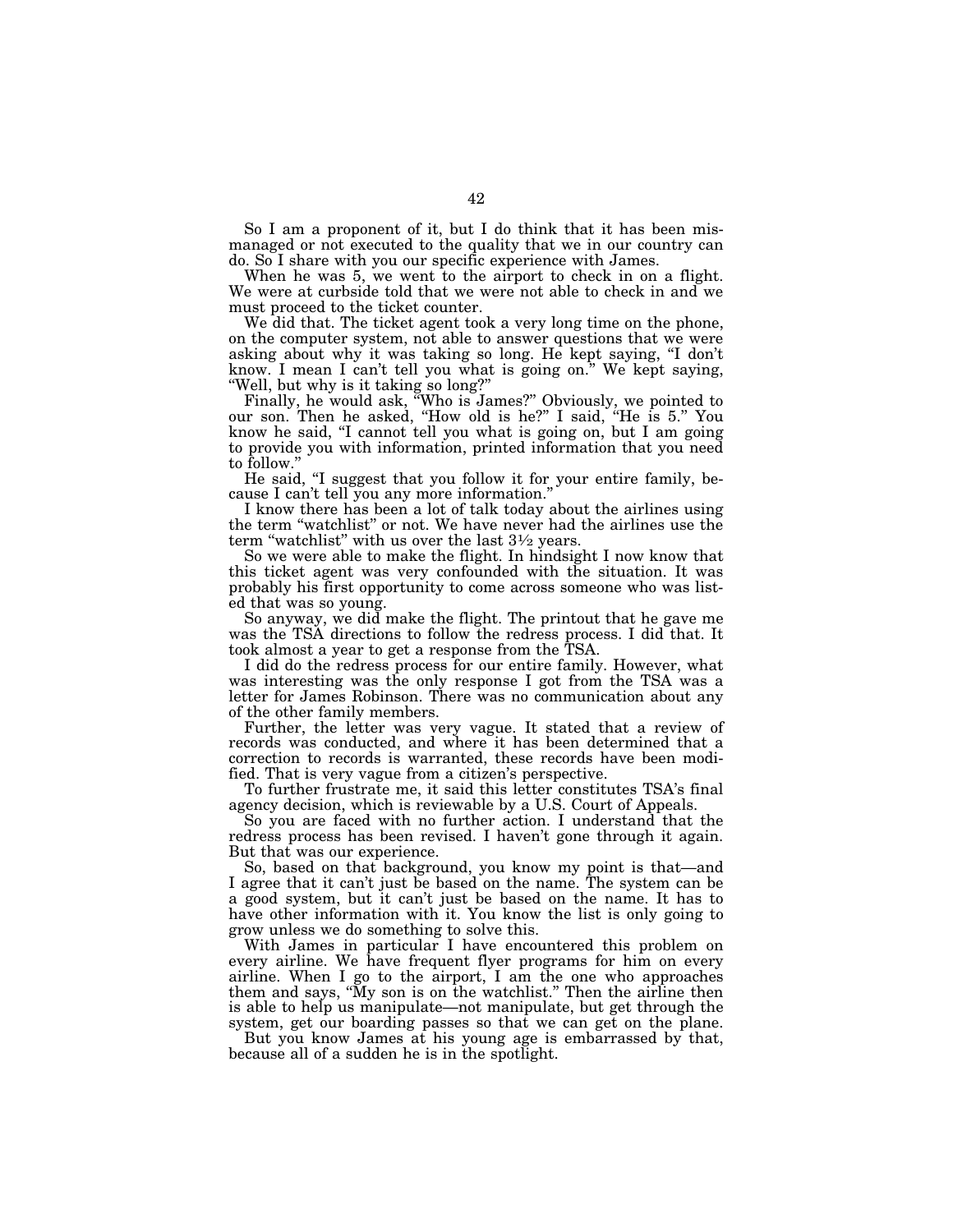James, I will ask you now and ask you to answer to me, ''Do you know what a terrorist is?''

His answer is no. He doesn't understand why this problem persists with him.

The other thing that I have done is that I applied for a passport for him. When I went through the passport application process, I did it with both of my sons. I expected that I would have further inquiry in getting James' passport. I did not. I used the paperwork. The passport came back.

Yet when I flew with him yesterday, with his passport, he was still on the watchlist. So if we are issuing citizens passports without further inquiry, and they are on the watchlist, you know it just completely erodes the confidence of the citizens in you know the TSA, Homeland Security, everything. It erodes our confidence.

The other thing that has been talked about today is the ability to use name variations to circumvent the system. That further erodes the confidence, you know because we as citizens don't really care, to be honest, whether the watchlist, or the application of the watchlist by the airlines—we want the system to work.

That is my expectation is that I am hopeful that this new process that will roll out in January 2009 will solve these problems and will bring the airlines and the TSA together and get all of these extraneous names off the list.

So, finally, why am I here? I am here for two reasons. First, I am obviously here to get my son off the list, whether it is the airlines or the TSA, whatever, I want him off the list.

I have been able to manage the process thus far, but as he grows up and he begins to travel on his own—it is obvious he is not a security threat now, but when he is a teenager or in his early 20's and he is traveling on his own domestically, and particularly internationally, he could encounter problems. So I am here to get him off now.

The other thing is that, again, I feel very strongly that the watchlist is a good tool. I feel very strongly about national security for our country. I think we can do a better job. Thank you.

[The statement of Ms. Robinson follows:]

#### PREPARED STATEMENT OF DENISE ROBINSON

#### SEPTEMBER 9, 2008

Dear Committee Members: Thank you for the invitation to testify before your committee on behalf of my son, James Robinson. The purpose of this testimony is to highlight key weaknesses, from my perspective, in the implementation of the Transportation Safety Administration's (TSA) ''Terrorist Watch List''.

Before I get to the specifics of our situation, I would like to state that I am a strong proponent of effective actions by our Government to ensure safe travel in the United States. I also believe that citizens of this country will have to accept some inconveniences and be flexible with some of the liberties that we have come to expect in order to gain that additional security. However, I do believe it's incumbent on our Government to, very simply, be effective.

My son, James, has been on the watchlist since 2005 when he was 5 years old. How do we know this? We know this only through experience every time we travel by air. Our first introduction to this situation was in 2005 when we were traveling on American Airlines from San Francisco to New York JFK Airport to visit his grandmother. Upon arriving at curbside check-in, our normal travel procedure, we were told by the skycaps that we had to go to the ticket counter to check in and receive boarding passes. Once at the ticket counter, the American ticket agent spent a significant amount of time on the phone and on the computer terminal, so much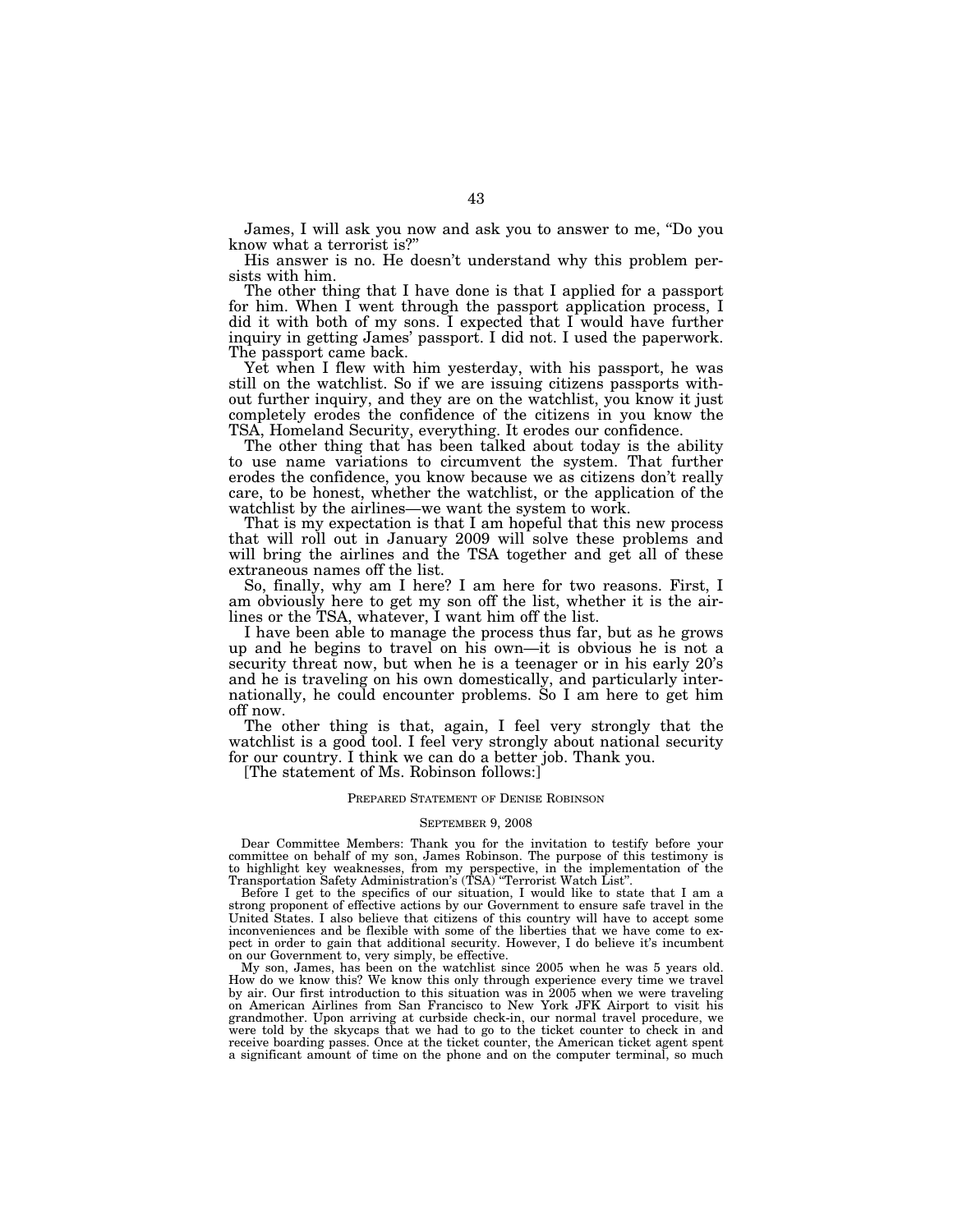time that we were concerned about missing our flight. When asked what was going on, we were told, "I can't tell you anything". Obviously, we were concerned. Finally, the ticket agent asked which one of us was James and we identified our 5-year old son. More time went by on the phone and computer, and he finally asks, ''How old is he?'' I replied, ''He's 5''. Growing more concerned, we questioned further what the issue was. Again we were told that he could not tell us anything but that he would print some information and we should follow the directions on that printout for every member of our family even though James was the only one he called out specifically.

The printout included instructions to contact the TSA and provided contact information by mail. I contacted the TSA and received a letter requesting us to complete the Passenger Identity Verification (PIV) form. I completed the forms for all members of our family and mailed them to the TSA in April 2005. In February 2006, I received communication back from the TSA but it was only one letter addressed to James Robinson. There was no communication about the status of the rest of the family. The letter to James states that a review of records was conducted and "where it has been determined that a correction to records is warranted, these records have been modified... ''. To date based on our experience at airports, there has been no correction to James' records. Additionally, the letter states that ''this letter constitutes TSA's final agency decision, which is reviewable by a U.S. Court of Appeals.

Based on that background, my main point is, very simply, that the watchlist is completely mismanaged. The list is too big and too flawed with extraneous names, and the current process for getting off is totally ineffective.

The list only grows. Secretary Chertoff has said that there is a ''simple solution'' for getting off. In a press conference, Chertoff said that ''if the innocent John Smiths provide information such as a date of birth to the TSA . . . then when they show identification of that date of birth at the airport they are immediately taken out of the system''. I provided just that information to the TSA in 2005 and provided just that information at the airport; James is still on the list. So, if a 5-year old can't get off the watchlist, who can? With new people being added to the list and without an effective process for getting off, the list is an unwieldy and ineffective tool.

Divisions of our Government don't cross-reference, creating opportunities for the terrorists and frustrations for the rest of us. In late 2007, I applied for a U.S. passport for James. The passport was issued in January 2008 without any further inquiry, and James remains on the watchlist. The irony is clear and perplexing.

The list is not hard to circumvent. In a CNN investigation about the watchlist, which aired on August 19 and included interviews of three different James Robinsons including my 8-year-old son, there are numerous examples of using variations of the name to avoid the watchlist at the airport. For example, one James Robinson who is a commercial pilot and licensed to carry a weapon in the cockpit uses Jim Robinson to circumvent the hassle. We have used J. Pierce Robinson for the same reason. In both cases, just that small change works. Drew Griffin, the CNN reporter who is also on the list, has sidestepped the list by combining his first and middle name into one. The list is not well managed.

So, why am I here? Why did I take my son out of school and bear the expense of traveling to the District of Columbia to testify before you? First and foremost for me personally, I am here to get my son, James Robinson, off the watchlist. But equally important, I'm here to do my part to make it an effective tool in the fight against terrorism. I feel very strongly that our country can beat the terrorists. I believe that we have the will, resources, intelligence and fortitude in this country to prevent them from their main goal, to ruin our way of life. I believe the watchlist can be an effective tool if managed; it is currently not. I'm hopeful that the new Secure Flight Program that the TSA is scheduled to implement in January 2009 will be more effective, but I'm not optimistic based on my personal experience.

Thank you for your invitation to speak before you and your consideration of this issue.

Ms. JACKSON LEE. Let me thank you for your testimony. I can tell you that you are before a committee that is very strongly committed to a cleaned-up watchlist, very strongly committed to national security. That is our reason for being.

So we thank you so very much for your testimony.

I would now recognize Mr. Meenan.

I recognize you to summarize your statement for 5 minutes.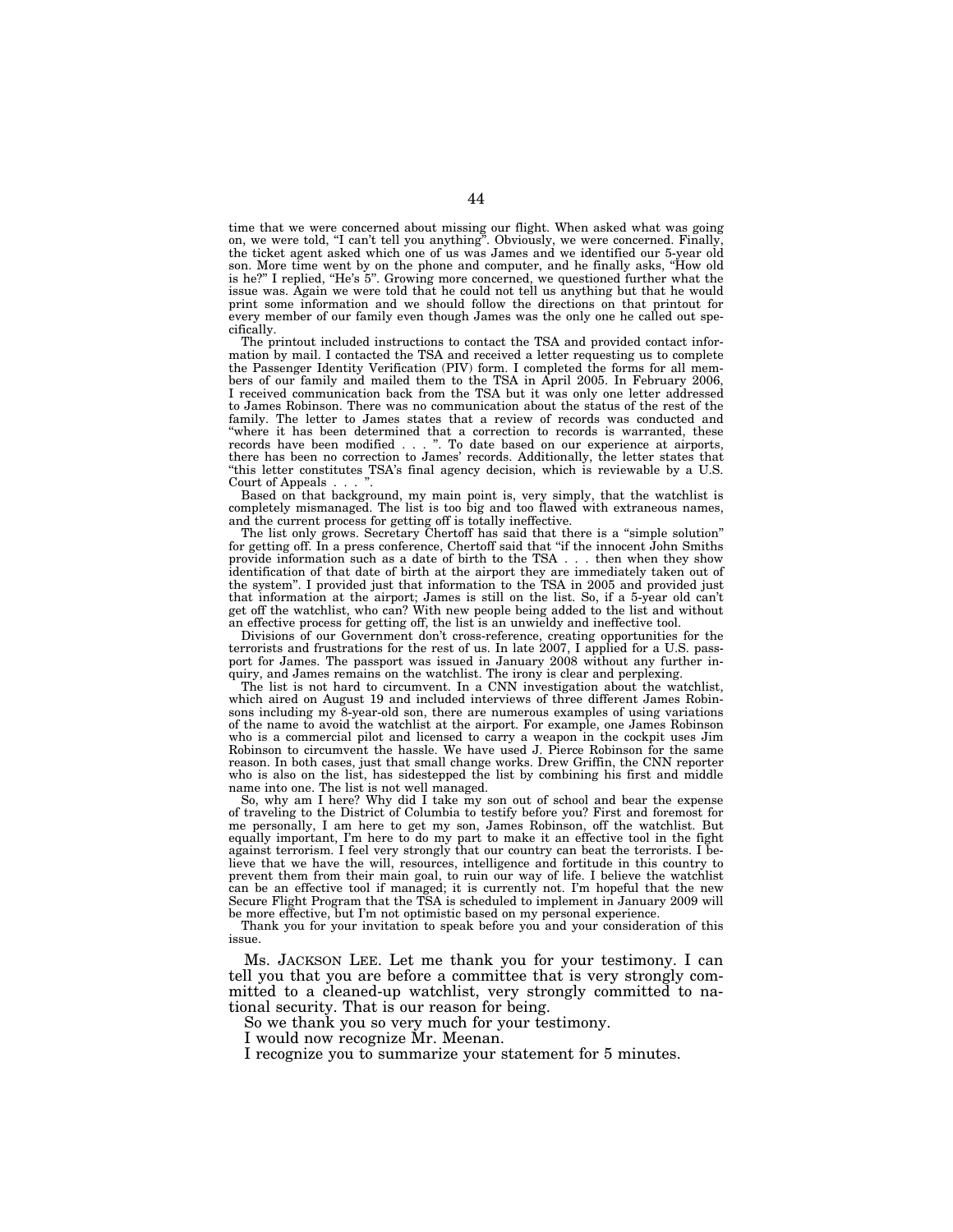### **STATEMENT OF JOHN M. MEENAN, EXECUTIVE VICE PRESI-DENT AND CHIEF OPERATING OFFICER, AIR TRANSPORT AS-SOCIATION**

Mr. MEENAN. Madam Chairwoman, thank you very much.

Members, I appreciate the opportunity to appear here today.

At the outset I would like to say that we certainly regret hearing this story, and I know that our managing director of security has offered to work with the Robinsons to try to sort this out.

I thought it would be useful to give the committee a chronology of what we are dealing with here.

In October 2001, FAA, and subsequently succeeded by TSA, created the first watchlist with just a handful of names that were given to the airlines, and we were told not to let them board flights. Later in 2001 that morphed into the Selectee List, which were people to be handled in a particular process, and a No-Fly List.

At the time the carriers asked for a script as to what they should tell these passengers when they arrived, and they were respectfully—that request was respectfully declined by FAA and TSA. We received no script.

We also asked how the process should work. They said, ''Use your best judgment as to how you design it.''

The list began to grow through 2002 and 2003. The carriers found themselves devoting more and more resources to handling these lists largely in a manual process, so they began investing in significant changes to their information systems to try to automate this.

Again, that was done based on their own judgment as to how that should proceed, using very different information systems across the industry. There were no standards provided. So we ended up with a variable system that quite honestly in hindsight is where the problems really started cropping up.

Let me be frank with you. The industry economics have not contributed to this situation. The fact is that the airlines were among the first users of information systems, but to an extent we are still using some of those first systems.

So they are cumbersome. They involve writing of code that really isn't done anymore. It is very difficult to find the people to do this. It is expensive.

As we have gone through the process for the last 7 years, we get constant requests and requirements from the Government that require modification of these systems. All of those go into a queue to be taken care of, and honestly, it has not been a very neat process.

It isn't working as smoothly as we would like, and obviously, if the economics of the industry were different, we think that situation would be handled differently.

Throughout 2002 and 2003, TSA promised that CAPS II was going to come on-line, and it was going to take care of this problem. 2003 moved into 2004. CAPS II remained a promise.

The carriers began receiving frequent modifications of the format. The lists that they received from TSA—the formats changed, which required constant renovation of the information systems, adding further confusion and, honestly, I think probably producing some of the problems we are continuing to see today.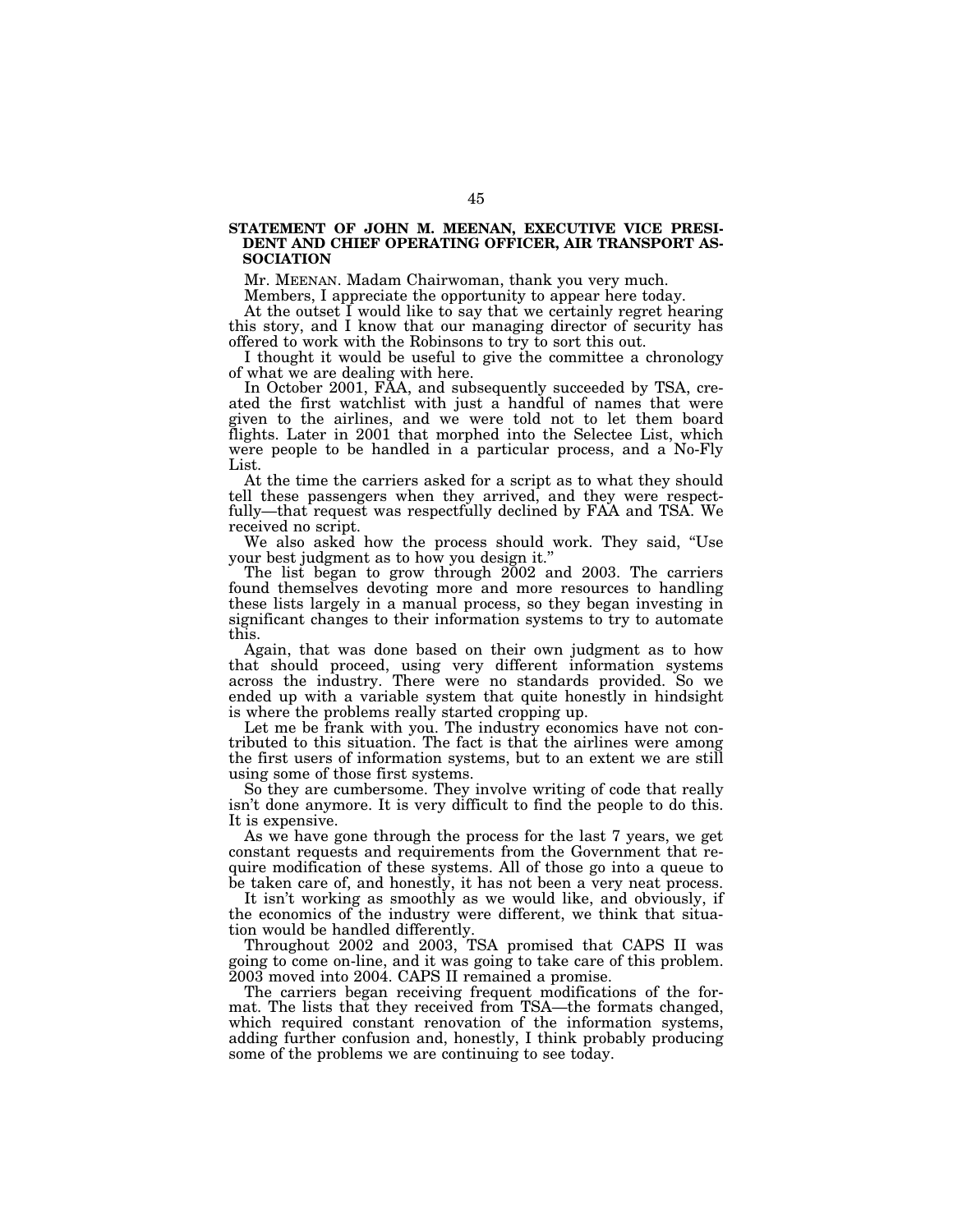You know before CAPS II sort of stopped in its tracks, morphed into Secure Flight, that was to be the successor system. Again, investments continued to be made, but we were awaiting this promise of a Secure Flight system that was going to remove this responsibility from the airlines completely and put it in the hands of the Government, where they could have access to all of the information they need to resolve these issues that they can't share with us today.

So as that process has gone forward, we have done everything we can to try to advance it. We are pleased to hear from the Government witnesses today that the plans are in place to hopefully get that up and running early next year.

We are doing everything we can to try to expedite that process. Obviously, we are looking to this committee for its support. We hope that by this time next year that all of these issues can be looked at through the rear view mirror, rather than coming at us.

With that, we would be happy to respond to your questions in due course.

[The statement of Mr. Meenan follows:]

#### PREPARED STATEMENT OF JOHN M. MEENAN

#### SEPTEMBER 9, 2008

Thank you, Madame Chairwoman. The Air Transport Association and its member airlines welcome the opportunity to appear before you today to discuss the critical issues associated with aviation security ''watchlists.''

In order to provide the committee with a complete picture, it may be helpful to begin with a chronology of the lists during the past 7 years.

- $\bullet$  In October 2001, prior to the creation of the Transportation Security Administration (TSA), the Federal Aviation Administration (FAA) issued the first ''watchlist'' (containing a handful of names) of individuals identified by the FBI. These individuals were not to be allowed to board flights.
- Late in 2001, the list was divided by Security Directive into separate ''No-Fly'' and ''Selectee'' components. As the name implies, No-Fly listees were not to be permitted to board while selectees were to be subject to additional screening. Carrier requests for scripts as to what these individuals should be told were declined, first by the FAA and later by TSA.
- As the lists began to grow in 2002 and 2003, carriers were devoting more and more manpower to this effort. Consequently, many carriers began investing significant resources in information system modifications to automate this process. Two relevant asides are worth mention:
	- The carriers were required to use their best judgment in designing those sys-tems, incorporating name variability programs to be certain they found similar names—but without Government guidance or standards. Looking back, problems really began to compound themselves at this point when, absent Government engagement, carriers began to develop highly variable systems, capabilities and procedures.
	- Point two, let me be frank: Due to the economics of the airline industry, the legacy information systems we are working with, while reliable, are cumbersome and expensive to modify. They are generally old technology, which adds complexity to the situation. While many carriers would, no doubt, welcome new systems, economic realities control new investment decisions.
- In 2003, many carriers went to work to develop ''preclearance systems''—essen-tially reviewing each day's anticipated passenger lists against the Government's lists, and pre-resolving any matches to the greatest extent possible. One carrier had approximately 35 full-time employees engaged in this process. Again, as more and more names were added, more efforts were made to automate this process. As a result, carriers incorporated their frequent flyer lists (which provided more detailed identification information) and therefore helped resolve uncertainties. These lists, of course, are highly proprietary and, as a result, being a frequent flyer on one carrier does not help clear a passenger traveling on another airline.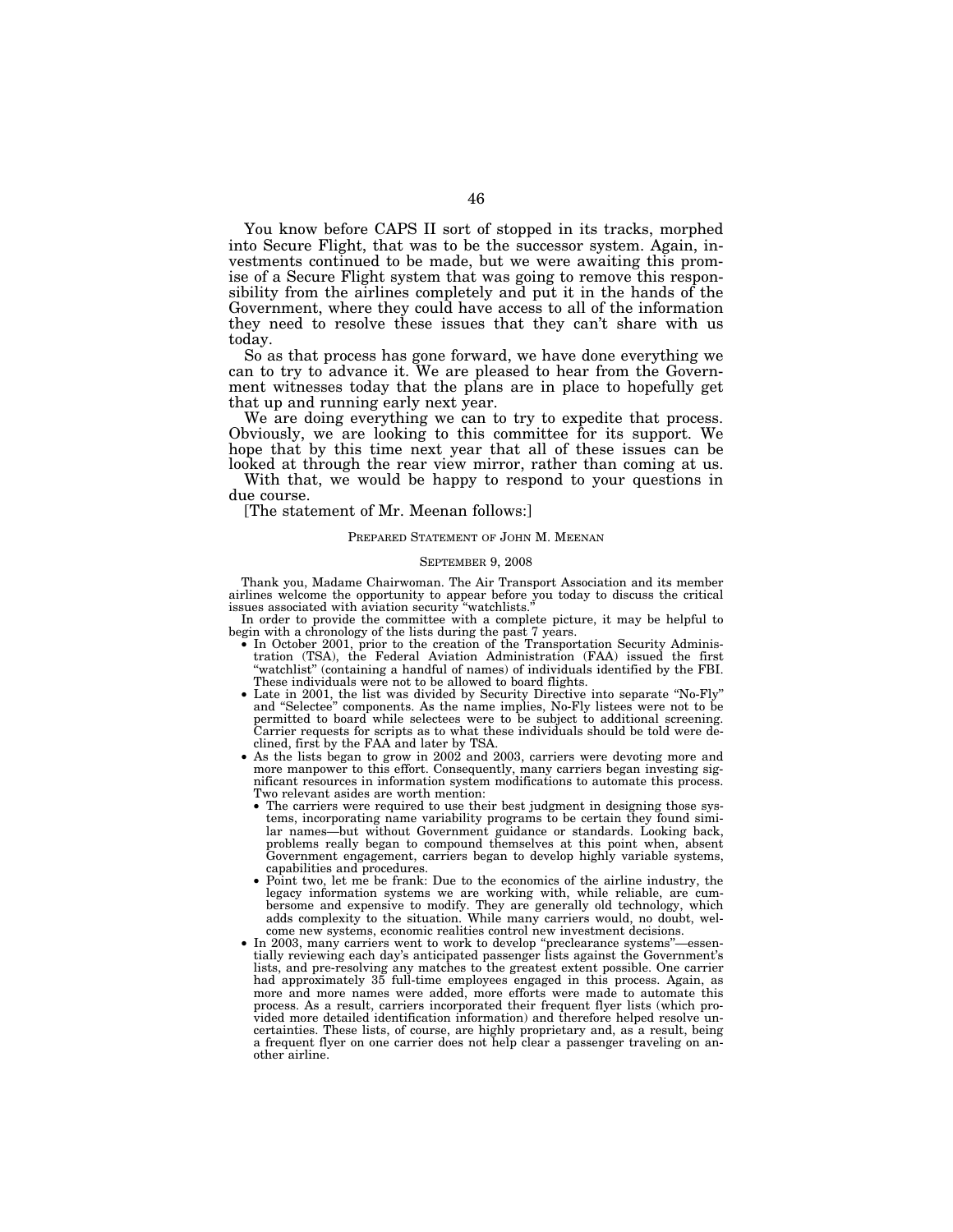- Throughout 2002 and 2003, TSA indicated that its Computer Assisted Pas-senger Pre-Screening program (CAPPS II) was moving forward and would soon replace the carrier programs with a TSA risk-assessment and passenger-au-
- thentication program. As 2003 moved on to 2004, CAPPS II remained a promise. At the same time, TSA began modifying procedures and list formats, usually without industry consultation, resulting in frequent and redundant reprogramming in order to enable the loading of the modified lists.<br>By 2004, CAPPS II had morphed into the newly promised Secure Flight—and
- TSA's renewed commitment to take over the watchlist matching function. The carriers have made every effort to support this initiative, noting only their concern that Secure Flight be thoroughly vetted and tested to avoid further com-
- plications. Throughout this period, the lists had continued to grow—the No-Fly and Se-lectee lists alone exceeded 145,000 names. Added to that, we now have a socalled ''cleared list,'' which TSA developed to respond to passengers who had been inconvenienced. Unfortunately again, with wide variations among carrier's processing capabilities, passenger delays were inevitable. Given of the absence of TSA/industry consultation, the investments to develop robust carrier preclearance systems, the cleared list are next to useless. • Over the past 7 years we have worked with no fewer than five—TSA CAPPS
- II/Secure Flight program directors. Carriers have, as for 2007 (the last time we updated the data) spent some \$44 million maintaining, developing and operating screening systems. (We acknowledge this figure is imprecise, since these expenses are not tracked more closely.) We have participated in numerous teleconferences and provided personnel for literally dozens of meeting with the

TSA, particularly seeking to advance first, CAPPS II, and then Secure Flight. I am pleased to report that in recent months, TSA and airlines have been working closely to further reduce the number of passengers misidentified through the Watch List process. We know this is a difficult assignment for the TSA and for the airlines—and we are committed to ensuring that it is effective. The Department of Homeland Security (DHS) and TSA have now provided more detailed guidance as to functional system requirements; carriers have been authorized to incorporate date of birth information into their records to help address misidentifications; carriers have also redoubled their efforts to encourage customers to join their frequent flyer programs—which, for the most part, provides the optimal use of existing technology<br>to avoid misidentification; TSA has provided a script for carrier use to advise pas-<br>sengers why they may not be able to check in on-line o these initiatives should help to further reduce passenger inconvenience.

We know too that TSA plans to begin to roll out Secure Flight, which may ultimately resolve the problem of watchlist misidentification by early 2009. We are fully supportive of this effort—subject only to the caveat that it be fully vetted prior to implementation to assure that passenger pre-screening is truly improved. We urge this committee's full and active engagement in the development and deployment of Secure Flight and thank you for the opportunity to appear today.

Ms. JACKSON LEE. Mr. Meenan, I thank you for your testimony. I would now like to yield 5 minutes to Ms. Coney-

#### **STATEMENT OF LILLIE CONEY, ASSOCIATE DIRECTOR, ELECTRONIC PRIVACY INFORMATION CENTER**

Ms. CONEY. Thank you, Congresswoman.

Ms. JACKSON LEE [continuing]. To summarize her statement.

Ms. CONEY. Congresswoman Jackson Lee, Ranking Member Daniel Lungren, Congresswoman Norton and Congresswoman Clarke, thank you for the opportunity to appear before you today.

EPIC is a nonpartisan public interest research organization established in 1994 to focus public attention on emerging civil liberties issues. We are very pleased that the committee is holding this hearing on ensuring America's security, cleaning up the Nation's watchlist.

There are three primary problems with the security watchlist. First, the databases in the system are not subject to the full safeguards of the Privacy Act of 1974. The Transportation Security Ad-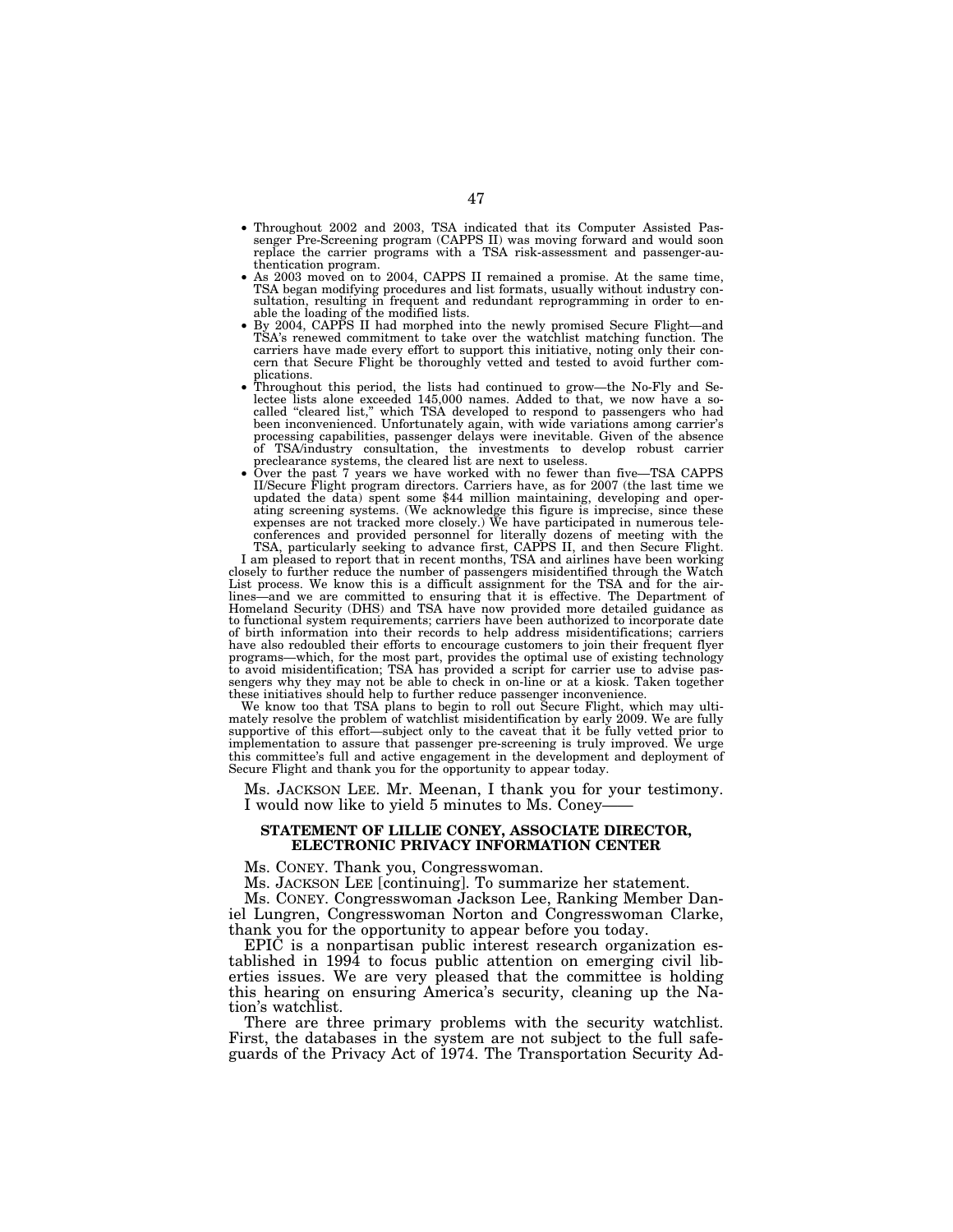ministration has sought wide-ranging exemptions from the record system, and private companies engaged by the agency are not subject to the Privacy Act.

As a result, legal safeguards that help ensure accuracy and accountability and other Federal databases are absent from the watchlist system.

Second, the security watchlist on which the system is based are riddled with inaccurate and obsolete data. In September 2005 documents obtained by EPIC under the Freedom of Information Act revealed travelers' struggles with watchlist errors.

The situation has not changed materially, and recently continues to reveal more incidents of false positives and harrowing experiences of legitimate travelers.

Third, the existence of the Registered Traveler Program may become a textbook example of security failure.

The Privacy Act requires that data collected should be limited to only what is relevant and necessary. However, the TRIP program does not perform a critical process to determine if the collection of information is necessary.

Second, the data collected should be specific to the kind of problem the traveler may have experienced.

Third, the information collected must only be used to resolve the problem. TRIP does not distinguish between frequent air travelers and infrequent air travelers. All air traveler travel experiences are not equal.

Some, like Members of Congress, may travel on average 30 or 40 weeks out of the year. Very infrequent air travelers may travel once over several years.

One of the principal protections offered by the Privacy Act and Fair Information Practices is transparency. Transparency is a key component of a functioning, healthy democracy.

Efforts to provide due process by DHS must remove ambiguity that may currently exist in the minds of agency administrators regarding their obligation to make public information related to watchlists and prohibitions on travel.

The FBI Terrorist Screening Center manages watchlists used by DHS to screen air travelers. The inspector general of the U.S. Department of Justice found that the Terrorist Screening Center is relying on two interconnected versions of the watchlist database.

The inspector general found that the methodology adopted by the FBI to nominate new names as flawed. The inspector general concluded that this procedure resulted in the TSC being unable to ensure that consistent, accurate and complete terrorist information is disseminated to frontline screening agents in a timely manner.

Further, there must also be a clear statutory definition of the words "terrorism" and "terrorists," as well as the phrase "terrorist organization.'' Without clear definitions, these designations could be misused, such as in the past, when the word ''subversive'' was used to justify actions taken against some civil rights activists, civil liberties groups and others who engaged in lawful pursuit.

In order to ensure American air travel security, the watchlist must not only be cleaned up of errors. The Government must also ensure that an inaccurate data is not entered into the database in the first place.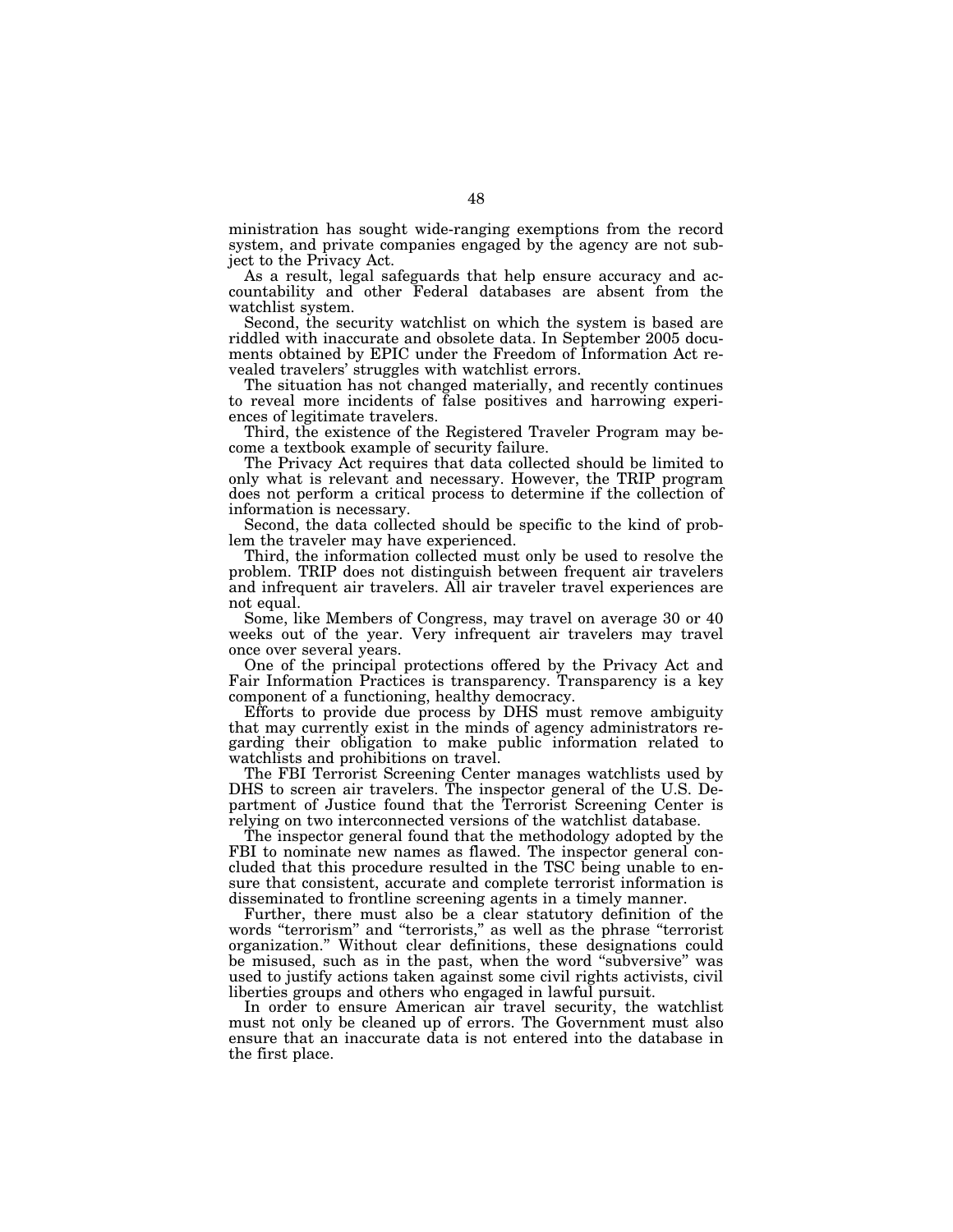Further, it must be transparent to the general public by providing information on the existence of watchlists, disclosing the penalties for being listed, publicizing the redress procedure, ensuring effective due process rights for travelers, and cleaning up the appeals process for agency decisions.

Finally, each traveler denied the right to travel should have access to the courts. It is our hope that the work set forth by this committee will lead to a more just, fair, privacy-centric and transparent watchlist program.

Thank you.

[The statement of Ms. Coney follows:]

#### PREPARED STATEMENT OF LILLIE CONEY

#### SEPTEMBER 9, 2008

Chairwoman Sheila Jackson Lee and Ranking Member Daniel E. Lungren, thank you for the opportunity to appear before you today. My name is Lillie Coney and I am Associate Director of the Electronic Privacy Information Center in Washington, DC. EPIC is a non-partisan public interest research organization established in 1994 to focus public attention on emerging civil liberties issues. We are very pleased that the committee is holding this hearing on "Ensuring America's Security: Clean-<br>ing Up the Nation's Watchlists." The watchlist program is dysfunctional because it is a black box system. Information goes into the process, but not very much escapes, including when errors are made. Poor list creation and management not only cost taxpayers money, they may also deny individuals a fundamental constitutional right to travel.1 I ask that my complete statement and our summary of the on-going problems with watchlist errors be entered into the hearing record.

In my statement today, I wish to call your attention to three primary problems with the security watchlists. First, the databases in the system are not subject to the full safeguards of the Privacy Act of  $1974$ ,<sup>2</sup> as the Transportation Security Administration (TSA) has sought wide-ranging exemptions for the record system and private companies engaged by the agency are not subject to the Privacy Act.3 As a result, legal safeguards that help ensure accuracy and accountability in other databases are absent from the watchlist system.

The second flaw of the program aggravates the issue further—the security watchlists on which the system is based are riddled with inaccurate and obsolete data.4 In September 2005, documents obtained by EPIC under the Freedom of Information Act revealed travelers' struggles with watchlist errors.5 The situation has not changed materially and recent news continues to reveal more incidents of false

positives and harrowing experiences of legitimate travelers.<sup>6</sup><br>Third, the existence of the Registered Traveler program may become a textbook<br>example of "Security Theater."<sup>7</sup> Further, the approach is triggering typical ha sector companies will be used for purposes other than originally intended—aviation security. The TSA has outsourced the vetting of bona fide air-travelers to Verified Identity Pass, Inc. (Verified ID), a privately held company running The Clear® Registered Traveler program (Clear).

For a year, San Francisco air travelers have been offered the option of enrollment in the Clear Registered Traveler Program at a cost of \$128. Those who registered were given a biometric ID card that could be used to bypass regular security lines.

<sup>&</sup>lt;sup>1</sup>Saenz v. *Roe*, 526 U.S. 489 (1999).<br><sup>2</sup> 28 CFR § 16.96(r)(1).<br><sup>3</sup> Privacy Act Amendments 2005, EPIC, available at *http://epic.org/privacy/laws/*<br>*privacy \_act.html*. *privacy*l*act.html*. 4Watchlist FOIA Documents, available at *http://epic.org/privacy/airtravel/foia/* 

watchlist foia analysis.html/.<br><sup>5</sup> EPIC FOIA Notes No. 8, available at *http://epic.org/foia\_notes/note8.html/.*<br><sup>6</sup> Drew Griffin and Kathleen Johnston, "Airline captain, lawyer, child on terror 'watchlist'",

CNN, Aug. 19, 2008 available at *http://www.cnn.com/2008/US/08/19/tsa.watch.list/*. See also ''Formal calls for probe into reporter's name on no-fly list'', CNN, July 17, 2008 available at *http://www.cnn.com/2008/US/07/17/watchlist.chertoff/index.html*. 7 Bruce Schneier, ''The Feeling and Reality of Security'', Apr. 8, 2008 at *http://* 

www.schneier.com/blog/archives/2008/04/the\_feeling\_and\_1.html (describing security coun-<br>termeasures intended to provide the feeling of improved security while doing little or nothing<br>to actually improve security).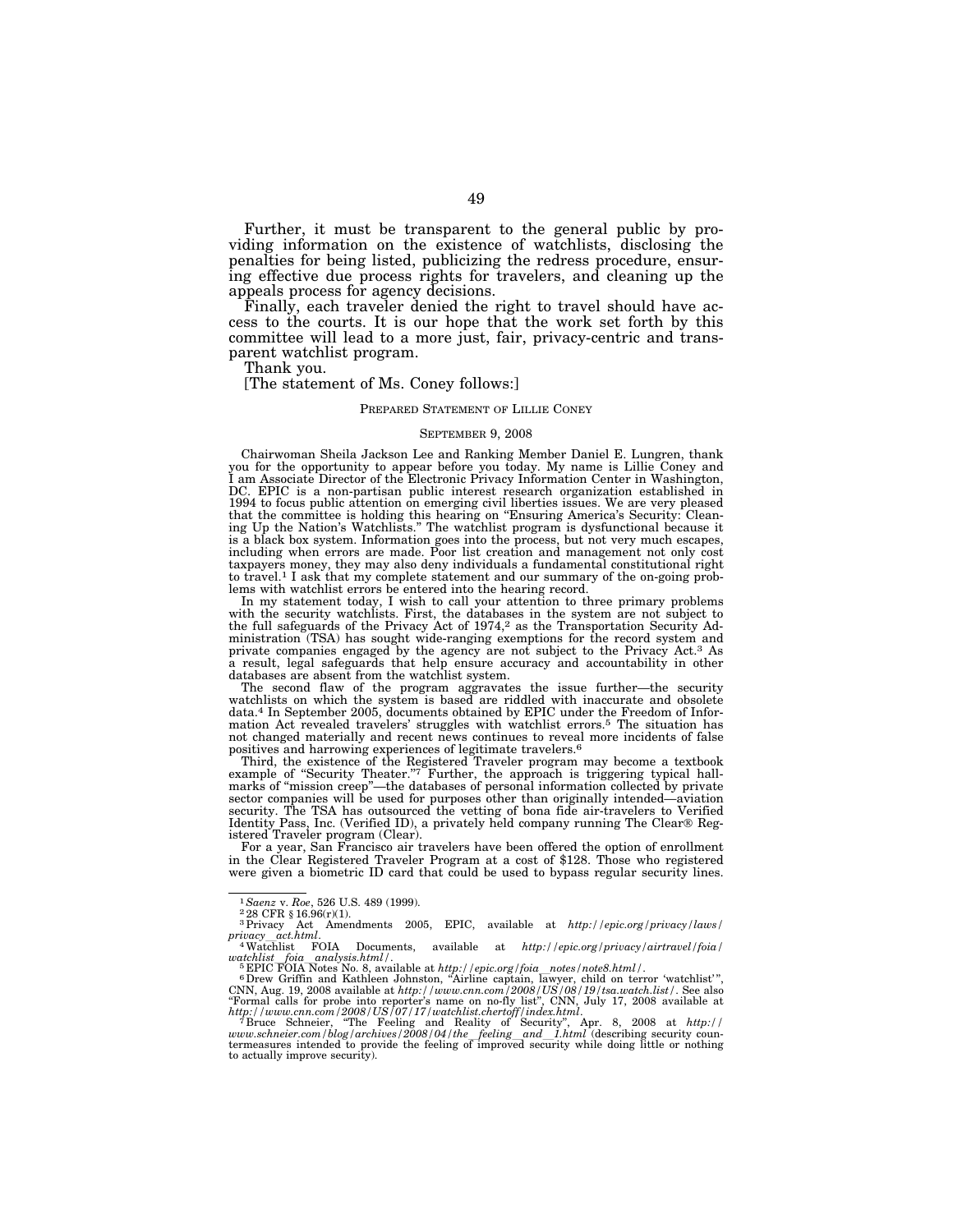In August of this year, Verified ID reported the theft of a laptop containing registration information from its San Francisco office. The agency is now prohibiting Verified ID from registering new customers into the Registered Traveler program. Registered traveler schemes are all vulnerable to several serious flaws, including the example presented in this news item. Travelers who registered for the program may find themselves waiting in lines once again. Later, it was reported that the laptop was returned to the office it was stolen from.<sup>8</sup>

In order to ensure America's air travel security, the watchlist must not only be cleaned up of errors, the Government must also ensure that inaccurate data is not entered into the database in the first place. Further, it must be transparent to the general public by: providing information on the existence of the watchlists; disclosing the penalties for being listed; publicizing the redress procedures; ensuring effective due process rights for travelers, and cleaning up the appeals process for agency decisions. Finally, each traveler denied the right to travel should have access to the courts.

#### THE PRIVACY ACT 1974

The protection of privacy is hardly a new problem. An 1890 journal article written by American lawyers Samuel Warren and Louis Brandies entitled the ''Right to Privacy,'' captured the attention of law scholars, legislators, and the public. This law journal article has been cited and debated for over a century, and has guided the establishment of laws and international norms that restrain the power of technology and human curiosity to encroach on an individual's "right to be let alone."

In 1948, the right of privacy found a place in international law through its adoption into the Universal Declaration of Human Rights.10 Article 12 states:

No one shall be subjected to arbitrary interference with his privacy, family, home or correspondence, nor to attacks upon his honour and reputation. Everyone has the right to the protection of the law against such interference or attacks.

The ''Digital Information Age,'' ushered in a much-needed expansion of the fundamental human right of privacy. During the 1960s and 1970s, interest in the protection of privacy rights increased with the arrival of the information technology revolution. Congress in its wisdom acted not in the wake of disaster, but prospectively to address the real threats posed by powerful computer systems. The Federal Privacy Act established the right of citizens to be free from Government abuse and misuse of personal information, and the right to be informed of the actions taken by the Federal Government on their behalf.

The Privacy Act of 1974 was passed in response to concerns about how the creation and use of computerized databases might impact individuals' privacy rights. However, its scope was limited to Federal Government agencies. It safeguards privacy of Federal Government-held records through the creation of four procedural and substantive rights in personal data. First, the Privacy Act requires Government agencies to show an individual any records kept on him or her. Second, it requires agencies to follow certain principles, called "fair information practices," when gath-<br>ering and handling personal data.<sup>11</sup> Third, it places restrictions on how agencies can share an individual's data with other people and agencies. Fourth and finally, it allows individuals to sue the Government for violating the provisions of the Act.

There are, however, several exceptions to the Privacy Act. For example, Government agencies that are engaged in law enforcement can excuse themselves from the Act's rules. Agencies have also circumvented information sharing rules by exploiting a ''routine use'' exemption. In addition, the Act applies only to certain Federal Government agencies (except for Section 7's limits on the Social Security Number (SSN) that applies to Federal, State, and local governments). Aside from Section 7, the Privacy Act does not cover State and local governments, though individual States may have their own laws regarding record keeping on individuals.

In August 2007, The Department of Homeland Security published in the Federal Register its ''Privacy Act of 1974; Implementation of Exemptions; Security Flight Records''.12 The Federal Register notice states that the agency is claiming the ex-

<sup>&</sup>lt;sup>8</sup>"Laptop with traveler info likely stolen, returned," Marcus Wholsen, Business Week, August 2008, available at *http://www.businessweek.com/ap/financialnews/D92GO1A00.htm*. 9Samuel Warren & Louis Brandies, The Right to Privacy, 4 Harvard Law Review 193 (1890).

<sup>10</sup> Universal Declaration of Human Rights, adopted and proclaimed by General Assembly reso-

lution 217 A(III) on December 10, 1948, available at  $http://www.un.org/Override/rights.html.$ <sup>11</sup>Fair Information Practices, EPIC,  $http://epic.org/private/cosumer/code\_fair-info.html.$ <sup>12</sup>Federal Register, Department of Homeland Security, TSA 49 CFR Part 1507, Privacy Act of 1974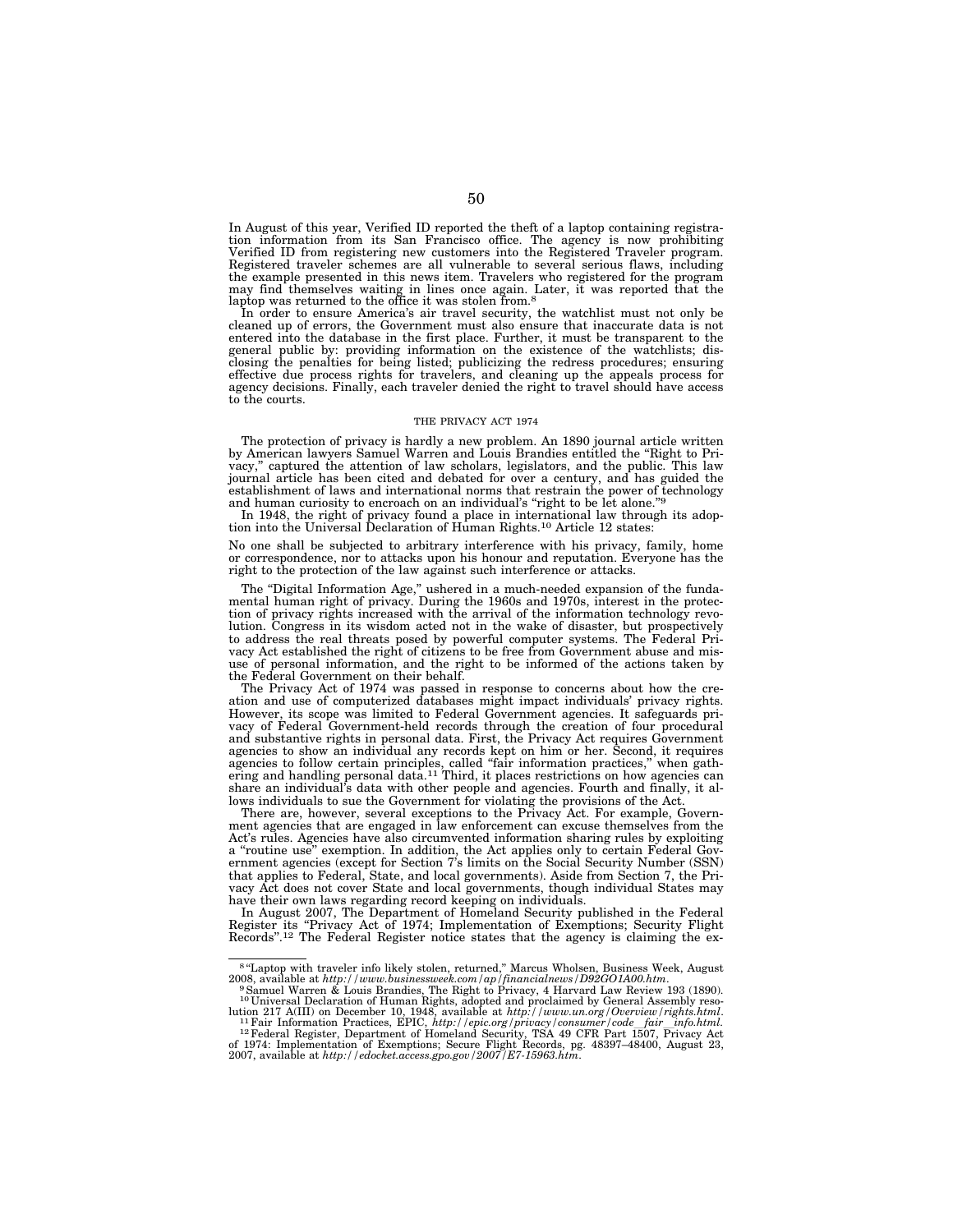emption agency conduct under the Privacy Act, which include the statue's core pri-vacy protections. DHS is exempting itself from Privacy Act requirements that its records on individuals are accurate; that the data collect is limited to only information that is relevant, and that U.S. citizens be afforded due process rights to appeal agency decisions.

The agency message on privacy for those visiting the TRIP web site is published on a page titled "DHS TRIP and Your Privacy." The information provided does not disclose that the agency is claiming a wide range of exemptions from the Privacy Act. It states:<sup>13</sup>

The Department of Homeland Security safeguards the privacy of any personal infor-mation that you provide in your inquiry to DHS TRIP. This information will be protected and will only be shared in accordance with the provisions of the Privacy Act of 1974 (5 U.S.C. § 552a) and as provided in the Privacy Impact Assessment published for DHS TRIP.

There is a fundamental failure to adhere to the Privacy Act in the current system used by the DHS's online Traveler Redress Inquiry Program (TRIP). TRIP is a onestop voluntary program to provide a means for individuals to request redress who believe they have been: (1) Denied or delayed boarding transportation due to DHS screening programs; (2) denied or delayed entry into or departure from the United States at a port of entry; or, (3) identified for additional (secondary) screening at our Nation's transportation facilities, including airports and seaports.<sup>1</sup>

First, the Privacy Act requires that data collection be limited to only what is "rel-<br>evant and necessary." However, the TRIP program does not perform a critical proc-<br>ess to determine if the collection of information is lected should be specific to the kind of problem the traveler may have experienced. Third, the information collected must only be used to resolve the problem. Once the travel issue is identified, and if necessary investigated data not needed should be discarded from the system. TRIP does not distinguish between frequent travelers and infrequent travelers. All air travel experiences are not equal—some like Members of Congress may travel on average 30–40 weeks out of the year. Very infrequent air travelers may travel once over several years.

Prior to collecting personally identifiable information from travelers DHS's TRIP process should first separate the subjective from objective travel experience of the respondent. Second, there are several points in airport traveler processing that passengers may experience problems: the ticket counter or ticket kiosk, the security screening to enter gate areas, and the boarding process to enter a airplane. A series of questions could help navigate inquiries to relevant information such as why re-peated request to re-enter a magnetometer might happen, why fluid containers above a certain size will prompt secondary screening, why laptops left in carry-on luggage will promote a secondary screening process.

There is no link on the DHS homepage to the One-Stop Travelers' Redress web page. Further the on-line process does include an automated routing method to guide the respondent through the process. The program page has three options "Should I Use DHS TRIP," "How to use DHS TRIP" and "After your inquiry."<sup>16</sup> The actual on-line application starts with a series of questions tha of your personal information is inaccurate; You were unfairly detained; You could not print a boarding pass; You were delayed or detained; You were told: your fingerprints were incorrect, your photo did not match, your information was incomplete<br>or inaccurate, you are on a No-Fly list; You want to amend a travel record or En-<br>sure your biometric record created by US–VISIT is removed."

The series of questions conflates the US–VISIT process with the typical U.S. citi-zen's experience with domestic air travel. The United States Visitor and Immigrant Status Indicator Technology (US–VISIT) is an integrated Government-wide program intended to improve the Nation's capability to collect information about foreign nationals who travel to the United States, as well as control the pre-entry, entry, sta-

 $^{13}$ Department of Homeland Security, How to Use DHS TRIP, Section: DHS TRIP and Your Privacy, available at  $http://www.dhs.gov/xtrulse/programs/gc\_1169826536380.shtm.$ <br> $^{14}$ Transportation Security Administration, Department of Homeland Security

Redress Inquiry Program (DHS TRIP), Contact: James Kennedy, January 18, 2007. 15Lillie Coney, This Testimony, Attachment A, House Committee on Homeland Security, Sub-

committee on Transportation, Security, and Infrastructure Protection, September 9, 2008, also see: *http://www.dhs.gov/xtrvlsec/programs/gc*l*1169673653081.shtm*. 16Department of Homeland Security, One-Stop Travelers' Redress, available at *http://* 

*www.dhs.gov/xtrvlsec/programs/gc*l*1169673653081.shtm*. 17Department of Homeland Security, Traveler Inquiry Form, available at *http://* 

*www.dhs.gov/xlibrary/assets/DHSTRIP*l*Traveler*l*Inquiry*l*Form.pdf*.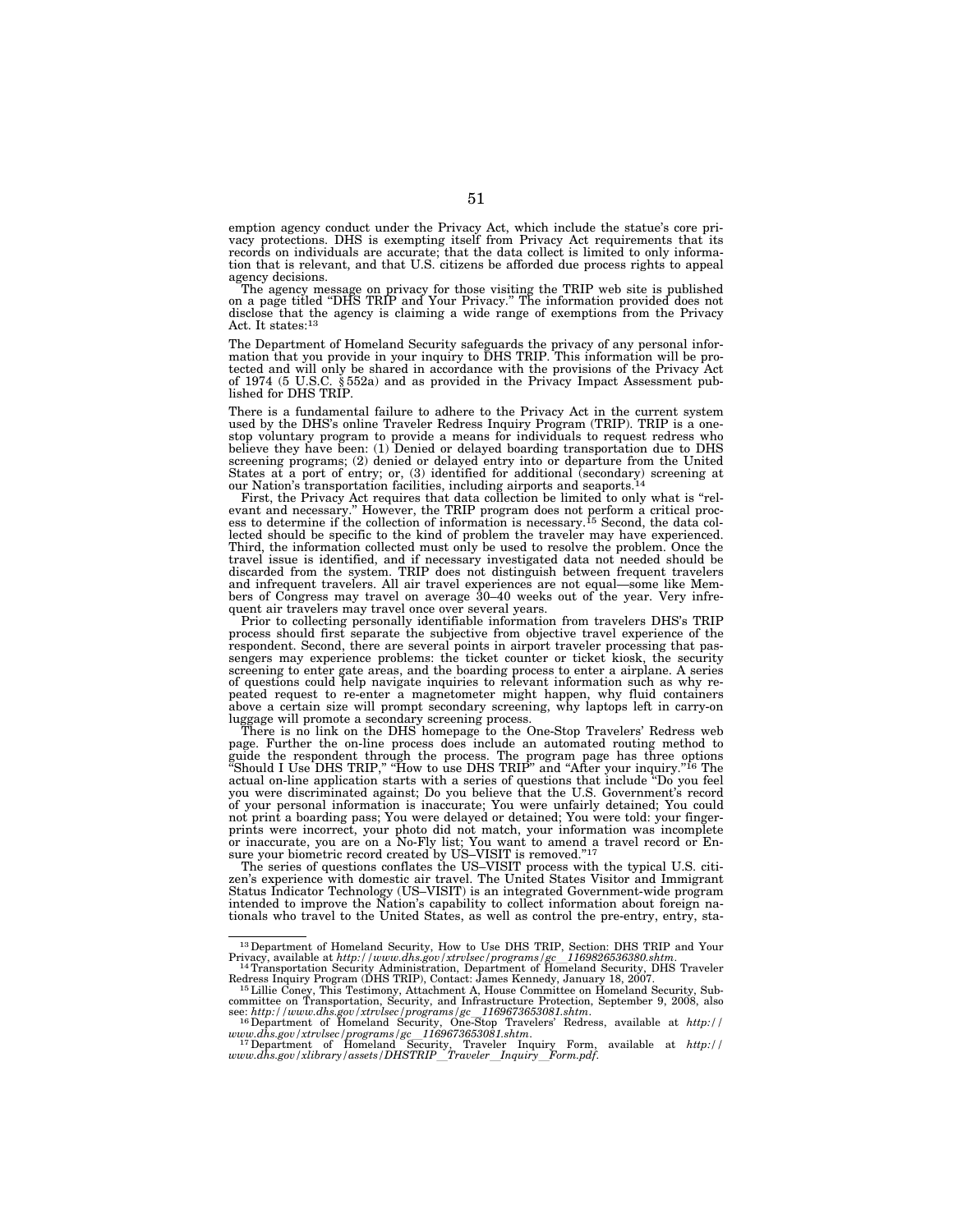tus, and exit of these travelers. The US–VISIT system of data collection does not include U.S. citizens. If DHS has access to biometric data on U.S. citizens, or dossiers then that should be disclosed to Congress and to the traveling public. In any case it is important that to convey incorrect information to travelers by conflating the two programs and to appropriately eliminate respondents from the data collection process based on objective negative travel experiences. [Footnote exhibit]

#### DHS MUST INCREASE WATCHLIST TRANSPARENCY

One of the principle protections offered by the Privacy Act and fair information practices is transparency. Transparency is a key component of a functioning healthy democracy. It can be translated into public policy decisions that allow citizens, policymakers, and the media to assure themselves that a local, State or Federal Government agency is functioning as intended.18

Efforts to provide due process by DHS must remove ambiguity that may currently exist in the minds of agency administrators regarding their obligations to make public information related to watchlists and prohibitions on travel. EPIC filed a court challenge to an attempt by the Transportation Security Administration to withhold a Privacy Impact Assessment from the public, which was in violation of Federal law.<sup>19</sup> EPIC requested the Privacy Impact Assessments from the TSA under the Freedom of Information Act, and received heavily redacted documents from the agency in its reply.<sup>20</sup> EPIC sued the agency for full disclosure of the documents as required by the E-Government Act. The TSA argued that the Federal Privacy Act and the E-Government Act, which requires publication of Privacy Impact Assessments, were segregated.

#### WATCHLIST ERRORS

The watchlists are comprised of entries derived from multiple sources.21 However, as the process of compiling the lists is unknown, methods of quality control at this stage are unclear and unknown. Senators Ted Kennedy and Don Young, for instance, have both been improperly placed on the lists in error. Catherine Stevens, wife of Alaska Sen. Ted Stevens have also faced difficulties.

The Inspector General of the U.S. Dept. of Justice found that the Terrorist Screening Center ("TSC") is relying on two interconnected versions of the watchlist database. As a result, not only were names missing from the frontline personnels' computers, but also the numbers of duplicate records have significantly increased since the last review.<sup>22</sup> Further, the TSC had not taken adequate steps to ensure that the content of the two databases was identical. In brief, the Inspector General found that the methodology adopted by the FBI to nominate new names was flawed.<sup>23</sup> The Inspector General concluded that this procedure resulted in the TSC being "unable to ensure that consistent, accurate, and complete terrorist information is disseminated to frontline screening agents in a timely manner. Moreover, the TSC determined that the Terrorist Screening Database contained over 2,000 watchlist records that did not belong in the database''24 in the first place and included some records that were inappropriately maintained without any watchlist designation.<sup>25</sup> The Inspector General's report details deterioration in the quality of the database arising from and perpetuated by the fact that the database grew from 150,000 in April 2004 to 724,442 in April 2007. With such a high rate of increase, and poor algorithms, the record-by-record review could not be completed within the time frame.26

Even with such official reports, the database continues to be plagued with problems. The United States Government Accountability Office also concluded that ''lacking clearly articulable principles, milestones, and outcome measures, the federal government is not easily able to provide accountability and have a basis for

<sup>&</sup>lt;sup>18</sup> EPIC, Litigation Under the Federal Open Government Laws (FOIA) 2006, web page, available at *http://www.epic.org/bookstore/foia2006/*.<br><sup>19</sup> EPIC v. US Transportation Security Administration, Civil Action No. 03–1846

able at *http://www.epic.org/privacy/airtravel/pia*l*order.pdf*, August 2, 2004. 20 EPIC, Alert e-Newsletter, Volume 11.18, available at *http://legalminds.lp.findlaw.com/* 

*list/epic-news/msg00164.html*, September 24, 2004.<br>
<sup>21</sup> Follow-up Audit of the Terrorist Screening Center" Audit Report 07–41, Sept. 2007, U.S.<br>
<sup>22</sup> Id.<br>
2<sup>2</sup> and *J* Justice, Office of the Inspector General, Audit Div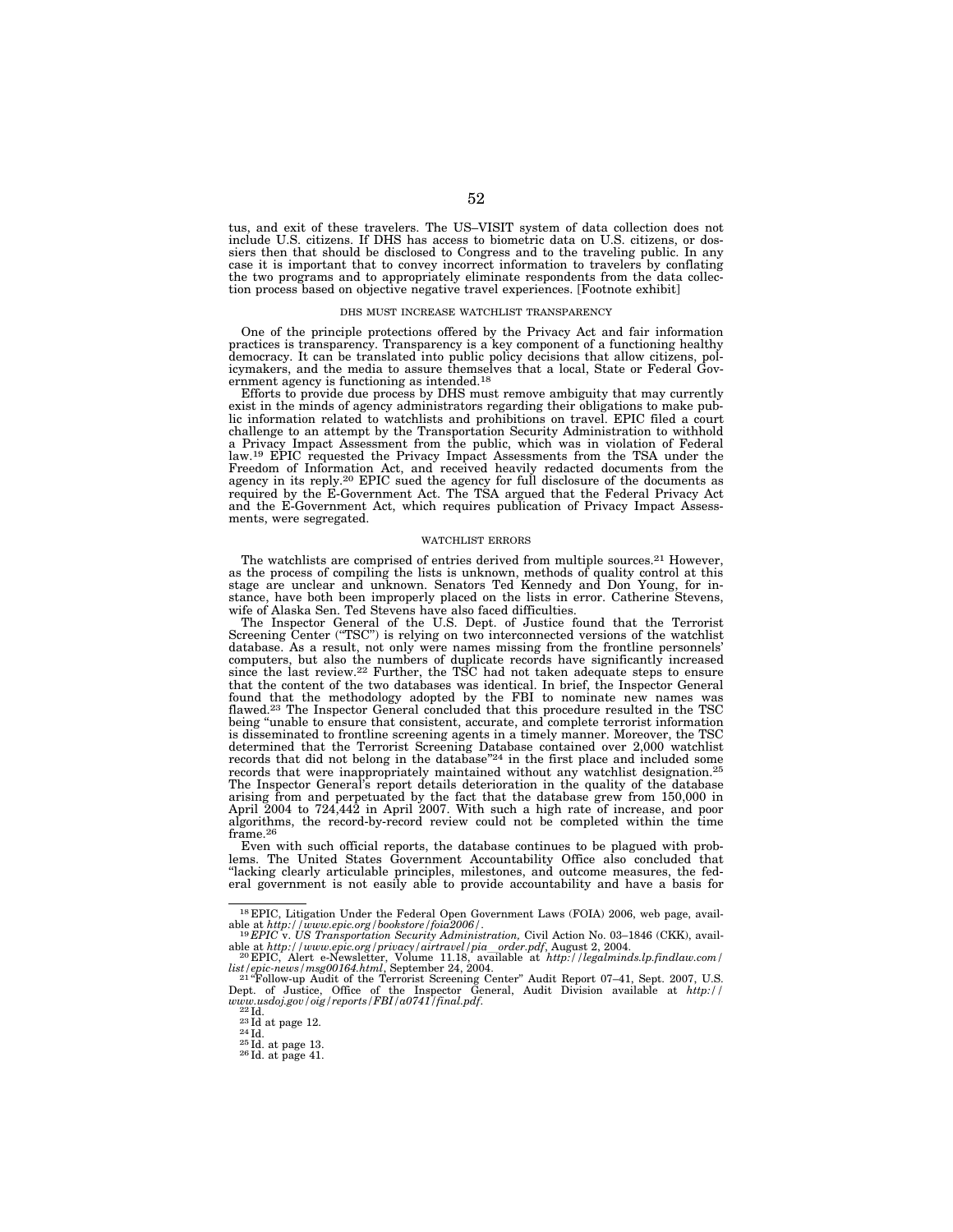monitoring to ensure (1) the intended goals for, and expected results of, terrorist screening are being achieved and (2) use of the list is consistent with privacy and civil liberties."<sup>27</sup> In recent glaring examples, a lawyer, an airline captain and a child were found to be on the terror watchlist.<sup>28</sup> In another case, an investigative reporter for CNN found his name on the TSA watchlist after he completed his investigation of the TSA.29

There must be a clear statutory definition of the words "terrorism," and "ter-<br>rorist," as well as the phrase "terrorist organization."<sup>30</sup> Without clear definitions, these designations could be misused, such as in the past when the word ''subversive'' was used to justify actions taken against some civil rights activists, civil liberty groups and others who were engaged in lawful pursuits. Currently, each agency uses its own definitions for these terms, which means a moving bar exists for inclusion of names on watchlists.

It is therefore respectfully urged that methods of nomination of names into the database be scrutinized, people be given further information about the processes involved instead of filling out lengthy questionnaires providing personal information, and additional steps be taken to ensure the information in the database is accurate, timely and amenable to correction.

#### RECOMMENDATIONS

- DHS should employ the expertise of a human factors expert to revamp the TRIP query process to help eliminate the data collection process to only those affected by watchlist issues.
- The agency should be prohibited from exempting itself from Privacy Act enforcement obligations.
- The process for citizens and non-citizens should be clear and governed by a series of questions. The information presented should make it clear if it is intended for a citizen or non-citizen. The information collected should only apply to that category.
- Respondents should be told their rights and protections afforded to them.
- Over-collection of data should be prohibited.
- Agency personnel, airlines, and contractors should be held accountable by Privacy Act civil and criminal penalties or held to contract obligations with the equivalent effect.

#### **CONCLUSION**

It is necessary to first analyze at what points travelers are stopped by the watchlist. The first point of interaction is at the check-in or obtaining of a boarding pass. If the passenger is on the so-called ''Selectee'' list, she will be subjected to additional screening. However, the collection of a ticket or boarding pass may be disassociated with the actual screening process. The next point where her identification is checked is at the entry to the security screening area. Boarding passes are taken or checked at the gate prior to boarding. When a traveler experiences difficulty in the airport screening, baggage check-in, security screening, or during the flight boarding process, it is important to differentiate between something they are asked to do that is different from other passengers. Further, it is vital that all other possible explanations for the different treatment be eliminated before asking the respondent for personally identifiable information.

It is our hope that the work set forth by this committee will lead to a more just, fair, privacy centric, and transparent watchlist program.

Thank you.

Ms. JACKSON LEE. Let me thank our witnesses for framing this question for the second panel. I will yield myself 5 minutes to begin the questioning.

I want to thank Congresswoman Eleanor Holmes Norton for her contribution to this important discussion.

<sup>&</sup>lt;sup>27</sup> United States Government Accountability Office, "TERRORIST WATCHLIST SCREENING:<br>Opportunities Exist to Enhance Management Oversight, Reduce Vulnerabilities in Agency<br>Screening Processes, and Expand Use of the List", *new.items/d08110.pdf.*<br><sup>28</sup>See supra note 5.<br><sup>29</sup> "Formal calls for probe into reporter's name on no-fly list", CNN, July 17, 2008 available

at *http://www.cnn.com/2008/US/07/17/watchlist.chertoff/index.html*. 30GAO, Terrorist Watchlist Screening, GAO–08110, October 2007.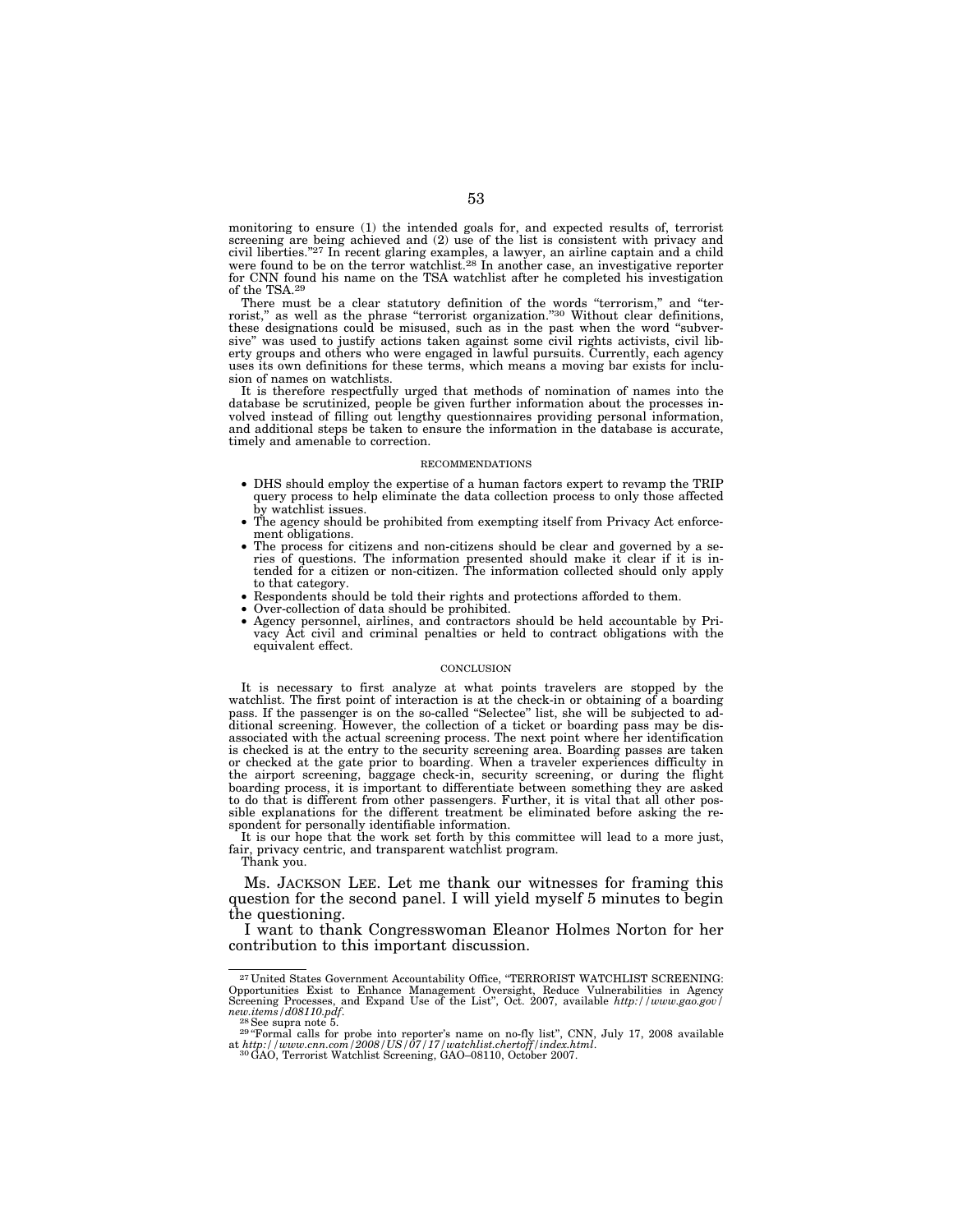It is not difficult to in this instance give the challenges and not providing the solution. I am very glad that Ms. Robinson made it very clear that she has flown across the country, wanting to reaffirm her commitment to the security of this Nation.

I am glad to hear that from just as she said, as we have described her, a public citizen, a citizen of America, and that she agrees with the concept, if you will, of a watchlist that works.

I thank Ms. Clarke for her service.

But at the same time she asks the question: Why we can't get it right? So I am going to allow you, and I would like you to really espouse and feel free to recall some pointed incidences that in your testimony you were not able to detail. Do it in the framework that we have highlighted, that we are talking about misidentity.

So we have a watchlist, and I, certainly in a secured briefing, will ask the hard questions and making sure that is a scrubbed watchlist, meaning that it is accurate from that perspective.

But we have had the media bring to our attention three James Robinsons with impeccable credentials, to our knowledge, from the United States military, Department of Justice, and I can't imagine that that does not fit James Robinson, who is 8 years old.

So what happens is that we have misidentification. I am glad that we have not had someone indicate he is on the watchlist, but you have also had them indicate silence or inability to explain your situation.

Would you share with us, maybe in a little bit more detail, the breadth and depth of embarrassment or confusion or delay that comes about that really needs to push this committee and our good friends in the airline industry to work together to find a solution?

We could be here 5 years from now, speaking about the same issue. Why? Because 9/11 will keep us in this mode. We are in a new sphere, a new era of American history and culture. That is all right. We are Americans. We know how to deal with it.

But the question is, tell us what is really confronting Americans who confront this on a regular basis.

Ms. ROBINSON. Thank you. I would be happy to. So again, our experiences when we go to the airport, you know we are faced with having to go to the ticket counter, stand in the lines. At the ticket counter, we are there for a long period of time. They are searching.

You know we all have to show identification. I don't always have identification for the children. I don't typically travel with their birth certificates. Sometimes the children are questioned about what their name is, who they are, et cetera.

You know that is embarrassing for them, because that is not typical. It is also you know they will ask them how old they are, what their birthrate is, et cetera. It just puts them on the spot in a situation where, when they are so young, they don't need to be put in a spotlight like that.

Then you know this process at the ticker counter can take 30 minutes, 45 minutes, et cetera.

Even if we arrive at the airport early, which we do, because travel with this situation is always uncertain you know. Given the length of security lines, et cetera, and not knowing which airline is going to respond in what way. It is just very stressful to travel.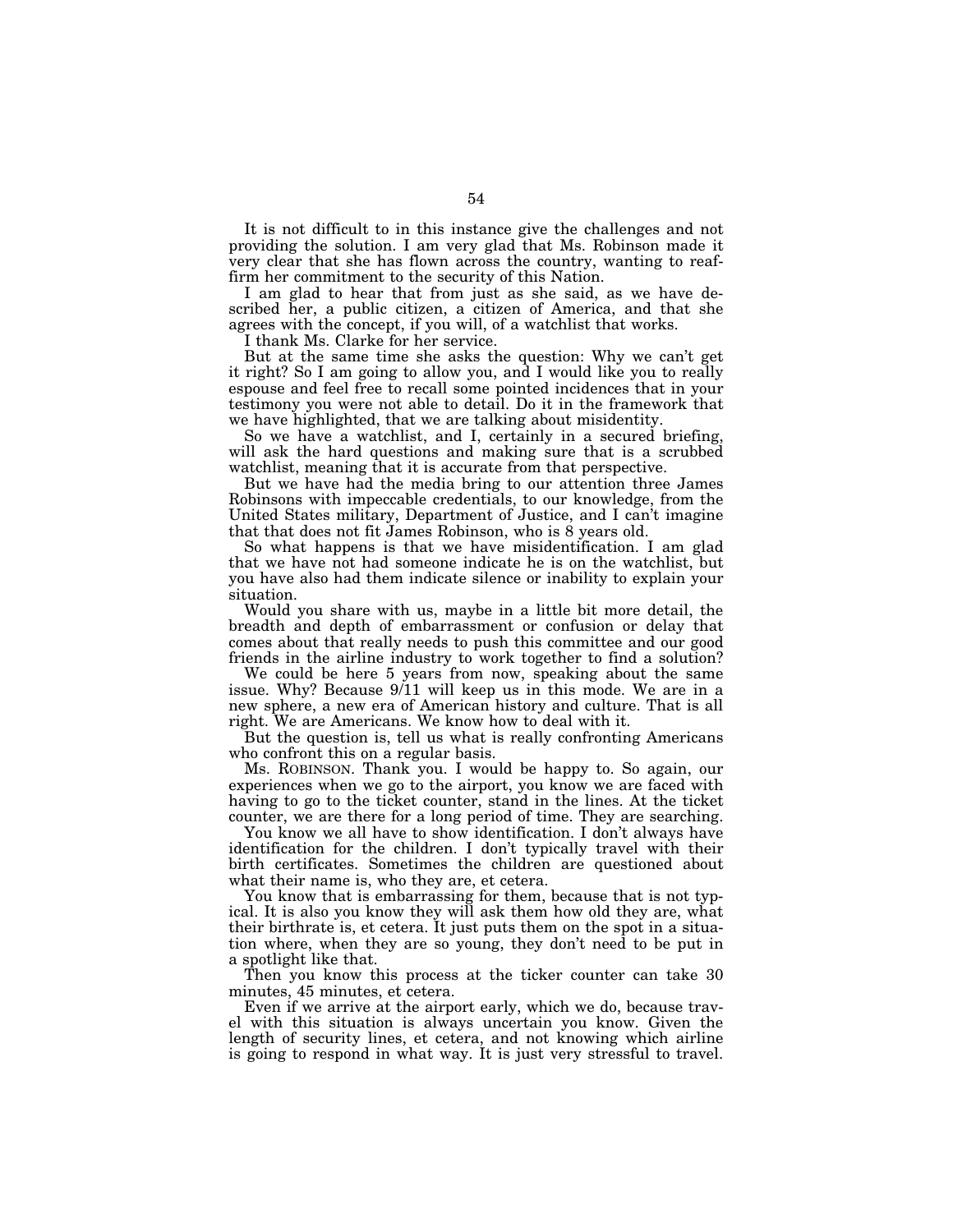It is very stressful, whether we are actually going to make the flight or not.

I just think that these situations are unnecessary. As I have said before, I have used variations of his name in order to try to circumvent it so that it is not so stressful to travel.

We have, you know, hesitated taking trips because of this, which I think is sort of a sad commentary on the security of our Nation that you know, because in that way we are altering our lifestyle, which is exactly what the terrorists want us to do.

So you know it is these sorts of experiences that we encounter when we travel that I think are unnecessary.

Ms. JACKSON LEE. While we are going to other questions, I am going to ask you to consult with James if he can in his own words tell us—does he know why he is here? If he in his own words can share any thoughts—in his own words meaning through you—so that we have a reflection of him, because he has been, as I said, I know this is going to late hours, but we want to make sure that we can hear from him, if you can explain to him, and I know that you can, as we go on to the other witnesses.

So thank you for your testimony.

Mr. Meenan, let me ask you a question. What are some of the impacts of air carriers using different watchlist matching systems to pre-screen passengers?

Mr. MEENAN. It has led to a lot of inconsistency in the system. Just within the last few months, however, a lot of changes have been made. We have now gotten much more detailed guidance from the TSA as to how these systems are to work, how the name matching is to occur. That didn't take place until very recently.

We also now have a script that the Government has provided for us by customer service representatives that I think will give the public a better message and a better understanding of how to resolve these things.

From our perspective the cleared list has not been particularly helpful. It was really developed by the Government without consultation with the industry. While we have tried to—various carriers have tried to use it in different ways. It doesn't fit well with the screening systems that we have in place.

Ms. JACKSON LEE. Mr. Meenan, if I might, it is shocking to me to know that some airlines use it and some airlines don't. That is a very poor response. I don't know if you have made that known to the Government, but certainly the Congress is now aware of this sort of haphazard inconsistency that impacts the traveling public negatively.

Mr. MEENAN. The watchlist is used consistently and with increasing consistency across the industry. As you will recall, I noted at the beginning we were told simply use your best judgment as to how to develop these systems. Each carrier did things differently.

The watchlist, or the cleared list, rather, was just announced last April without any pre-consultation with the industry. Many carriers are using it, but in some cases it doesn't fit well. It is better for the customer to continue to use the screening systems that we have got in place while the carriers try to figure out ways to better use the cleared list.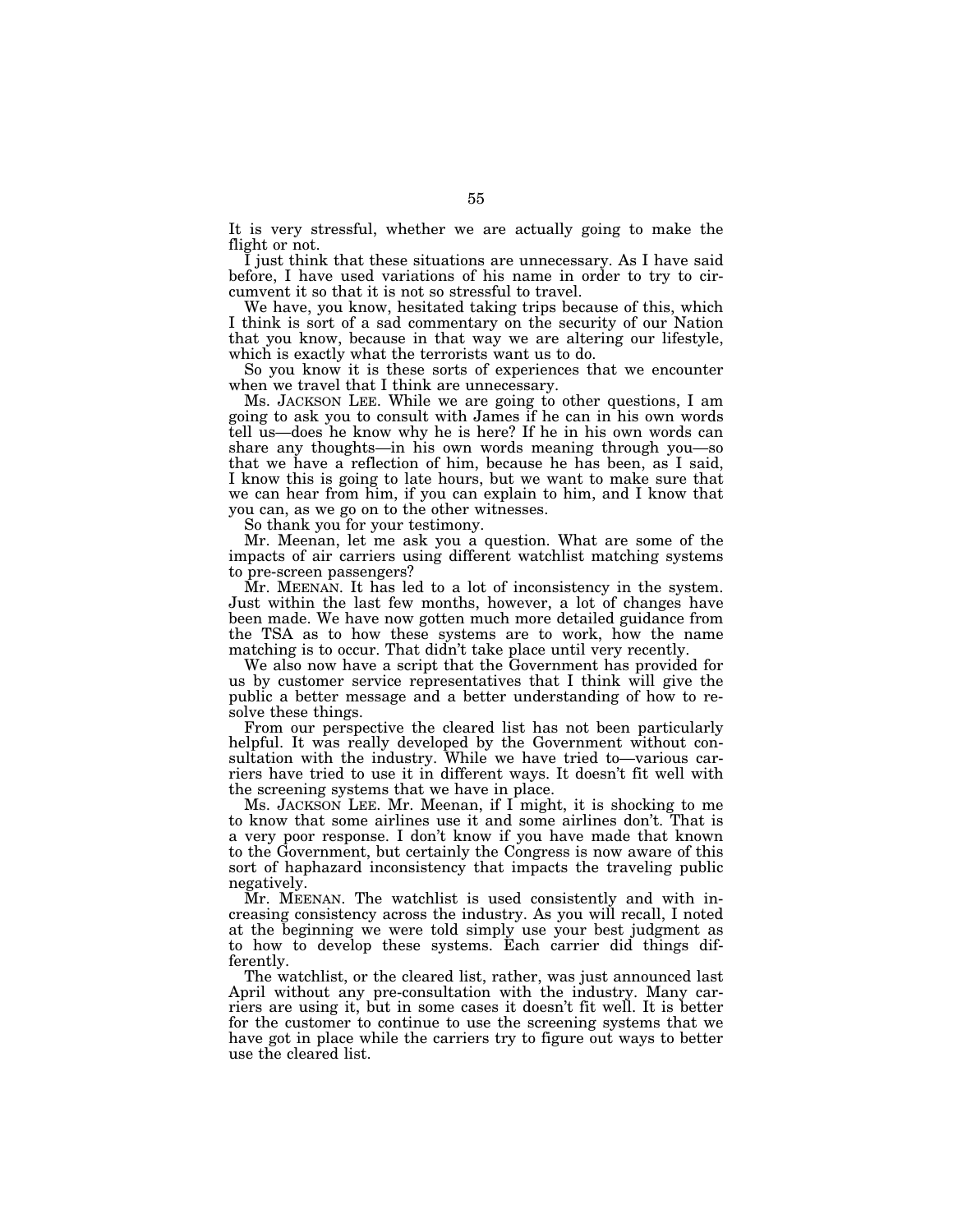The fact is that Secure Flight will resolve all of these issues, once it is up and running. That is where we believe the greatest emphasis needs to be put. We need to get the Secure Flight program.

Remember, for 7 years we have been engaged in efforts with the Government to try to do what they want done to clear these passenger lists effectively. I think we are pretty good at that. Unfortunately, it has inconvenienced a lot of people.

On the plus side, obviously, we are very good at catching the people that we don't want on these airplanes or who are required to receive special clearance.

But the fact is we do want to eliminate this problem as well. The best way that we have identified to accomplish that, and I am not quite sure why it hasn't worked in the case we have heard about today, is for people to enroll in frequent flyer programs, because then the carriers have additional data elements that they collect on their own, which they can use to help clear individuals for whom there are questions as to whether or not—the problem right now is that if you have got a name identified and an age, you need to resolve that in some way. So you may actually have to physically look at this individual and try to determine how old they really are, other characteristics, and so forth.

We don't want to be doing that anymore. Secure Flight will take care of that once and for all. That is where we believe the Government needs to put the strongest emphasis.

Ms. JACKSON LEE. Well, I think we have already conceded the fact that we are all accepting of inconvenience. I think what Ms. Robinson's testimony has indicated is that it is more than inconvenience. It is long stays at the counter, where the person cannot distinguish from the information that the airline has between an 8-year-old and someone who happens to have the same name.

That I think is egregious. That is not precise information that would give them the judgment and the comfort to be able to note that this is the wrong person. I think the very use of an 8-yearold for this hearing is that we wanted to show there are some things that can be done more quickly than what I imagine the Robinsons are facing.

So I ask you what kind of financial commitment under Secure Flight are the airlines collectively prepared to make?

Mr. MEENAN. Well, the airlines have already expended many, many millions of dollars in developing the systems that are in place today. Secure Flight is actually a process through which the Government will take over the screening system completely.

We will be providing them information. There will be costs associated with that. I don't at this point know what those will be, because we haven't seen the rule that Mr. Hawley had mentioned earlier this afternoon.

So we will have to determine what those costs will be as the rule unfolds, and as we determine how we are going to comply with it.

But our commitment is, as it has been since  $9/11$ , we want to do whatever the Government believes is necessary to resolve security concerns in a way that also protects the privacy of our customers.

We have been trying to do that since day one. We will continue to do that, and we look forward to your leadership to get Secure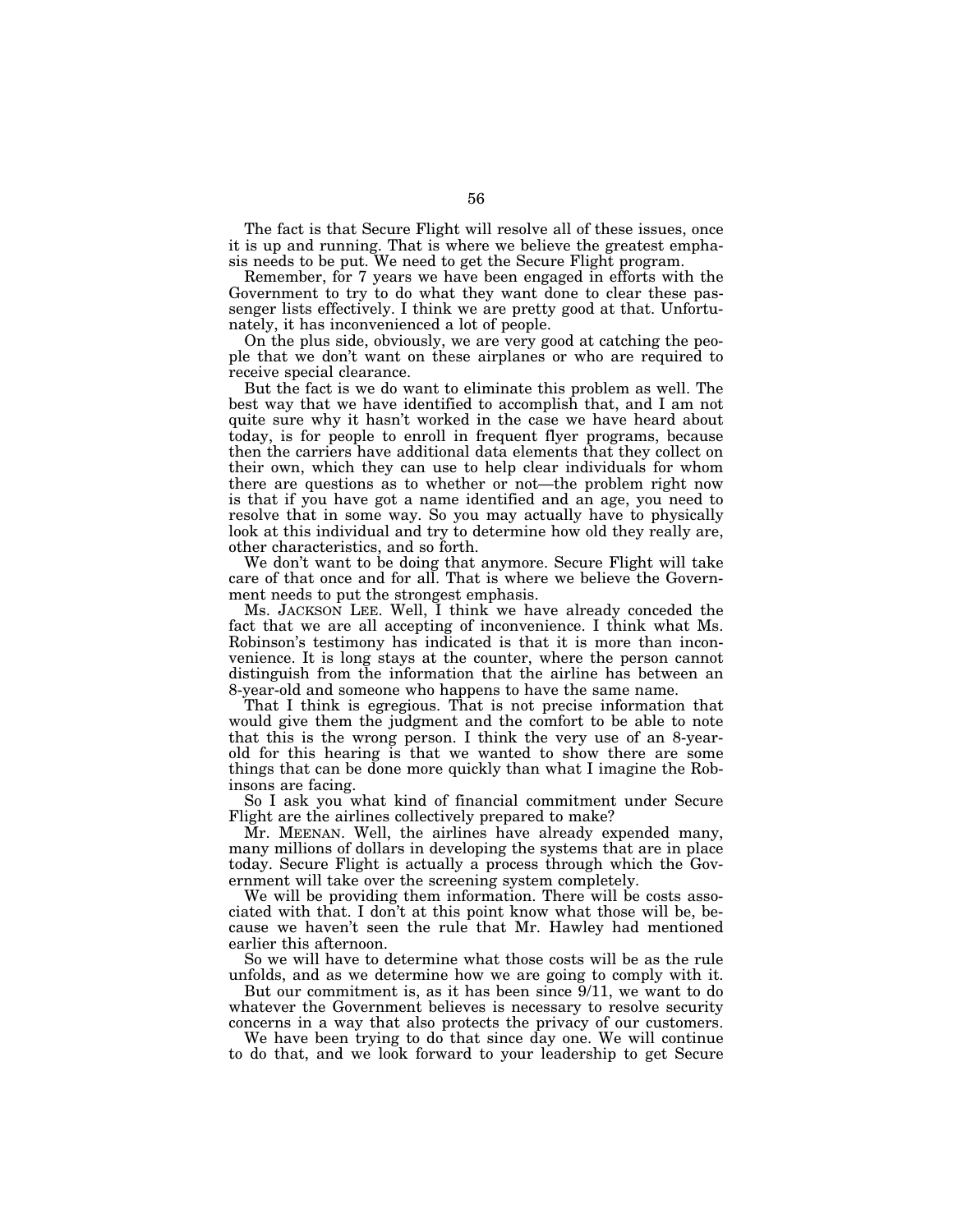Flight out there, because we do think that that offers the best solution for everybody concerned.

Ms. JACKSON LEE. Are you prepared to go the extra financial mile to ensure that this is a working process? Because you are right—it will require, at least on the side of the airlines, some technical revamp and training on how to utilize the system.

Are the airlines—can you represent the association that represents them, that this is going to be a serious effort on their part, which includes the issues concerning privacy?

Mr. MEENAN. It is already a serious effort on our part. We are expending many millions of dollars today. Obviously, I can't tell you that we are going to commit to any amount of money that the Government believes is necessary.

We are dealing with a number of programs right now, for example, where the Government has proposed adding an additional billion dollars a year to the cost of the airline industry, which we think in a related security area, which we think is misguided.

We are seeking better ways of doing that. I don't anticipate we will be doing that kind of thing with Secure Flight, but we certainly are looking forward to seeing the rule and making it work as effectively as we possibly can.

Ms. JACKSON LEE. Let me ask Ms. Coney. We appreciate your comments, and I think a lot of your statement was shocking. We hope to engage with your organization as we craft the legislation dealing with Secure Flight.

Let me ask you with regard to this program of Secure Flight, what are your privacy-related concerns?

Ms. CONEY. Well, EPIC's privacy concerns begins with the August 23, 2007, Federal Register Notice of Proposed Rule published by the Transportation Security Administration titled ''Privacy Act 1974 Implementation of Exemption Secure Flight Record.''

In this exemption they point out that they want to exempt 5 U.S. Code  $552(a)(c)(3)(m)(4)(d)(1)(2)-(d)(1)$  and Section 2, Section 3, Section 4, Section (e)(1), Section 2, Section 3, Section  $(4)(g)$  through (i), Section 5 and Section 8 and Section (f) and (g).

We went through the code, and I just want to show you how much of the code they are exempting themselves from the Privacy Act, based on what they are requesting in this proposed rule change.

Privacy sounds good when you use the word, but there are statutory protections in Federal law that in fact establish privacy. These protections take into consideration after criminal investigations, those who may be suspected of having ill intent toward the U.S. Government or its persons or its interests.

They are regularly used exemptions for those types of issues. The fact that this agency wants to take away the transparency obligation—in fact telling you that you are in fact on a watchlist, and not in a public setting—that is inappropriate, but in some kind of communication that yes, your name matches someone, and this is what the issues are.

Allowing you to have due process through the redress program, which is called a TRIP program, and allowing you to have some kind of way to do an effective due process so that you have a right, you have ability to have an advocate work on your behalf, and not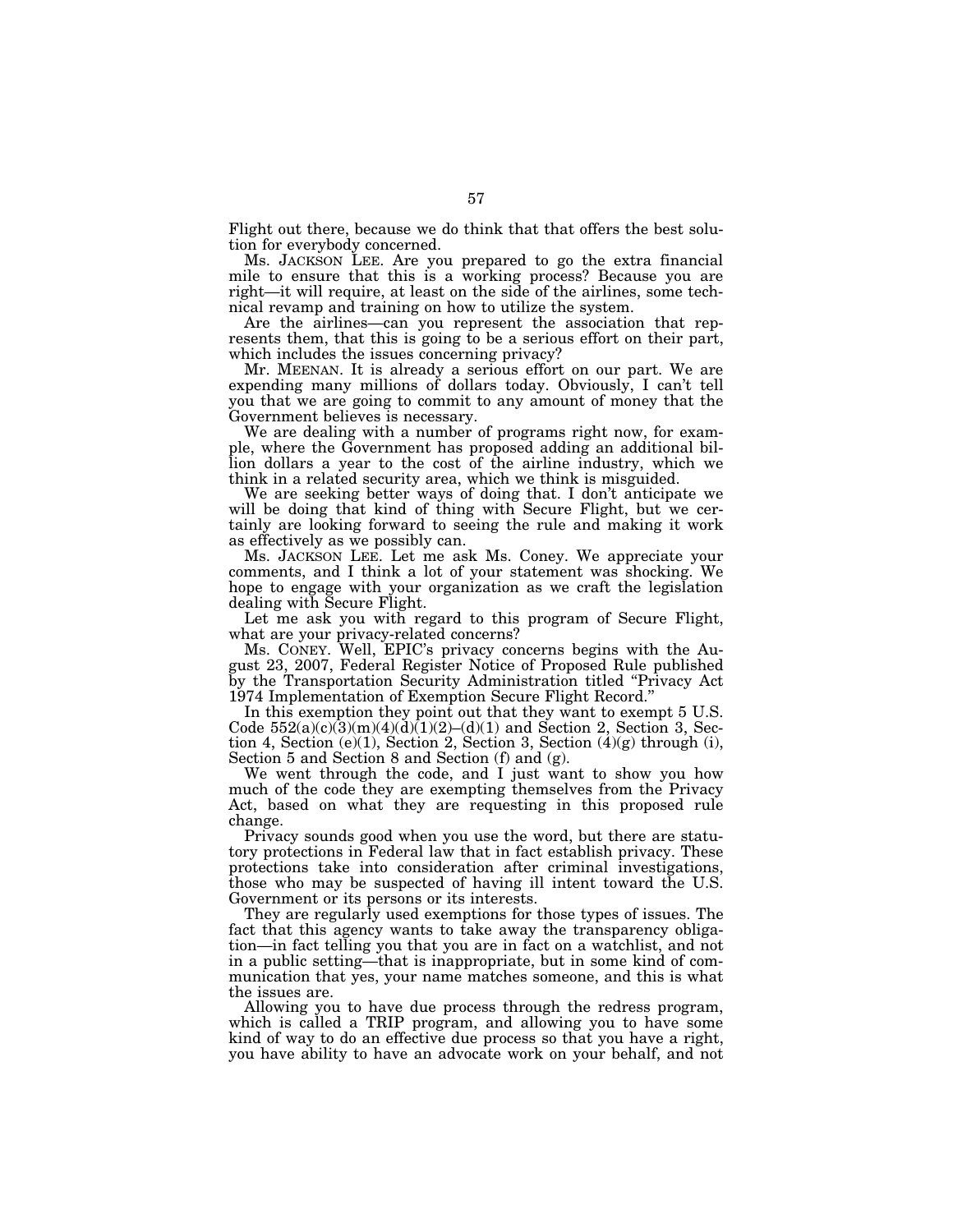get a letter in the mail and say, ''Sorry, unless you have the money to go take us to court, we won't allow that.''

Even in the problem of the exemptions, they take away your right to sue—the civil protections that are part of the Privacy Act, should a Government agency or an employee of the Government agency abuse access to your records, your personal information.

So there are a number of problems with what the agency is doing, and its self-definition of itself, affirmation of its meeting the requirements of privacy, it just doesn't satisfy us.

When we look at what the agency is actually doing, they are in effect doing something that undermines your right to privacy.

There are a couple of things I would like to get to, and if you have the time, I would like to point out on the TRIP application itself, there is a question about whether you are a registered voter and asking you for your voter ID number and the location where you registered to vote.

I mean that question alone raises alarm bells in our minds about what in fact is going on with the redress program, not just the watchlist program. It is a black box. It is a process that cannot be satisfied, but the agency's saying they are meeting the privacy requirements. Thank you.

Ms. JACKSON LEE. I yield myself an additional 5 minutes on the second round, and we will conclude on that.

Let me go right to you to just quickly as to what degree has DHS reached out stakeholders such as EPIC to ensure that its policies with respect to redress and Secure Flight account for privacy rights and related concerns?

I just need a—and have you—have they reached out to you?

Ms. CONEY. Congresswoman, they have reached out to EPIC. EPIC coordinates a program, a project called the Privacy Coalition. We hold regularly scheduled meetings. They have come to our meetings.

The things I am saying to you on the record here are things they have heard in these meetings. So meeting with us—yes, they are willing to do that. But are they listening? That is yet a question we haven't seen evidence of.

Ms. JACKSON LEE. So the reach out including the stakeholders is not translated into response. Let me just be clear on the record that I think it is important that your testimony be taken in the right context, which is that I understand that you have said that you are fully conversant and fully appreciate that there are limitations with respect to what the DHS can adhere to.

But those exemptions of individuals who are to do us harm or criminal aspects are exempted already. It is not as if we want to give blanket protection.

But you are saying they have gone beyond that——

Ms. CONEY. Exactly.

Ms. JACKSON LEE [continuing]. And denying citizens their right to information, which speaks to Ms. Robinson's point about young James growing to a teenager, to a college student who will seek to travel internationally.

Ms. Coney, what problems do you think Mr. Robinson might face as he grows up?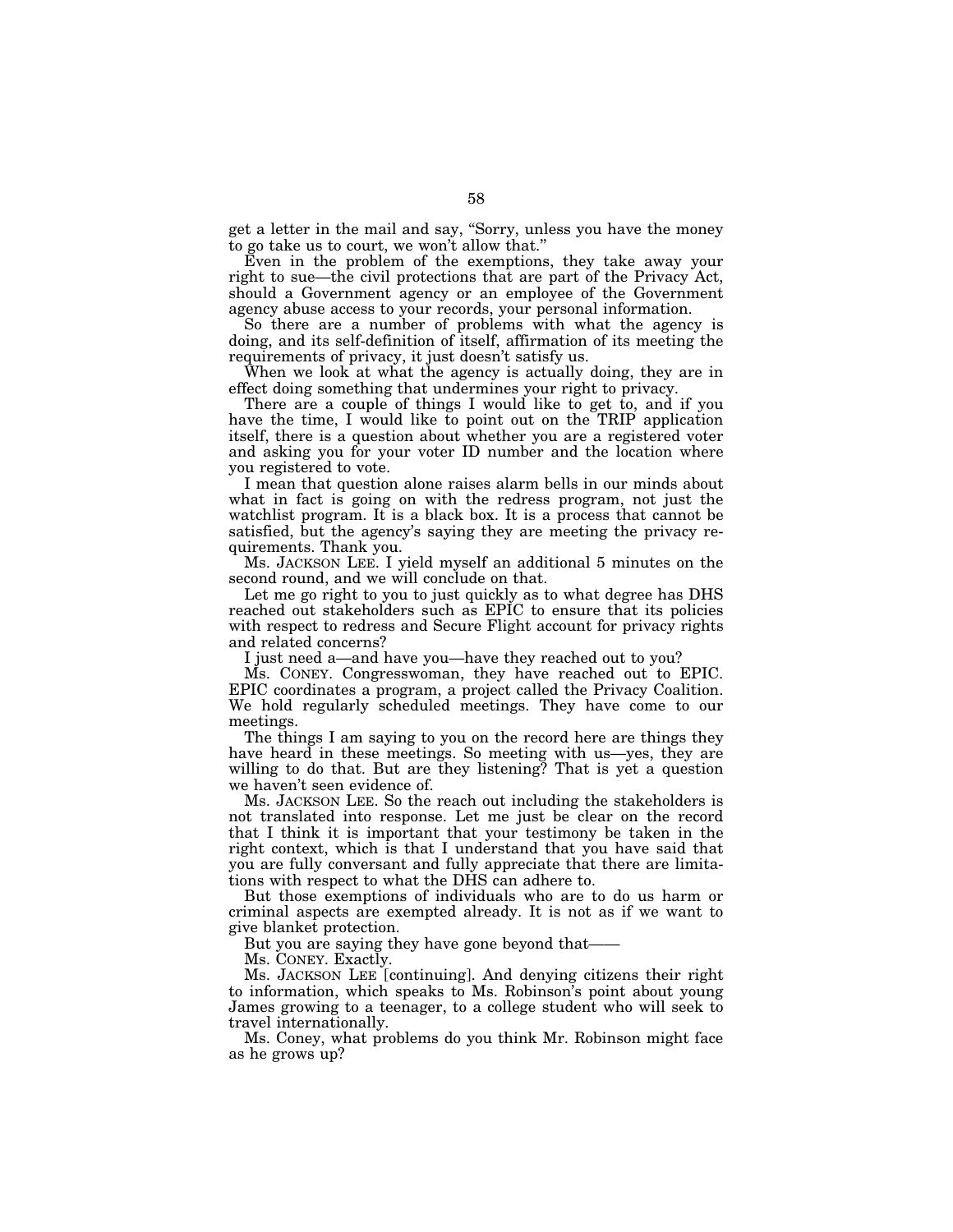Ms. CONEY. The same problems he is experiencing right now. There are very fundamental rules for what is going to work, an identification system that is completely remote and it is computerbased.

Name-recognition-only identifications fail. We see this in a lot of different cities, not just national security-related cities.

For example, sell them voter-roll purge lists that only use the name of the person who is listed on the roll to purge voter rolls. You have one person that you are talking about, but you may have 2,000 individuals within a State that share the same name. They all get purged.

We see that, and it is more prominent when there are—because there are thousands of people who are showing up on Election Day to vote. You are going to see the problem.

In James' situation, it is him and his family that see the problem. There is a lack of transparency, because they are not going to seize your letter to tell you you are on this list. We know you are not the right person from the exchange that we have had from the person who screened you, but we want to make you aware of what the situation is.

The lack of transparency is pernicious, because it perpetuates the errors within the process that they have established.

Ms. JACKSON LEE. I can't imagine, but we have certainly had the first panel. They are not here to answer the question, Mr. Meenan. But I can't imagine that transparency would be a problem in the Secure Flight program. Do you think that would be a problem for the airlines?

Mr. MEENAN. It is our understanding that the Secure Flight program will basically resolve the kinds of problems that the Robinsons have experienced, because it will enable TSA to know with a much greater degree of certainty.

Then they are able to let us know who this particular individual is, not just what this name is, so that they will be able to pre-resolve and determine that in fact it is this James Robinson, not the James Robinson whose name is on the watchlist.

That is why Secure Flight is so important, because it will clear up these problems, rather than compound them.

Ms. JACKSON LEE. Well, I think we should also have some transparency that can impact or have access, or be accessed by the traveling public as well. I think Ms. Coney's point is is that the guard, the breadth of elimination of privacy rights, seem to be unacceptable, and I agree with her.

Mr. MEENAN. And I-

Ms. JACKSON LEE. A transparent system in Secure Flight should not be something that we should object to.

Mr. MEENAN. I fully expect that TSA anticipates that same type of approach to the Secure Flight program. I am not an expert on what they have got in mind, but I would be very surprised if they weren't seeking transparency.

Ms. JACKSON LEE. Let me ask you this. Although the first panel indicated that these mistakes are made, and it is not often made, I do know that there have been constituents who have come up, who have checked in at the counter, often told by airline represent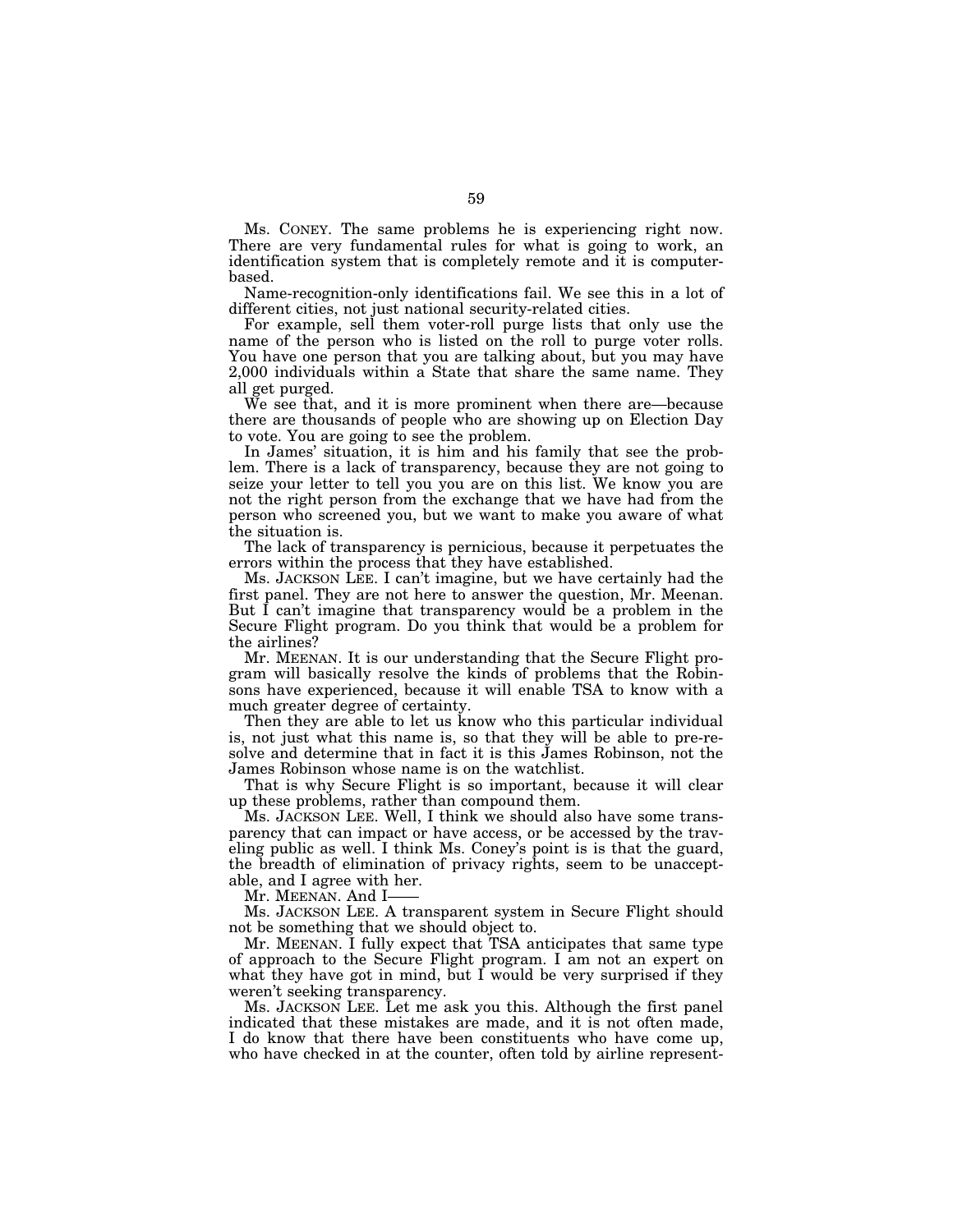atives that it is because they are on a watchlist, when in fact this may or may not be the case.

Do you know if TSA is working with you all to take any steps to address this misinformation? What do you do with worldwide employees, as many of you have in the industry? I do recognize that the airlines have been a good partner in this whole question of security.

But what is going on with respect to those confronted with the question or the issue you are on a watchlist, which, of course, are two separate entities—the watchlist and misidentification?

Mr. MEENAN. There are a number of different pieces of confusion here. But I think, as Assistant Secretary Hawley said earlier, we are working to try to eliminate that problem among a fairly widely dispersed population of employees.

I think part of the source of that problem was the absence of a script for the first 7 years we were engaged in this process. It really left it up to the carriers, and often to individual employees, to try to come up with, you know: What do I say to this person while they are standing in front of them?

Unfortunately, some people, without the direction of their employer, migrated to the idea that well, you must be on the watchlist, because they saw that on television or they heard that from a colleague.

Ms. JACKSON LEE. Meaning an airline employee?

Mr. MEENAN. An airline employee. We have no doubt that has been said to passengers.

Ms. JACKSON LEE. How is TSA is working with you to avoid that?

Mr. MEENAN. TSA and the carriers have both made it clear to our employees that that is not the case. We now, as of August of this year, have a very detailed script that says if you have a selectee, you can say A, B or C. If you have someone who is on the No-Fly List, you can say C, D or E.

So that is now working its way into the system, and we are confident that over time it will replace what is probably a bad habit in some employees of saying, ''Well, you must be on the watchlist if you are being delayed.''

We are working to eliminate that problem, and TSA has been an effective partner in encouraging that.

Ms. JACKSON LEE. Well, Mr. Meenan, I want you to work extra hard. Our committee will be working with you. We would like to have, if we could, in writing possibly, the various procedures that the airline industry has put in place, generally speaking, that we would like to have submitted into the record to this committee that has pointed to those discrepancies that we have seen.

I thank you for that. I would also be interested in any estimates that you can make as we move forward into the Secure Flight program, generally speaking, so that we can begin to see the commitment of the airlines.

I would also like to have in writing—I think I asked you on the record; I am going to do yes or no for you—the willingness of the airlines to commit, recognizing the industry sort of constraints. I understand the finances.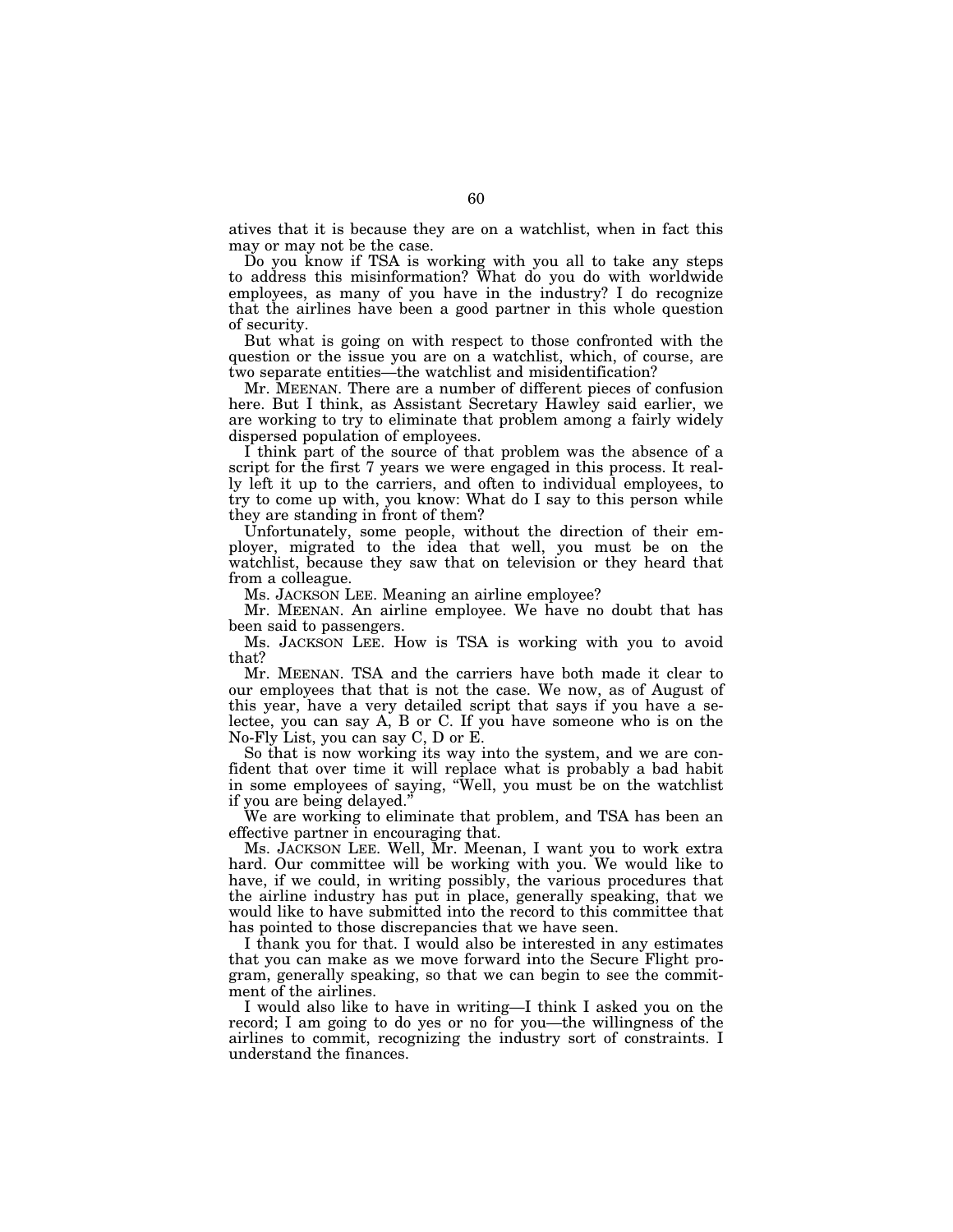But am I to understand that Air Transport Association within the airlines is committed to working as hard as they can with the TSA and DHS, Department of Homeland Security to make this work, and work right?

Mr. MEENAN. No question about it.

Ms. JACKSON LEE. Let me thank you, Ms. Robinson. We have heard intertwining words—No-Fly, the Secure or Selectee, and the watchlist, all having to do with the security of this Nation.

Yet if, as one of our Members said, the most sophisticated nation in the world with technology, appreciation for our Constitution, can't get it right, who can?

Your presence here today has really offered to us a roadmap. One of the extreme cases, because I imagine as individuals are listening, there may be parents of other youngsters.

In 2001, and correct me if I am wrong, and I did not get James' actual birthdate, but he was certainly a toddler, an infant, being 8 now, and therefore was certainly having no ability, I imagine, to be that creative to be involved in any untoward activity.

He is now full steam ahead, growing to be a young man, and a very important young man to us, because he symbolizes the complexity and the foolishness of this process.

I indicated to you, and I thought you were being polite. You didn't want to talk to James as others were talking. Let me allow you just to talk to him for a moment about his feeling of being here. Mommy knows how to ask a question, because I see the coming to the end—that might excite him—of this hearing in process.

But I am going to let you just bend down and ask him. Then you can share with us his thoughts, because you only asked him one question, and we will yield just for a moment so that you can get some words out of him.

Tell him he will be heard on this record.

Ms. ROBINSON. So James says that he is nervous about being here, because again it is putting him in the spotlight, which is a bit uncomfortable. But he is also excited about being here, because he does feel, and he and I have discussed this, but he does feel that it is sort of the opportunity to get him off.

Because we have tried all the other things, and it hasn't worked. So he is excited about the prospect that he will get off.

Ms. JACKSON LEE. Well, maybe the bug has touched him about solving problems at the Federal Government level. I know that the James Robinson name sounds like a good Presidential name for some decades to come.

So I want to make a commitment that this committee, as Assistant Secretary Hawley indicated, would work with us on a quick fix through legislation.

We will use the testimony, Ms. Robinson, that you have given us, and the words that James has given to you, as an instructive roadmap to move quickly.

I think a legislative fix may be important, as long as it does not cause delay, because Ms. Coney's comment of privacy are shocking to me, shocking to Members of the committee, I know, that will read her statement.

We want to be assured that a rulemaking doesn't diminish any more of the privacy rights and the transparency than is necessary